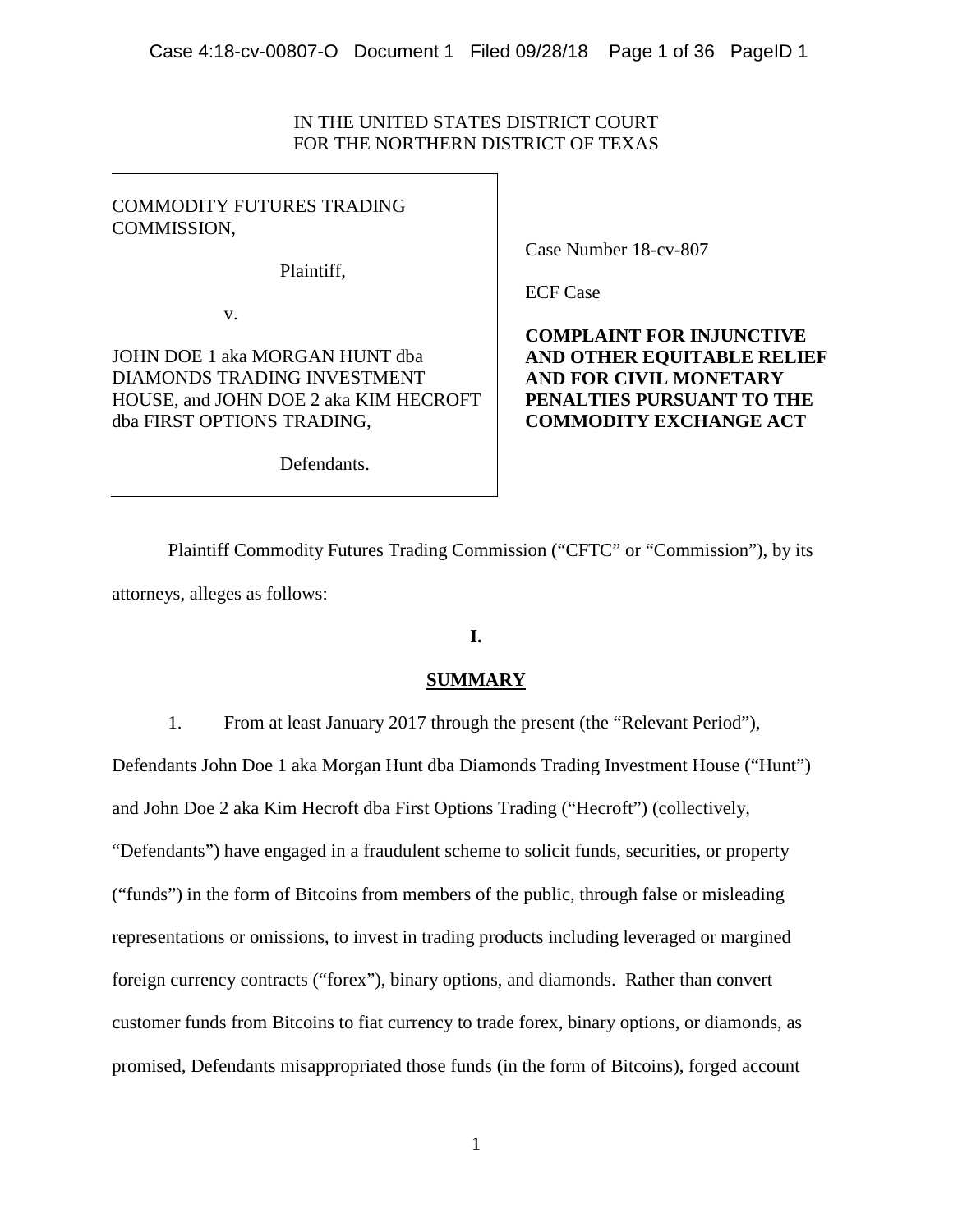#### Case 4:18-cv-00807-O Document 1 Filed 09/28/18 Page 2 of 36 PageID 2

statements, impersonated a Commission employee, and even forged Commission documents in order to conceal their misappropriation and further their fraudulent scheme.

2. Hunt and Hecroft—either working together, or as two aliases for the same person—used Facebook to solicit at least two customers, falsely representing that their funds would be used for trading for their benefit, either through a pooled investment vehicle or in a managed account in the customer's name.

3. Hunt falsely represented to a California resident ("L.M.") that his funds would be pooled with the investments of others and used by Hunt's purported Washington, D.C.-based investment business, "Diamonds Trading Investment House," for trading products including forex on a margined or leveraged basis. L.M. was not an eligible contract participant, as defined in Section 1a(18)(A)(xi) of the Commodity Exchange Act (the "Act" or "CEA"), 7 U.S.C.  $§ 1a(18)(A)(xi) (2012).$ 

4. Hecroft falsely represented to a resident of Australia ("D.P.") that her funds would be used by Hecroft's purported investment firm, "First Options Trading," ostensibly located at the same Washington, D.C., address as Hunt's purported business, for trading products including binary options and diamonds.

5. In furtherance of their fraudulent scheme, Defendants made material misstatements and omissions in solicitations to L.M. and D.P., including misrepresenting their experience and track record.

6. In reality, Defendants did not trade any of the funds contributed by their customers, and instead misappropriated those funds.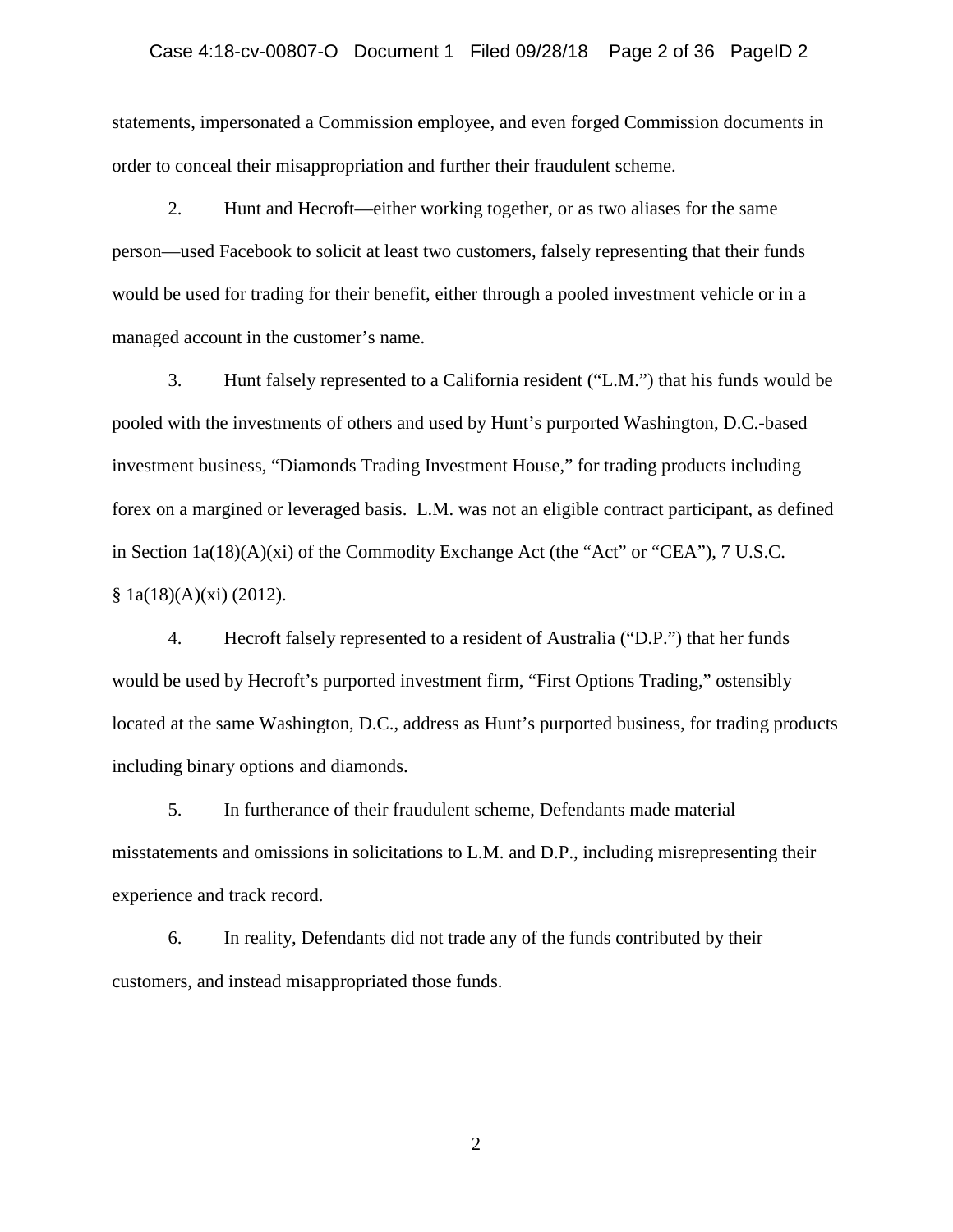#### Case 4:18-cv-00807-O Document 1 Filed 09/28/18 Page 3 of 36 PageID 3

7. In order to perpetuate their fraud and conceal their misappropriation, Defendants provided their customers with fictitious account statements showing that they were achieving astronomical trading returns.

8. When L.M. and D.P. requested to withdraw funds from their accounts, Defendants sought either to dissuade them from doing so or to misappropriate even more of their funds by falsely representing to them that before withdrawing any funds they would be required to pay a tax to the Commission. Among other false statements concerning this purported tax, Defendants arranged for an agent to impersonate a fake Commission employee to attest to the validity of the tax, and sent L.M. and D.P. forged documents purportedly authored by the Commission's General Counsel and bearing the image of the Commission's official seal. Hecroft successfully employed such forgery of Commission documents to misappropriate thousands of additional dollars' worth of Bitcoins from D.P., who believed she was transferring Bitcoins to the Commission to pay a tax.

9. Other than a few small payments to D.P. (which Hecroft generally used to induce D.P. to transfer still greater amounts to himself), Defendants failed to return any of L.M. and D.P.'s funds, causing them to suffer total losses of at least \$35,000.

10. By virtue of this conduct, and the conduct further described herein, Hunt has engaged, is engaging, and/or is about to engage in acts and practices in violation of Sections 4b(a)(2)(A)-(C), 4*o*(1), and 6(c)(1) of the Act, 7 U.S.C. §§ 6b(a)(2)(A)-(C), 6*o*(1), 9(1) (2012), and Commission Regulations ("Regulations")  $5.2(b)$  and  $180.1(a)$ ,  $17$  C.F.R. §§  $5.2(b)$ ,  $180.1(a)$ (2018); and Hecroft has engaged, is engaging, and/or is about to engage in acts and practices in violation of Section  $6(c)(1)$  of the Act, 7 U.S.C. § 9(1) (2012), and Regulation 180.1(a), 17 C.F.R. § 180.1(a) (2018).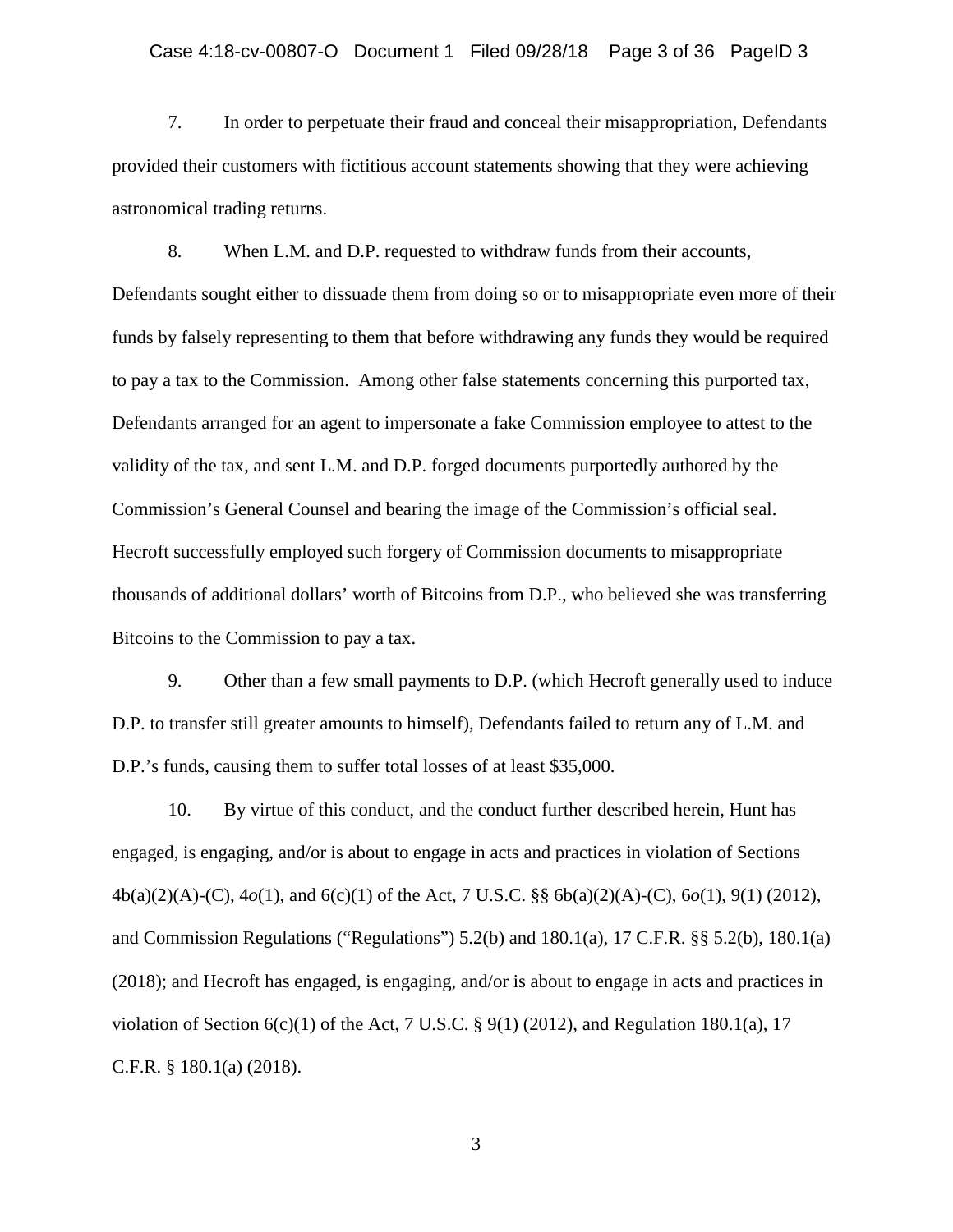#### Case 4:18-cv-00807-O Document 1 Filed 09/28/18 Page 4 of 36 PageID 4

11. Pursuant to Section 6c of the Act, 7 U.S.C. § 13a-1 (2012), the Commission brings this action to enjoin Defendants' unlawful acts and practices and to compel their compliance with the Act and Regulations, and to further enjoin Defendants from engaging in any commodity-related activity. In addition, the Commission seeks civil monetary penalties and remedial ancillary relief including, but not limited to, trading and registration bans, restitution, disgorgement, rescission, pre- and post-judgment interest, and such other and further relief as the Court may deem necessary and appropriate.

12. Unless restrained and enjoined by this Court, Defendants will likely continue to engage in acts and practices alleged in this Complaint and similar acts and practices, as described below.

#### **II.**

#### **JURISDICTION AND VENUE**

13. Section 6c(a) of the Act, 7 U.S.C. § 13a-1(a) (2012), authorizes the Commission to seek injunctive and other relief in United States district court against any person whenever it shall appear to the Commission that such person has engaged, is engaging, or is about to engage in any act or practice constituting a violation of the Act or any rule, regulation, or order thereunder, and provides that district courts "shall have jurisdiction to entertain such actions." This Court also has jurisdiction pursuant to 28 U.S.C. § 1331 (2012) (Federal Question) and 28 U.S.C. § 1345 (2012) (United States as Plaintiff).

14. Venue properly lies with this Court pursuant to Section 6c(e) of the Act, 7 U.S.C. § 13a-1(e) (2012), because Hunt transacted business in this District, and certain transactions, acts, practices, and courses of business alleged in this Complaint occurred, are occurring, or are about to occur within this District.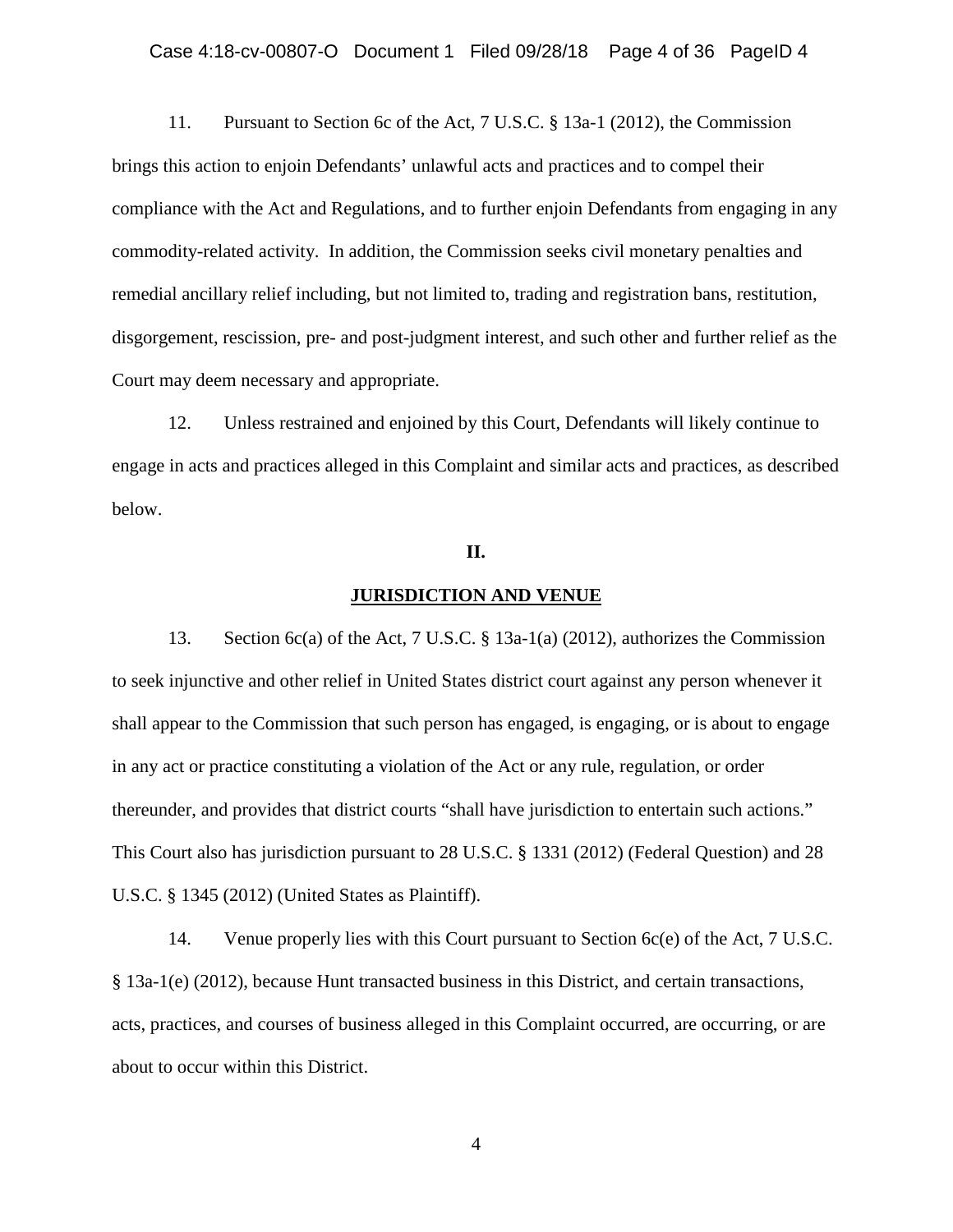#### **III.**

#### **THE PARTIES**

15. Plaintiff **Commodity Futures Trading Commission** ("Commission") is an independent federal regulatory agency charged by Congress with the administration and enforcement of the Act, 7 U.S.C. §§ 1-26 (2012), and the Regulations promulgated thereunder, 17 C.F.R. pts. 1-190 (2018).

16. Defendant **John Doe 1 aka Morgan Hunt dba Diamonds Trading Investment House** ("Hunt") is an individual whose last known residence, according to Hunt, is in Arlington, Texas, and whose email address is morganhunttrusts@gmail.com. (On or about April 11, 2018, Hunt provided L.M. with a residential address in Arlington, Texas so that L.M. could mail Hunt a gift—a personalized wooden pen L.M. had made for him—and Hunt later indicated to L.M. that he had received the gift in the mail.) Between approximately February 2018 and June 2018, Hunt provided L.M. with account statements purportedly from Diamonds Trading Investment House, with an address in Washington, D.C. Neither "Morgan Hunt" nor "Diamonds Trading Investment House" has ever been registered with the Commission in any capacity.

#### 17. Defendant **John Doe 2 aka Kim Hecroft dba First Options Trading**

("Hecroft") is an individual whose last known residence, according to Hecroft, is in Baltimore, Maryland, and whose email address is kimhecroft@gmail.com. (After Hecroft emailed D.P. a document purporting to be a copy of his California driver's license on or about May 24, 2018, D.P. noted that Hecroft had told her he was from Baltimore; Hecroft clarified that he had merely been working in California in 2014 when the license was issued.) Between approximately May 2018 and August 2018, Hecroft held himself out as a representative of an investment management firm called First Options Trading, based in Washington, D.C., which, according to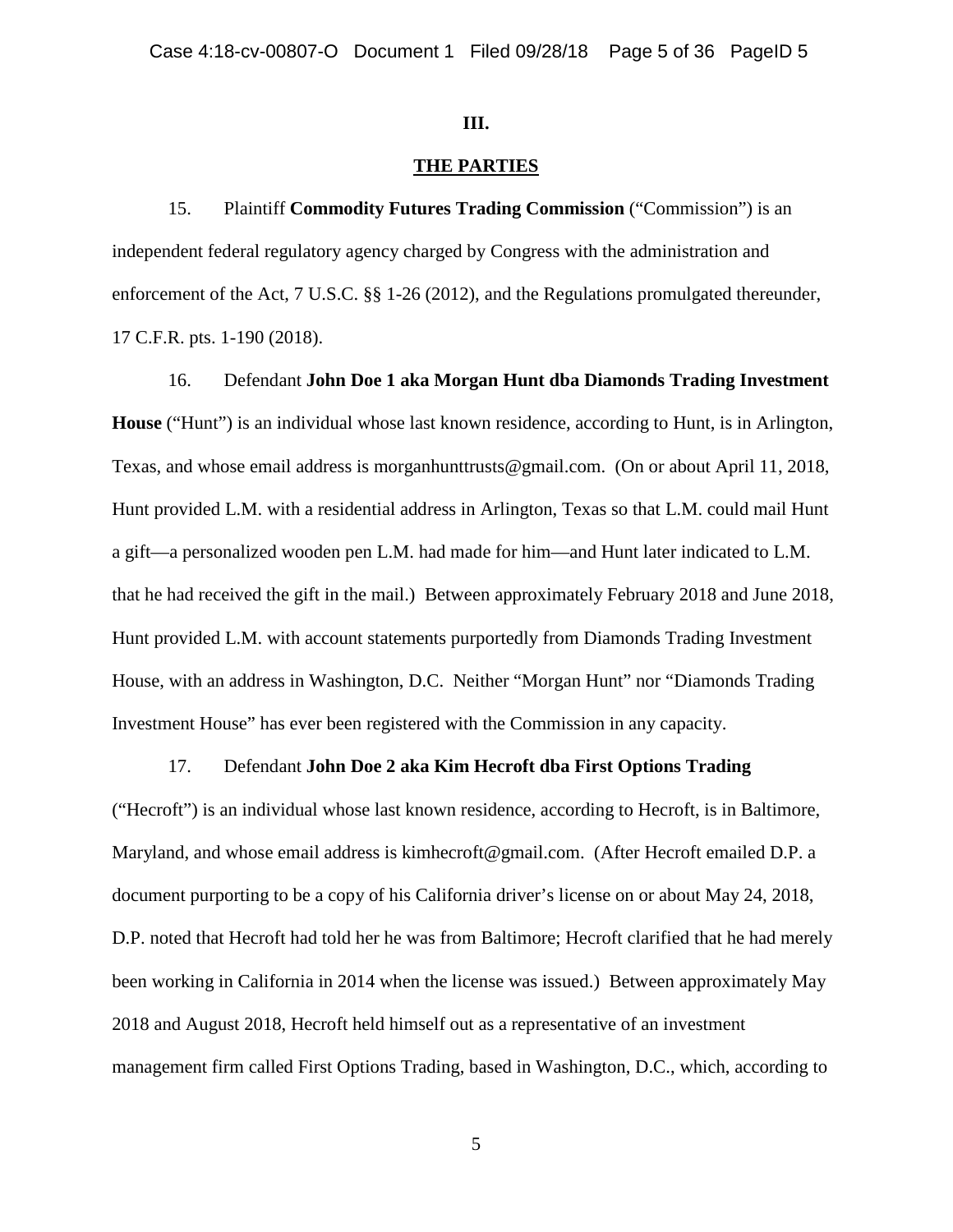the website Hecroft provided to D.P. (http://firstoptionstrading.com), was located at the same address shown on the account statements Hunt provided to L.M., and had the same "Liquidation Officer" named in Hunt's account statements. Though a Pennsylvania firm called "First Options Trading Group" was registered with the Commission in various capacities between 1995 and 2010, neither "Kim Hecroft" nor "First Options Trading" has ever been registered with the Commission in any capacity.

#### **IV.**

#### **FACTS**

#### **A. Fraud by "Morgan Hunt"**

#### **1. Hunt's Use of Facebook To Solicit Customers**

18. On or about February 16, 2017, Hunt set up a Google account for the email address morganhunttrusts@gmail.com. For a recovery email, Hunt provided Google with the address kimhecroft@gmail.com. This recovery email address was the same address that Hecroft set up on or about January 3, 2017, and was the same email address Hecroft used to perpetuate his fraud on D.P., as alleged in Section IV.B below.

19. On or about February 16, 2017, Hunt used the email address morganhunttrusts@gmail.com to create a Facebook profile under the name "Morgan Hunt" (https://www.facebook.com/morgan.hunt.1656), and subsequently used that profile to create a Facebook page entitled "Trading With Morgan Hunt" (https://www.facebook.com/ tradingwithmorganhunt).

20. According to his Facebook profile, as of June 22, 2018, Hunt had studied "Investment Portfolio Management" at La Salle University, Class of 2006, receiving degrees including an MBA, and had worked either as an "Investment Fund Manager" or as a "Manager,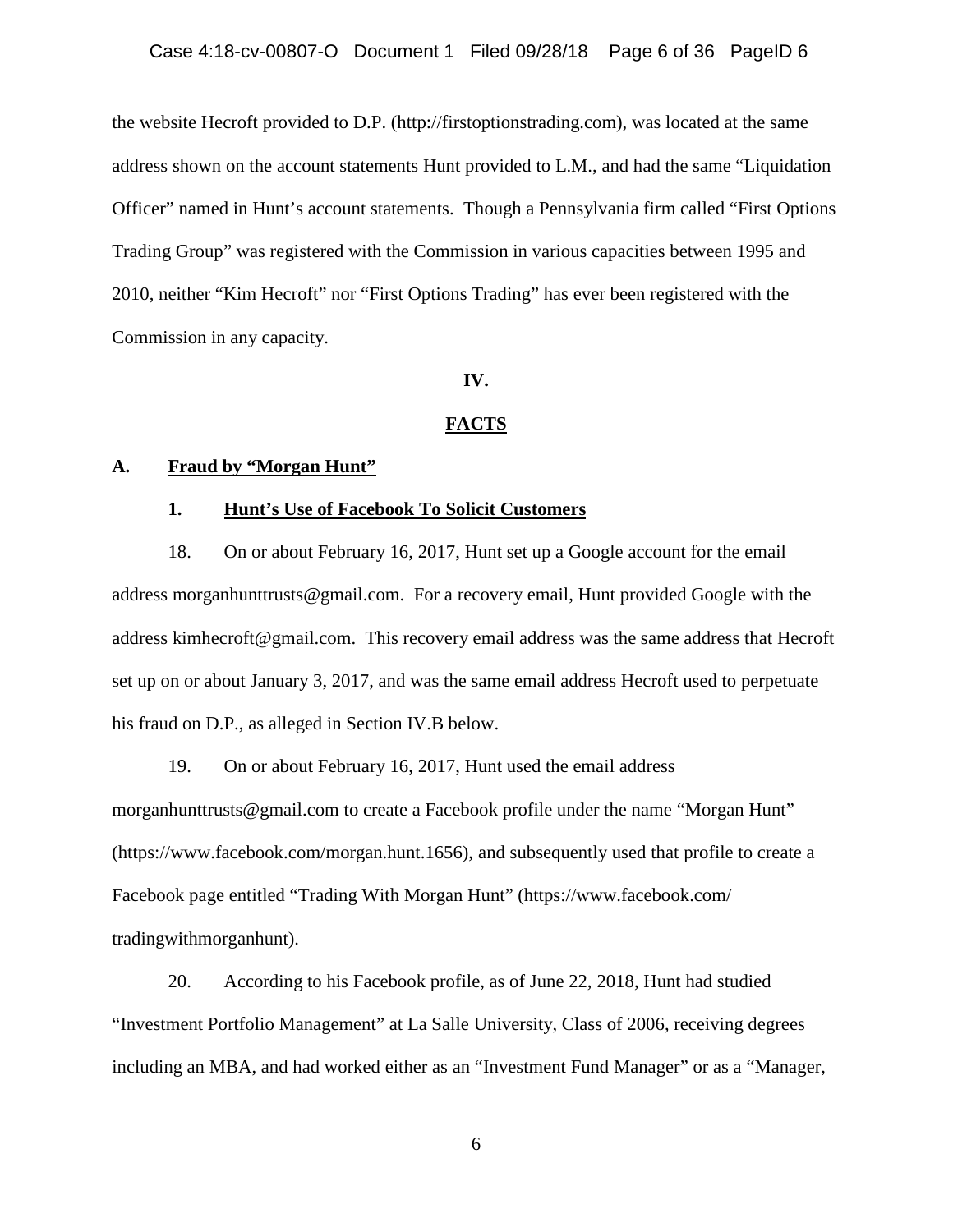#### Case 4:18-cv-00807-O Document 1 Filed 09/28/18 Page 7 of 36 PageID 7

International Investment & Portfolio Management" at three U.S. investment firms between 2009 and the present.

21. Beginning in or around March 2017, Hunt made a series of Facebook posts containing images purporting to show forex trading activity in various currency pairs, with the words "EXPIRED POSITION DETAILS" at the top of each image. Hunt introduced these images with statements on his Facebook page such as "Trading Signals for the weekend," "Traded accounts for the week," and "Traded Accounts for last week."

22. Beginning in or around April 2017, Hunt began including references to diamonds in his posts about purported forex trading activity, such as: "Diamonds Investments Trust," "Diamonds Are Forever," "Diamonds Exchange Trading Rocks," "Latest Trend In Bitcoins Diamonds Trust," "Diamonds Traded On the Commodities Exchange!!!" and "Accolades to the diamonds exchange!!!"

23. On or about May 5, 2017, Hunt commented, in reference to one of his posts showing purported forex trading activity: "It's the bitcoins diamonds exchange. Awesome profits generated from it."

24. Between approximately March 2017 and January 2018, at least 11 Facebook users posted public comments in response to Hunt's Facebook posts, asking for information about Hunt's trading and how to participate in the investment opportunity Hunt was offering. In response to such comments, Hunt generally responded by indicating that he would communicate with the users by private message. For instance, on or about May 28, 2017, in response to Hunt posting images showing purported forex trading activity in three different currency pairs, a Facebook user commented, "how does the diamond exchange tradeing [sic] work," to which Hunt replied, "I will inbox you."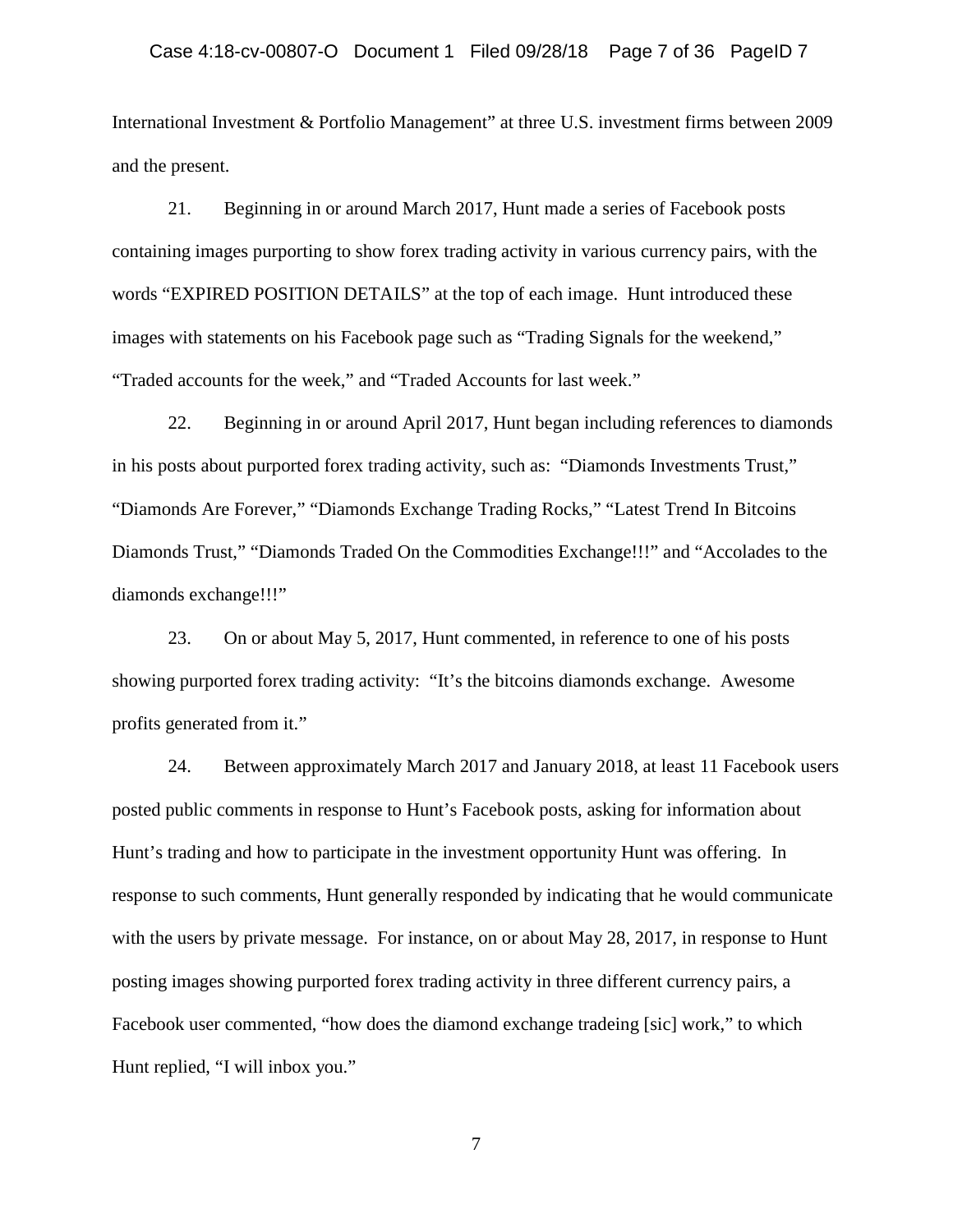#### Case 4:18-cv-00807-O Document 1 Filed 09/28/18 Page 8 of 36 PageID 8

25. Upon information and belief, all of Hunt's representations about his trading activity and expertise that he publicly posted on his Facebook page were false.

26. Upon information and belief, Hunt had never been employed at the investment firms listed on his profile, was not engaged in any profitable forex trading activity during the Relevant Period, and was not involved in any legitimate business venture under any of the names (e.g., "Diamonds Investments Trust") mentioned in his Facebook posts.

### **2. Solicitation and Transfer of L.M.'s Bitcoins to Hunt**

27. On or about October 19, 2017, Hunt began exchanging private Facebook messages (hereinafter "Facebook chat" messages) with L.M., a retired California resident.

28. On or about November 3, 2017, L.M. stated to Hunt that he was interested in forex trading and had previously traded forex for himself but "lose [sic] everything because I didn't really know what I was doing."

29. Hunt told L.M. that his investment product was called "the Bitcoins Diamonds Trust" and that it "guarantees a passive investment return of 40-60% after a 30 day trading cycle." Hunt sent L.M. a link to a 29-second Youtube video posted by "Diamond Invest Club," in which a man stated that "Diamond Invest" offered a forex investment product that could produce profits of 150 to 288 percent in 120 days.

30. L.M. told Hunt that he was on Social Security disability and needed "to get some of my monthly income working for me," and that he had "lost everything I've ever invested." L.M. asked Hunt whether he could invest \$100 per month; Hunt responded that he had a "trading minimum" of \$1,000, and assured L.M. that "you have nothing to loose [sic] in this."

31. Hunt represented that L.M. would be investing his funds in a pooled investment vehicle. On or about November 3, 2017, in response to L.M.'s inquiry whether Hunt had "pool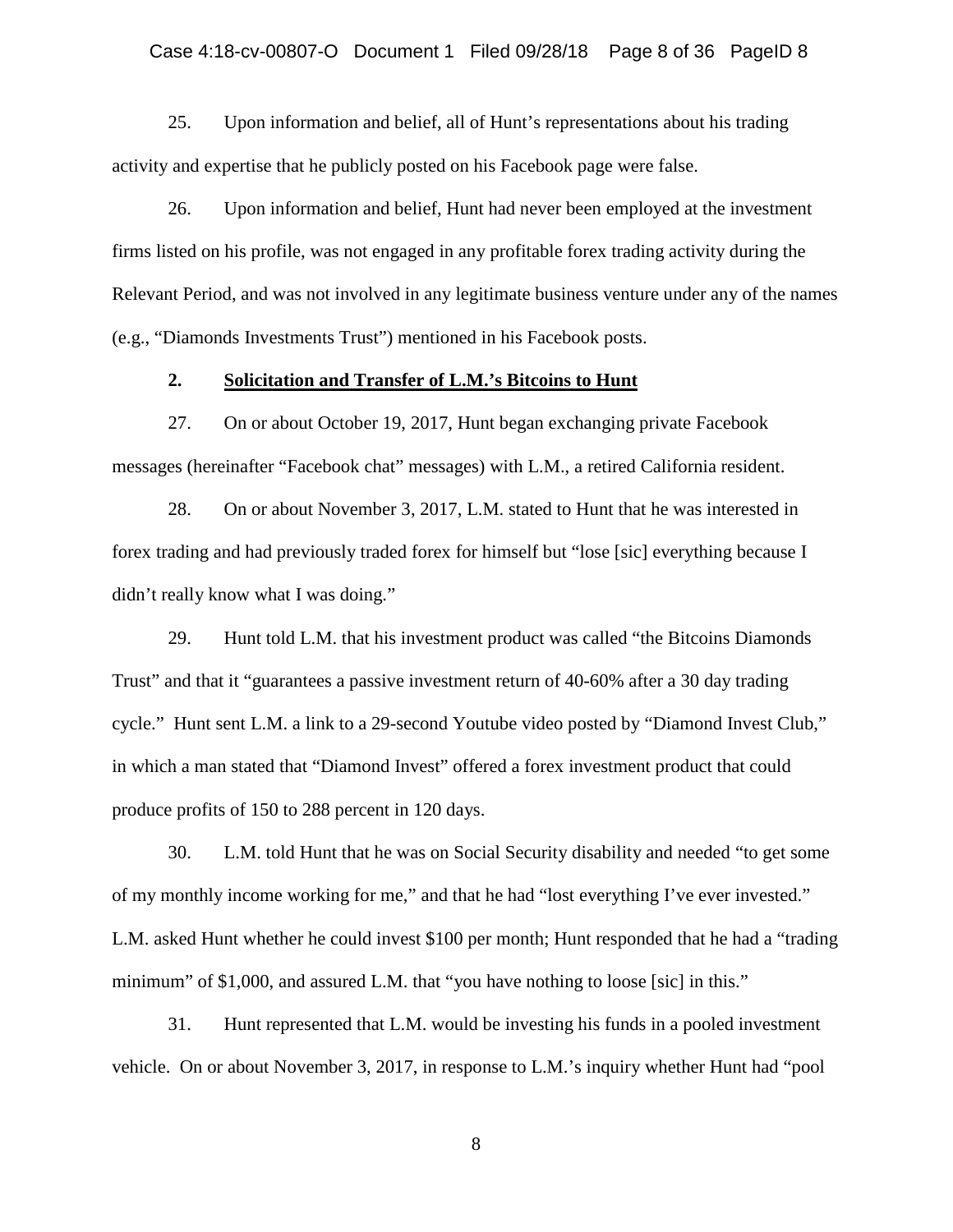#### Case 4:18-cv-00807-O Document 1 Filed 09/28/18 Page 9 of 36 PageID 9

accounts that several people contribute to," Hunt stated, "Yes, that's also an outstanding platform to leverage on the Collective Investments Scheme." On February 2, 2018, Hunt told L.M., "I want us to set up a 100k portfolio with a pool investment scheme." On or about February 19, 2018, Hunt told L.M. that he would "immediately" start up a "pool scheme" when he got two more investors; and on or about February 20, 2018, Hunt reported to L.M. that "[a] lot of investors just keyed into the pool trading scheme." Hunt told L.M. that Hunt had "over 100 clients" and was "currently running a mutual fund for pool investors."

32. On January 22, 2018, L.M. proposed making an investment of \$2,000, and Hunt stated that he would achieve trading returns of 30 to 60 percent each month on a \$2,000 principal investment.

33. On January 22 and 23, 2018, Hunt provided L.M. with instructions to create a Bitcoin wallet, purchase Bitcoins using the cryptocurrency payment processor Coinmama, and transfer Bitcoins to Hunt's wallet at another cryptocurrency payment processor, Remitano. Over these two days, Hunt spent several hours communicating with L.M. by Facebook chat and videochat in order to facilitate L.M.'s transfer of funds.

34. On January 23, 2018, L.M. transferred approximately \$2,000 worth of Bitcoins to Hunt.

35. On February 2, 2018, Hunt emailed to L.M. (using his email address morganhunttrusts @gmail.com, which was the address he always used when emailing L.M.) a document he claimed was "an update on the status of your portfolio," which purported to show significant trading profits, and Hunt suggested to L.M. that L.M. "double the initial investments sum."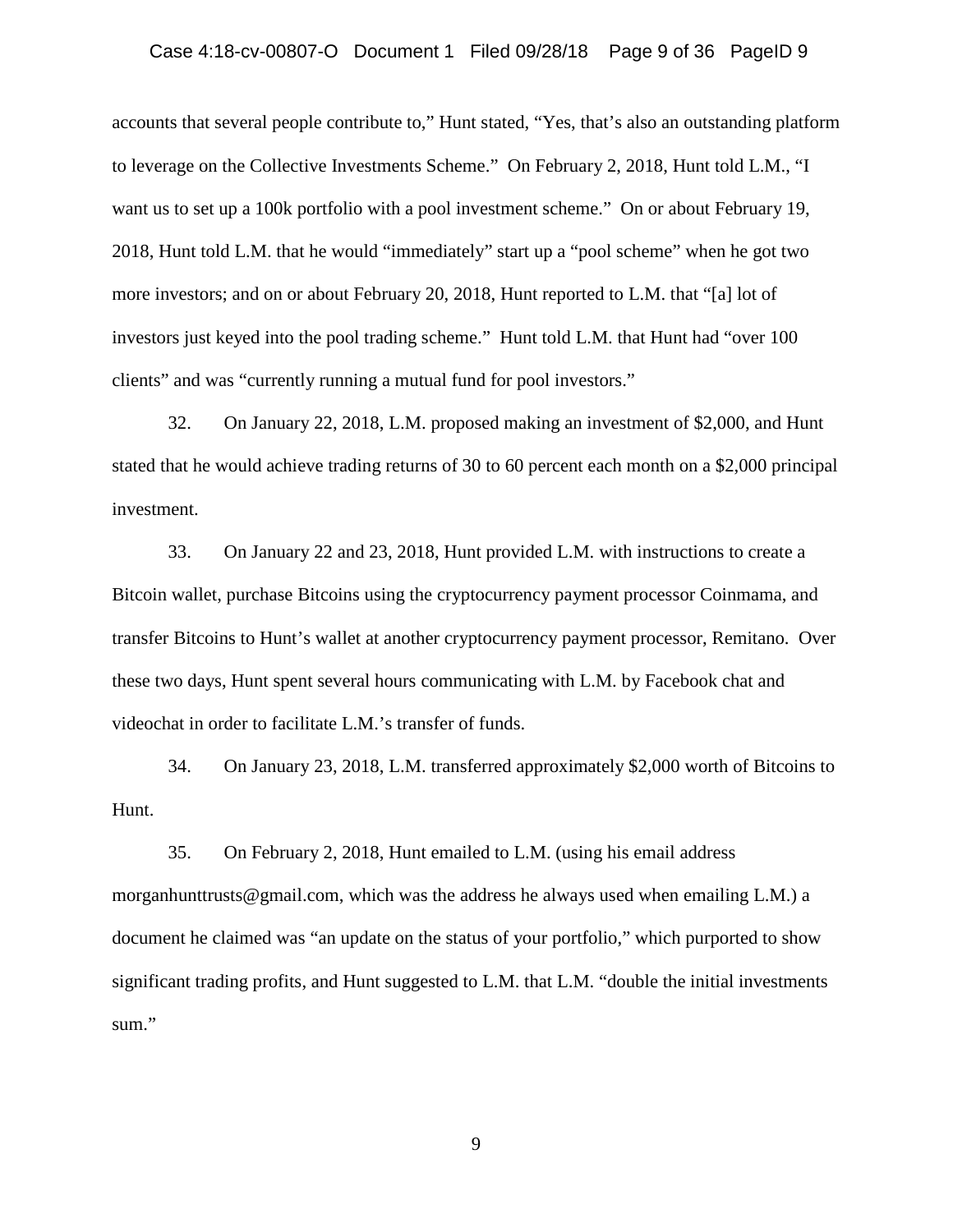36. Later on February 2, 2018, L.M. made a second transfer of Bitcoins to Hunt, worth approximately \$2,000.

37. On February 15, 2018, L.M. made a third transfer of Bitcoins to Hunt, worth approximately \$100.

38. Beginning on February 2, 2018, Hunt emailed L.M. account statements on an approximately weekly basis that purported to show that Hunt was achieving enormous trading profits for L.M.

39. The account statements were in the form of letters, either addressed to L.M. or to L.M.'s four children (after Hunt had purportedly permitted L.M. to divide his funds among accounts in the names of his children), and signed by a "Steven McGill," purportedly a "Liquidation Officer" for "Diamonds Trading Investment."

40. L.M. understood from Hunt's representations about his trading results, as well as from Hunt's representations, beginning on or about November 3, 2017, or earlier, about Hunt's use of "leverage" (e.g., paragraphs 3 and 31 above) that L.M.'s funds were being used by Hunt to trade forex on a margined or leveraged basis.

41. On June 28, 2018—approximately five months after L.M.'s initial investment— Hunt represented to L.M. that his principal investment of approximately \$4,000 had "accumulated a profit" of over \$200,000, which was a purported gain of more than 5,000 percent.

42. All of the account statements and updates that Hunt provided to L.M. were fraudulent and entirely fictitious.

43. Upon information and belief, Hunt never engaged in any profitable forex trading during the Relevant Period, and rather than using L.M.'s funds to trade forex, Hunt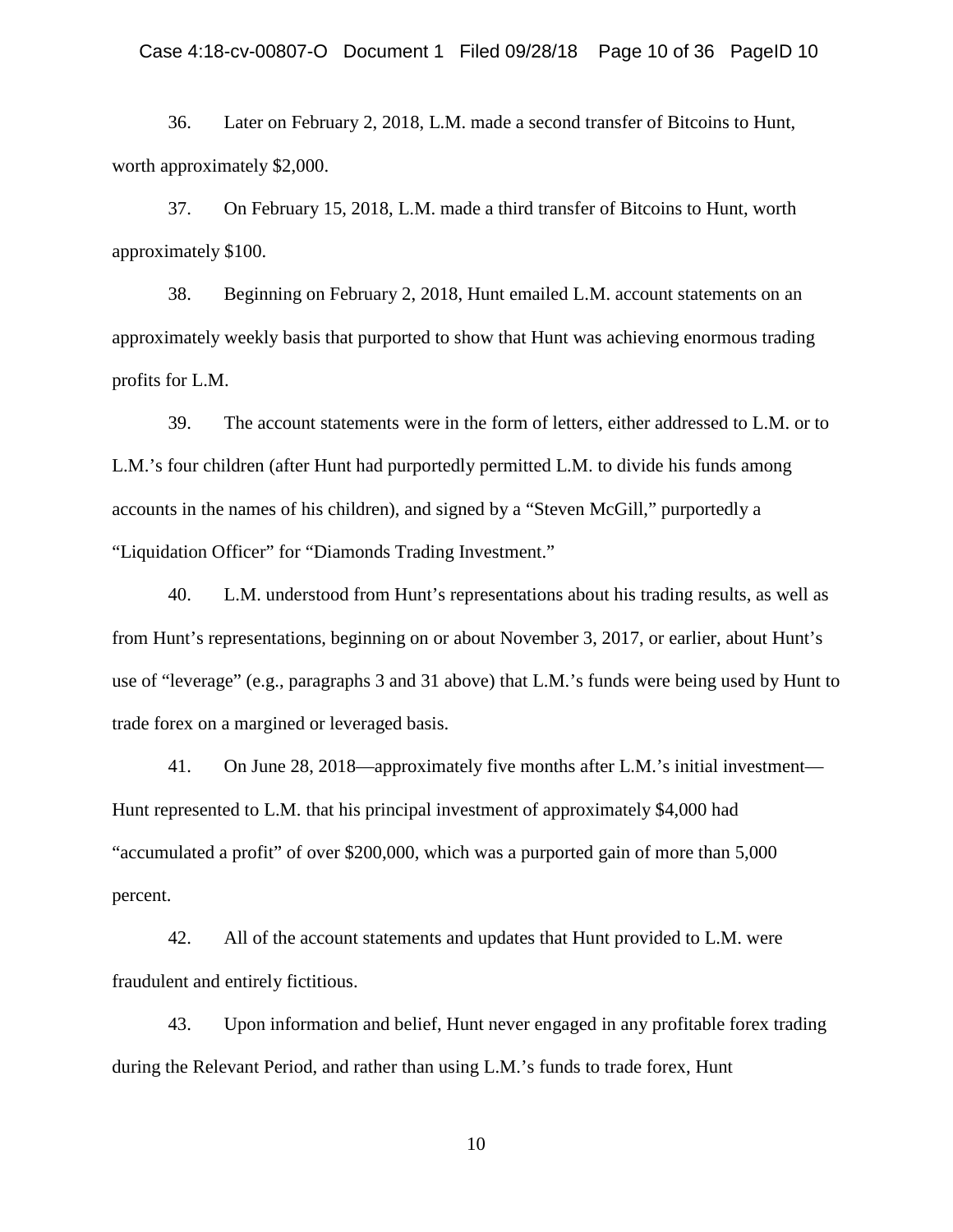misappropriated the funds.

## **3. Hunt's Solicitation of Additional Customers Referred by L.M.**

44. Beginning on or about February 2, 2018, Hunt began suggesting to L.M. that he could earn referral commissions by soliciting others to invest their own funds with Hunt. On February 2, 2018, Hunt told L.M. that "[i]t would be nice if you bring your friends to on board, I'll open a Collective Investment Scheme and you'll be making great referral commissions aside your monthly earnings. . . . You'll be earning consistently as long as they keep coming in . . . . The payout commission is instant."

45. On or about February 5, 2018, Hunt emailed L.M. a document that Hunt said was "the commission contract I told you about[.] Where you receive 10% in commissions on any investor you refer[.] And it's instant payment."

46. On February 10, 2018, in response to L.M. mentioning that he had a friend who was concerned about Bitcoins, Hunt told L.M. that he should "convince her to invest," because "as you know there is a referral commission scheme on this program . . . 10% commission payable instantly on any investor you bring."

47. On February 13, 2018, Hunt again asked L.M. to solicit others: "I really want us to make this big. . . . Probably sign up one or two participants so that your earning scheme can improve by way of referral commissions." L.M. responded, "I understand this, but my friends are really hesitant and don't believe the returns. I keep sharing, but no takers yet."

48. On March 7, 2018, Hunt asked L.M. if he had any referrals; L.M. responded in the negative but that he was "working on them."

49. On April 4, 2018, Hunt reiterated to L.M.: "We need an expansion, keep telling your friends and family about this."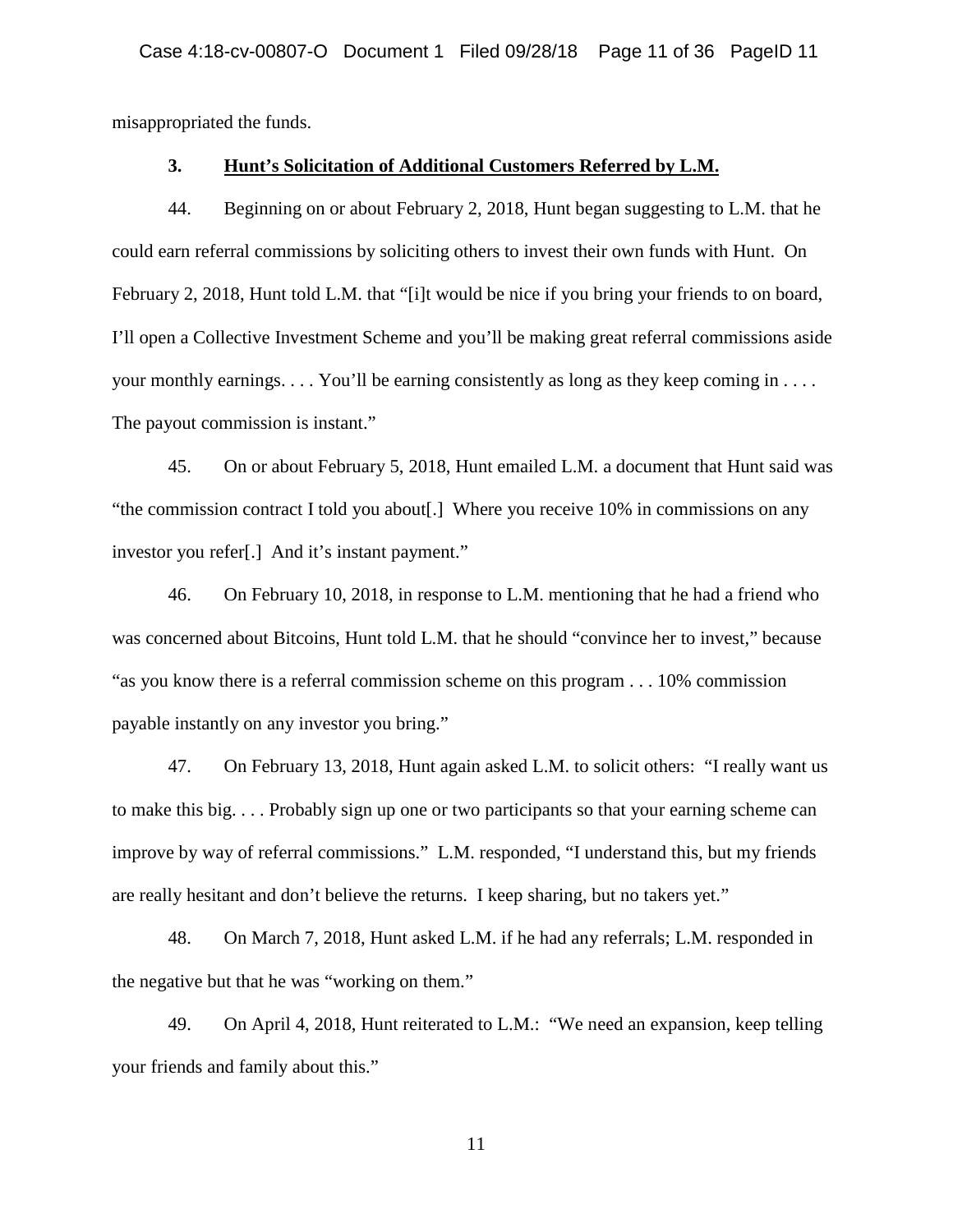50. On or about April 29, 2018, L.M. solicited a friend ("W.") to invest with Hunt and directed him to Hunt's Facebook profile. On April 30, 2018, Hunt informed L.M. that W. had contacted Hunt and that L.M. would earn a referral commission from any investment W. made: "I also got a message from your friend [W.] and . . . I'll recommend you expand your earning scheme through his referral commission." Hunt stated: "[W.'s] Investments earns you a commission and a trading bonus of about \$2000 which is payable instantly."

## **4. Hunt's Further Misrepresentations To Conceal His Fraud**

51. In late April 2018, L.M. informed Hunt by email that he wished to withdraw approximately \$7,000 from his account—which, by that time had, according to statements provided by Hunt, purportedly grown to tens of thousands of dollars.

52. In order to conceal his misappropriation and continue his fraud, Hunt sought to dissuade L.M. from withdrawing funds from his account by deceiving him about the tax implications of such a withdrawal.

53. On May 3, 2018, Hunt told L.M. that, because he invested through transfers of Bitcoins, if L.M. withdrew any of his funds he would have to pay "10% taxation on the whole portfolio." According to Hunt, although L.M.'s funds were being used to trade forex, L.M.'s "whole portfolio . . . is still taxable" because "the leverage instrument is Crypto."

54. Hunt then told L.M. that he would have "to comply with the tax prior to liquidation," i.e., he would have to pay the tax using new funds, not the funds that were supposedly in his investment account with Hunt.

55. As Hunt knew, L.M. had no such funds—outside of the amount that was invested in Hunt's pooled investment vehicle—with which he could purchase an amount of Bitcoin even approaching ten percent of his purported account balance with Hunt.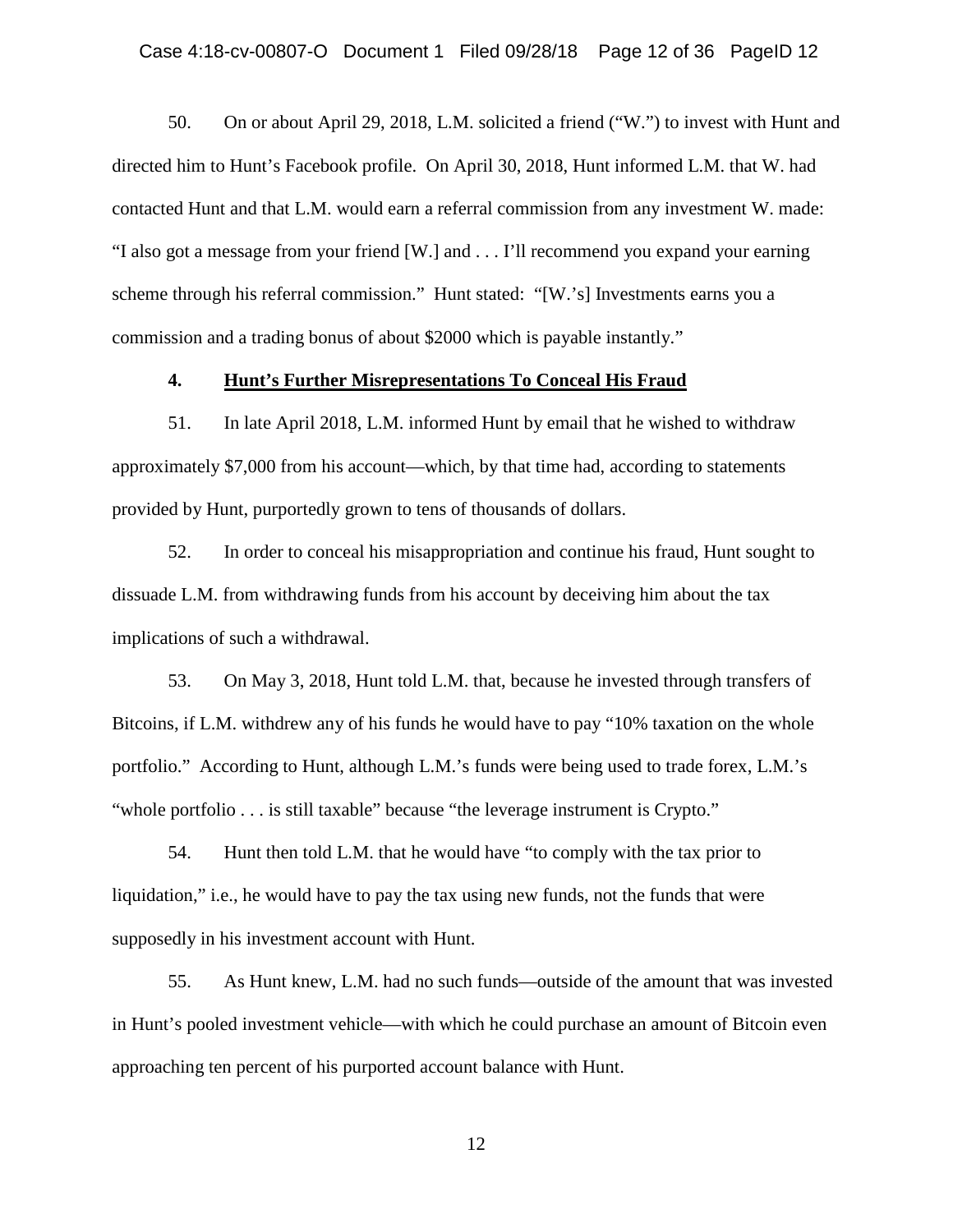#### Case 4:18-cv-00807-O Document 1 Filed 09/28/18 Page 13 of 36 PageID 13

56. In response to L.M.'s questions, Hunt variously attributed the ten percent tax to a recent federal court ruling, to "new legislation in force," and to a "new regulation in place which overulled [sic] the previous system." Hunt told L.M. that the "tax is handled by the CFTC" and is "paid to a secure CFTC wallet."

57. All of Hunt's representations about the tax were knowingly false. There is no legislation, regulation, or court ruling that requires a tax of ten percent of an investor's portfolio to be paid to the CFTC prior to the withdrawal of funds.

58. When L.M. told Hunt, on May 4, 2018, that he was attempting to contact the CFTC to inquire about the tax, Hunt told L.M. that he would connect L.M. with "a friend who works with CFTC and he'll help you with that."

59. On May 7, 2018, Hunt identified the "friend" to L.M. as "Corey," a "Futures Trading Specialist/ Investigator with CFTC." On May 8, 2018, a person identifying himself as Corey and claiming to be a CFTC official called L.M. on the telephone. "Corey" supported Hunt's story about the liquidation tax and told L.M. that his office had the power to make L.M.'s "portfolio appear on the surface to be frozen while it is really still growing" so that L.M.'s tax obligation would be limited to ten percent of his account balance as of that moment.

60. "Corey" was an associate of Hunt who was assisting Hunt with his fraudulent scheme, and was not a person affiliated with the CFTC in any way.

61. Hunt subsequently attempted to dissuade L.M. from making further inquiries to the CFTC, advising him to "lay low" and warning him that "contacting CFTC personally will open a can of worms."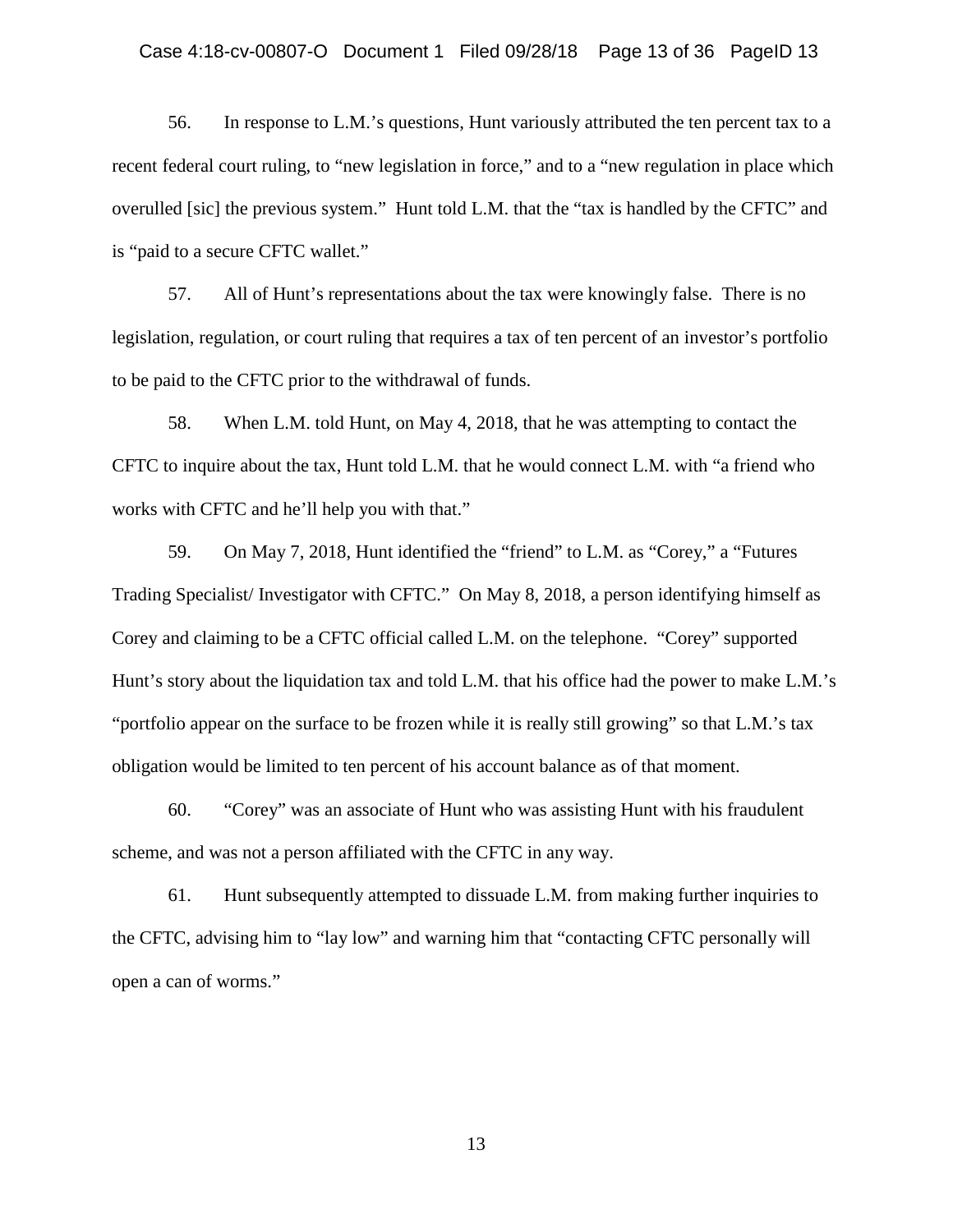## **5. Hunt's Fraudulent Use of the CFTC Seal and Forged CFTC Memorandum**

62. On May 9, 2018, L.M. asked Hunt for "links to CFTC tax regulations and

requirements," explaining that he wished to learn about the tax for himself.

63. On May 10, 2018, Hunt emailed L.M. a PDF document, which Hunt stated was

"the Liquidation Guideline concerning your Tax Obligation as prescribed by CFTC."

64. The PDF document, a copy of which is annexed as Exhibit 1 to this Complaint,

consisted of a three-page memorandum (hereinafter "Exhibit 1") addressed to "INVESTMENT

BROKERAGES/ TRADERS," purportedly from CFTC General Counsel Daniel J. Davis, dated

March 10, 2018, with the subject "Guidance Regarding Ethics Law and Regulations Related to

Tax Obligations/ Liquidation in Cryptocurrencies Portfolios."

65. Under the heading "Liquidation Guidelines and Tax Obligations Of The Investing

Party," the final section of Exhibit 1 stated:

A Portfolio with Crytpocurrencies [sic] with leverage outside the Jurisdiction of CFTC incures [sic] a tax obligation of 10% at Liquidation.

Compliance with the aforementioned rule, shall be communincated [sic] to the Investment Brokerage/ Trader who shall in turn liquidate the portfolio after an authorization from the Tax Regulatory Unit.

Tax evasion at Liquidation is treated as a felony and in the event of such, the penalties specified by the Commodities Exchange Act prevails [sic].

Failure to liquidate by after [sic] the pre-requisites, stipulated above have been complied with by the Investing Party, is an [sic] shall be treated as a felony which in turn, has the implications as prescribed by the Commodities Exchange Act [sic] on the Investment Brokerage/ Trader[.]

66. The document was printed on CFTC letterhead, including the official CFTC seal.

67. As Hunt knew when he sent Exhibit 1 to L.M., the document was a forgery

intended to deceive L.M. into believing that he would have to pay a tax to the CFTC before

withdrawing his funds.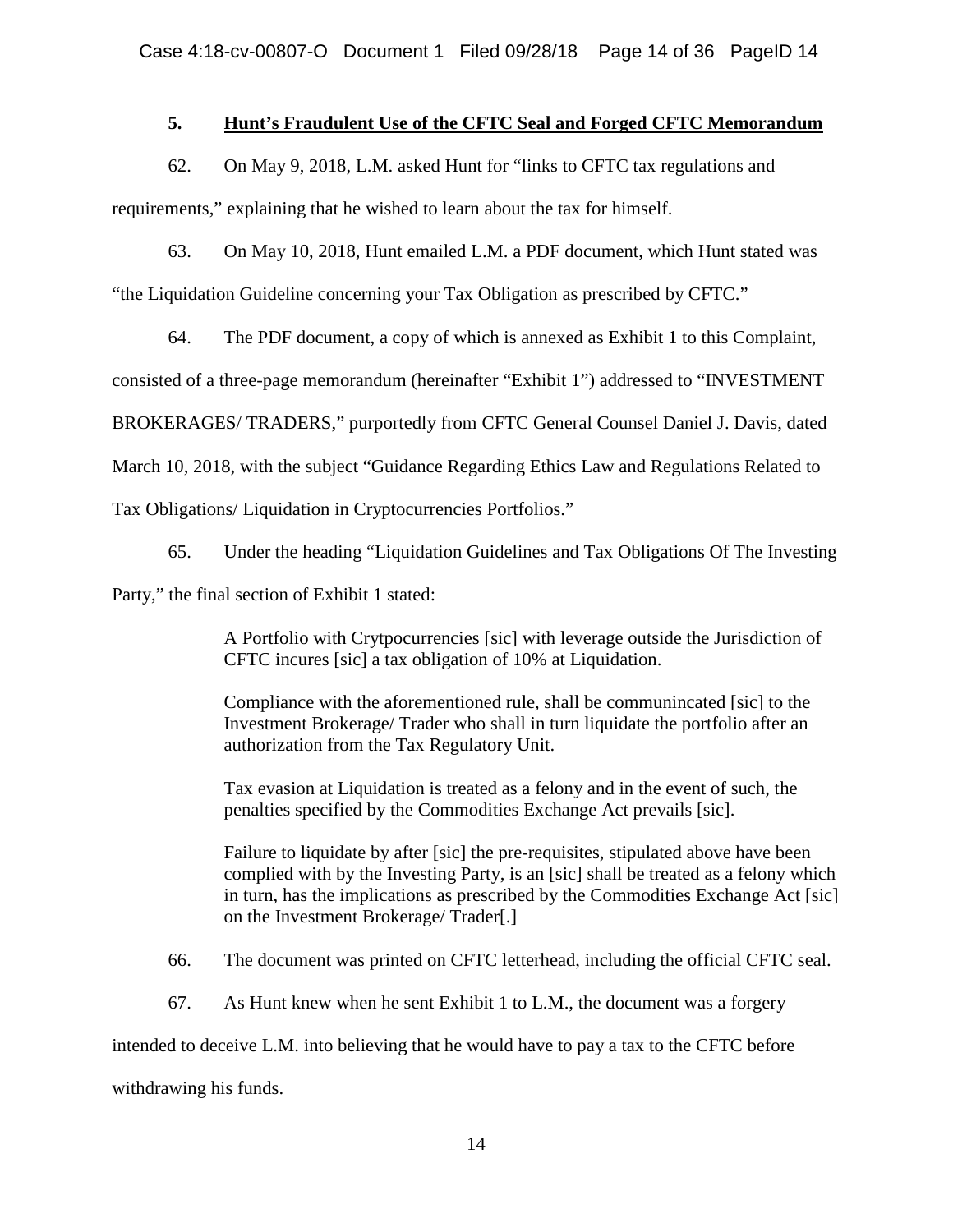68. The portion of Exhibit 1 quoted in paragraph 65 above was not written by the CFTC's General Counsel or any other CFTC official, but instead was fabricated, upon information and belief, by Defendants or someone acting in concert with Defendants for the purpose of deceiving customers such as L.M.

69. The remainder of Exhibit 1 appeared to have been copied from a genuine memorandum from the CFTC's General Counsel to "ALL STAFF," dated February 5, 2018, entitled "Guidance Regarding Ethics Law and Regulations Related to Employee Holdings and Transactions in Cryptocurrencies," which was and is publicly available on the CFTC's website at https://www.cftc.gov/sites/default/files/idc/groups/public/%40newsroom/documents/file/bitcoin\_ grelrrehtc020418.pdf.

70. L.M. noted to Hunt that Exhibit 1 was unclear as to several details concerning the payment of the purported tax, and told Hunt that L.M. might contact the CFTC to seek authorization before taking any steps to pay the tax.

71. Hunt dissuaded L.M. from doing so, and within days began pressuring L.M. to come up with thousands of dollars to purchase Bitcoins and transfer them to a wallet address provided by Hunt to pay the purported tax. In order to induce L.M. to transfer the Bitcoins, Hunt even offered to contribute \$3,000 of his own funds to help pay the tax if L.M. provided another \$3,000. L.M. did not agree, because, as he told Hunt, even \$1,000 "would clean me out except for my normal living expenses."

72. Hunt intended to induce L.M. to purchase Bitcoins and transfer them to an address that he told L.M. was for a "secure CFTC wallet" in order to pay the purported tax, but instead, upon information and belief, was the address of a wallet controlled by Hunt or a person acting in concert with Hunt, so that Hunt could misappropriate the funds.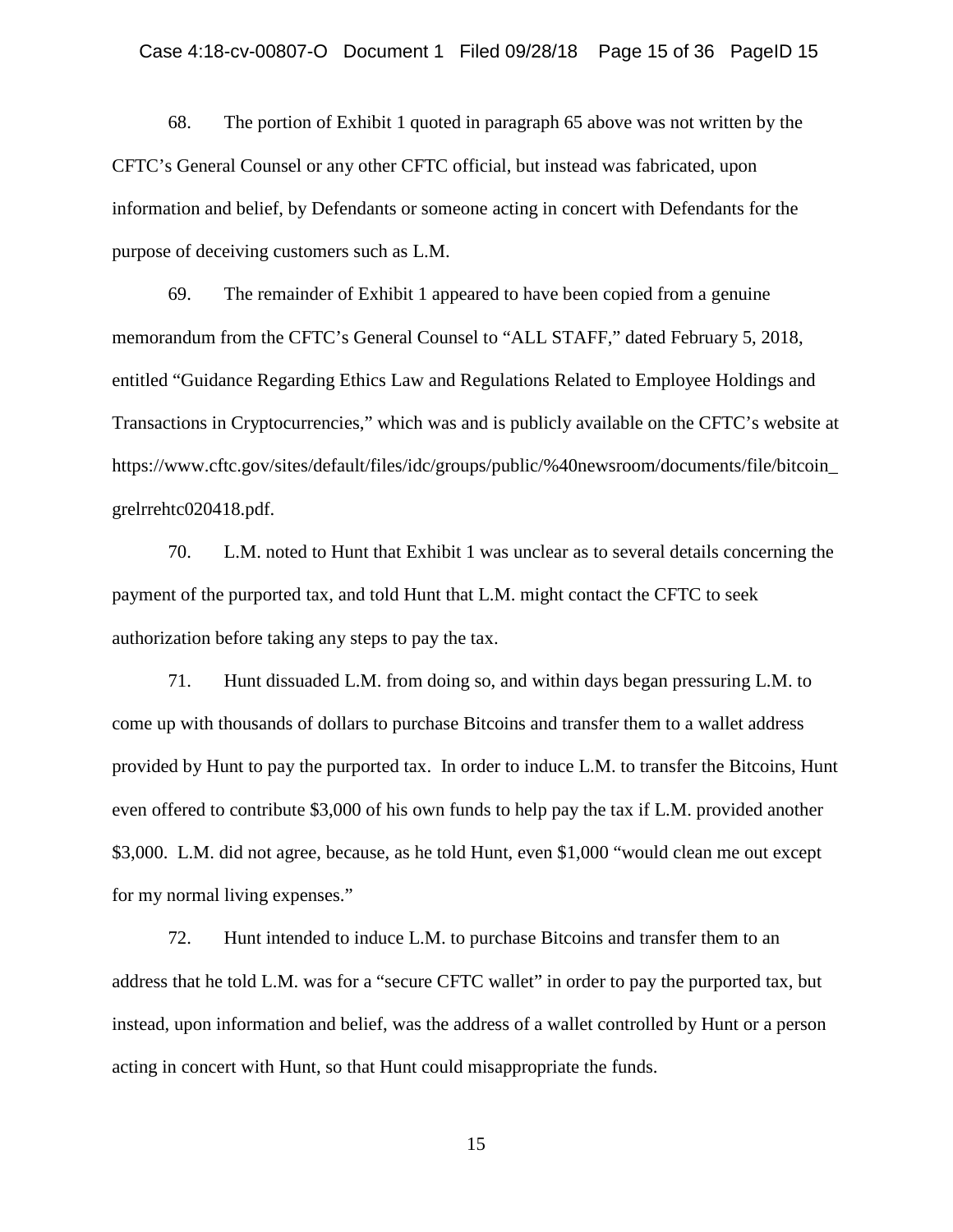73. L.M. subsequently contacted the CFTC General Counsel's office and was informed that Exhibit 1 was a forgery that had been partially copied from the publicly available February 5 memo.

74. When L.M. confronted Hunt with this information on June 15, 2018, Hunt denied having created Exhibit 1 and would not acknowledge that it was a forgery. Hunt continued to refer to the "liquidation tax" as if it were real, told L.M. that "[i]f you want to liquidate, then we have to come up with the 10%," offered to loan L.M. part of the money, and refused to answer L.M.'s repeated questions about the basis for the requirement to make such a payment upon liquidation.

75. L.M. then demanded to withdraw \$20,000 worth of Bitcoins from his account. Hunt refused. To date, L.M. has not received any funds back from Hunt, and he has lost approximately \$4,000 (i.e., his entire principal investment).

#### **B. Fraud by "Kim Hecroft"**

#### **1. Solicitation and Transfer of D.P.'s Bitcoins to Hecroft**

76. Hecroft set up an email address, kimhecroft@gmail.com, on or about January 3, 2017.

77. During the Relevant Period, Hecroft used some of the same IP addresses to log into his kimhecroft@gmail.com account that Hunt used when logging into his morganhunttrusts@gmail.com account and his "Morgan Hunt" Facebook page.

78. By no later than 2017, Hecroft had also created a Facebook profile under the name "Kim Hecroft."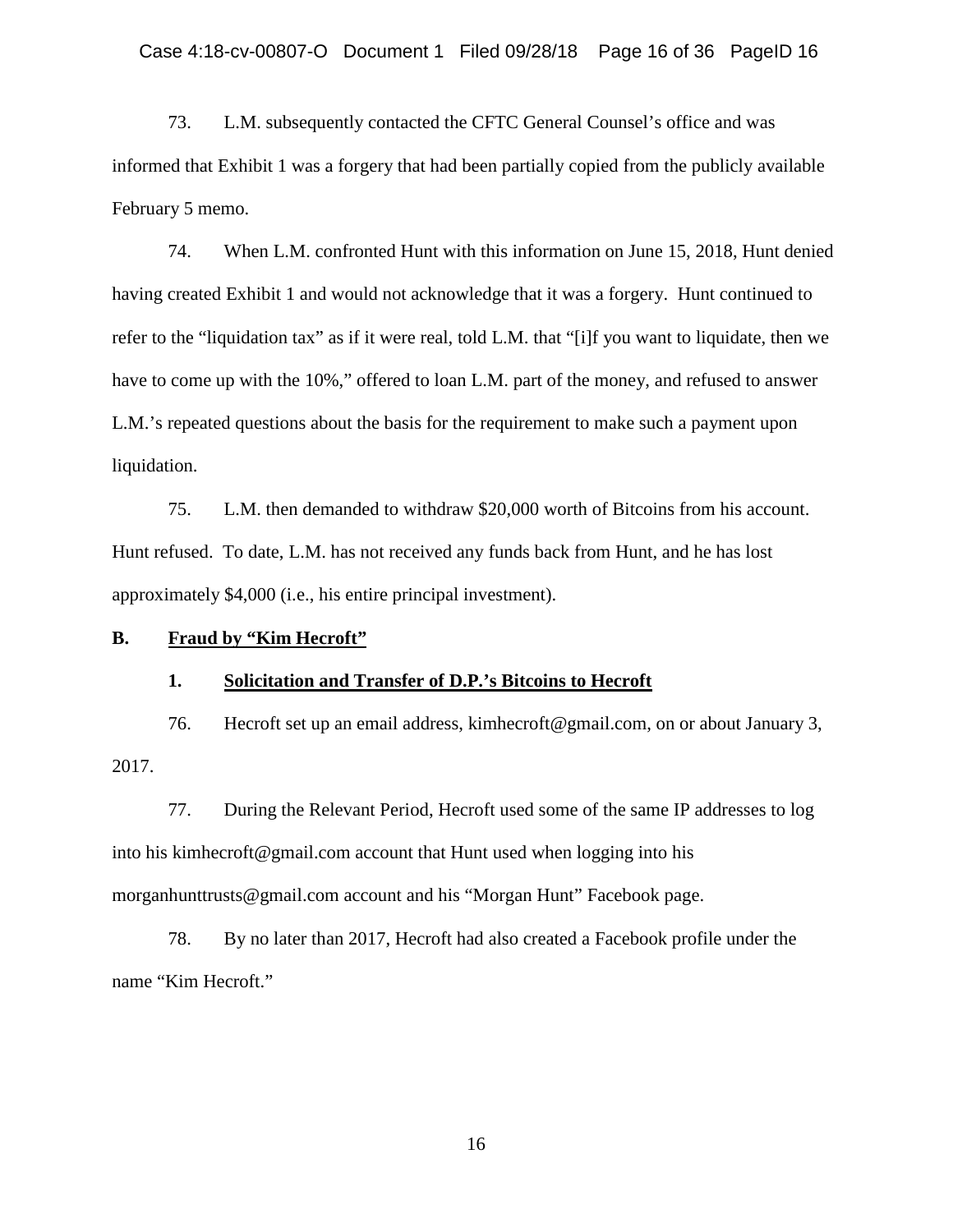79. In approximately 2017, Hecroft sent a Facebook friend request to D.P., with whom he shared several mutual Facebook friends, and D.P. and Hecroft began corresponding through Facebook chat.

80. Hecroft referred D.P. to the website of a purported investment firm by the name of First Options Trading ("First Options"), at http://firstoptionstrading.com, for which Hecroft claimed to be a trader.

81. The website stated that First Options was located in Washington, D.C., at the same street address as appeared on the phony "Diamonds Trading Investment House" account statements that Hunt sent to L.M.

82. Using Facebook chat, Hecroft solicited D.P. to open an account with First Options, offering one of the investment opportunities described on the First Options website. The offer was for D.P. to invest \$1,000 worth of Bitcoin in a trading account that would pay \$100 dividends to D.P. each week.

83. Hecroft told D.P. that this would be a segregated investment account in D.P.'s name, and that Hecroft would generate the promised returns by using the funds in the account to trade binary options for D.P.'s benefit.

84. A binary option is a type of options contract in which the payout depends entirely on the outcome of a yes/no proposition, typically relating to whether the price of a particular asset that underlies the binary option will rise above or fall below a specified amount. Unlike other types of options, a binary option does not give the holder the right to purchase or sell the underlying asset. When the binary option expires, the option holder will receive either a predetermined amount of cash or nothing at all.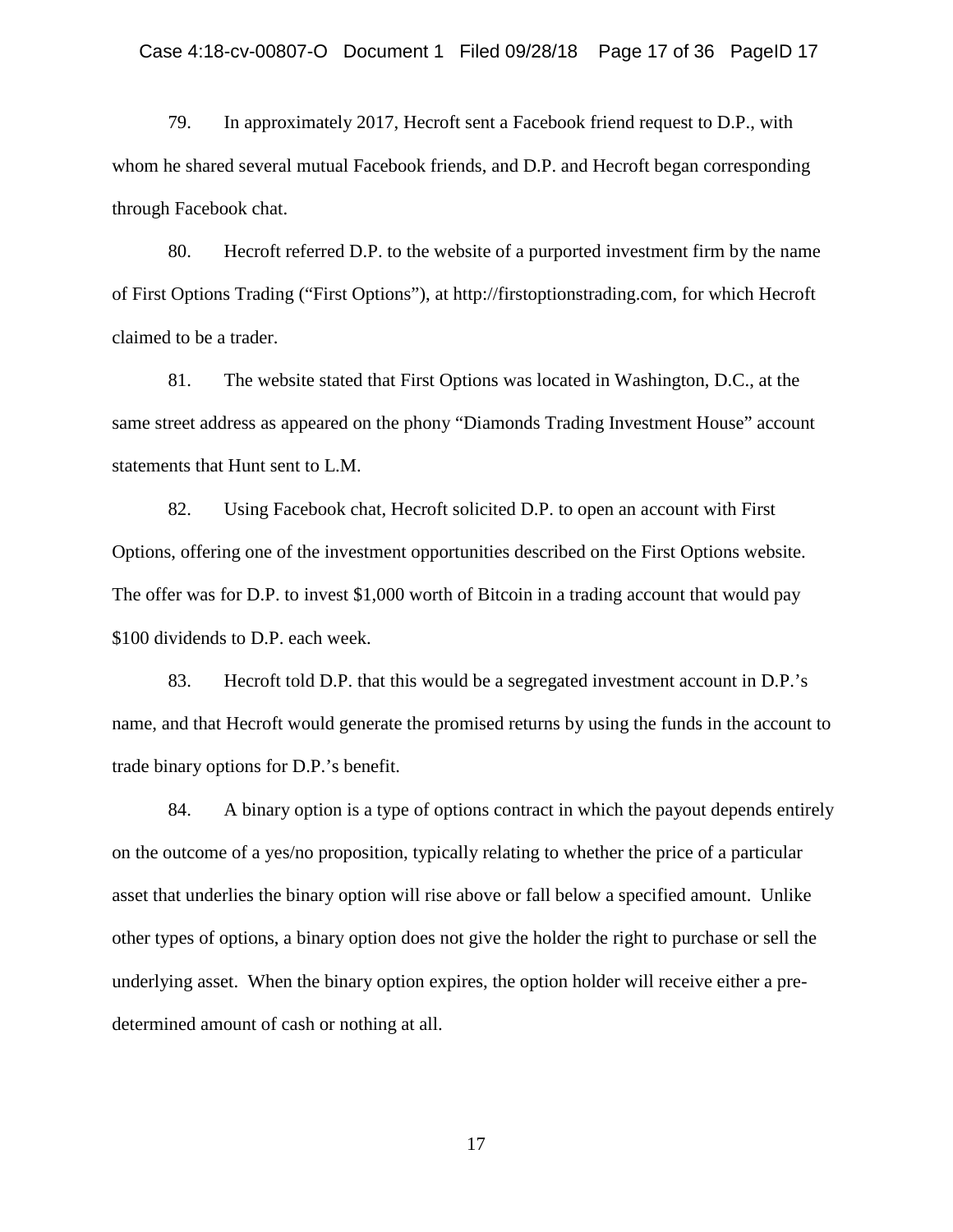85. On or about May 9, 2018, D.P. registered as a customer on the First Options website, and on or about May 10, 2018, she used CoinSpot, an Australian cryptocurrency exchange, to transfer approximately \$1,000 worth of Bitcoin from her own wallet to a wallet address provided by Hecroft.

86. Between approximately May 19, 2018 and July 7, 2018, D.P. received online account statements on the First Options website purportedly showing that Hecroft was profitably trading binary options with D.P.'s \$1,000 investment, and D.P. received in her wallet eight transfers of Bitcoin worth approximately \$100 each—the promised weekly dividend payments purportedly generated by Hecroft's profitable trading.

## **2. Hecroft's Misrepresentations and Forgeries To Further His Fraud**

87. On or about May 22, 2018, Hecroft began communicating with D.P. exclusively though his kimhecroft@gmail.com email, claiming in an email to D.P. that Hecroft had to remove his Facebook account because of "an intrusion due to a suspected malware which infected my device."

88. On or about that date, Hecroft solicited D.P. to invest more of her money with him, through another investment opportunity described on the First Options website as the "Diamond Trading Programme (Limited Time Only)." The website stated, in part:

> We buy and sell diamonds on the international diamond exchange. Before the internet, diamond trading was not easy, but now with bitcoins, we can trade diamonds easily.

> With an investment of 2 bitcoins, you will earn 10 bitcoins after 14 days from diamond trading. 5 bitcoins will earn 25 bitcoins in the same period.

The earning trend of diamonds is such that profits can be made quickly. Diamonds have an 85% of going up in price [sic] once purchased. Once they are purchased, they are kept under a hold-order until their value increases, then they are sold again and the funds are used to reinvest and resell. Because of the ease of business of bitcoin transactions and the facilitated trading channels, so many diamond trading transactions can be carried out on one trading account in a day.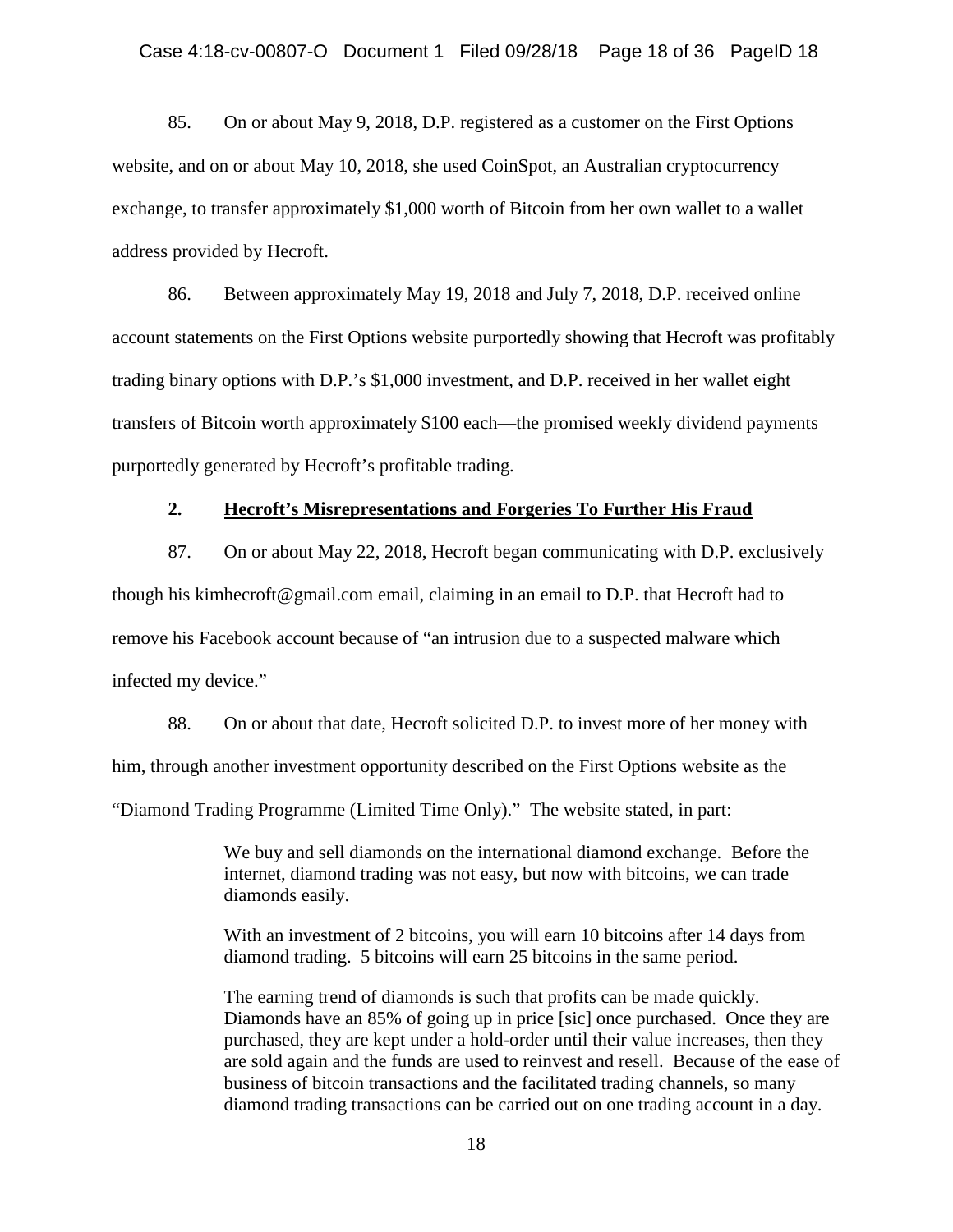Once the investor invests, the trader finds good diamond trades to participate in and make profits for the client. In a few trades, huge profits are made.

89. Hecroft confirmed to D.P. the terms stated on the website, telling her that First Options achieved such massive returns by using the "best trading strategies," including "hedging, Value Averaging, Fibonacci," and told her that, two weeks after making a principal investment of two Bitcoins, she would have ten Bitcoins in her account, out of which she would have to pay a one Bitcoin fee—which would be a net 350 percent return on her investment in two weeks.

90. Hecroft referred D.P. to the Facebook profiles of three individuals he claimed were customers that could vouch for the investment opportunity. One of the supposed customers, who used a Facebook profile with the name "Evamarie Folley" (hereinafter "Folley"), had posted, and repeatedly "liked" Hunt's posts, on the "Morgan Hunt" Facebook profile page.

91. Folley contacted D.P. by Facebook chat, telling her: "Kim was my investment portfolio manager he's reliable and managed my Diamonds portfolio wherein in [sic] invested 2 BTC and got a return of 9 BTC as I had to pay a commission which was 1 BTC and was deducted from the profits. Withdrawal policy is easy as the funds are remitted directly to your bitcoins wallet on the completion of the 14 day trading cycle."

92. Upon information and belief, Folley is either an associate of or another alias for Hecroft, not a real customer.

93. Hecroft pressured D.P. to make her diamond trading investment quickly: "The Diamonds Investments Plan is an NFP Diamonds trading scheme which is best suited on Friday's, so this week's Friday is a perfect time for that [sic]. NFP's Diamonds are the most outstanding investments which guarantees high markets makeover [sic]."

94. On or about May 23, 2018, after D.P. reported back to Hecroft that the three customers he referred had all been helpful, Hecroft again pressured D.P. to make her two Bitcoin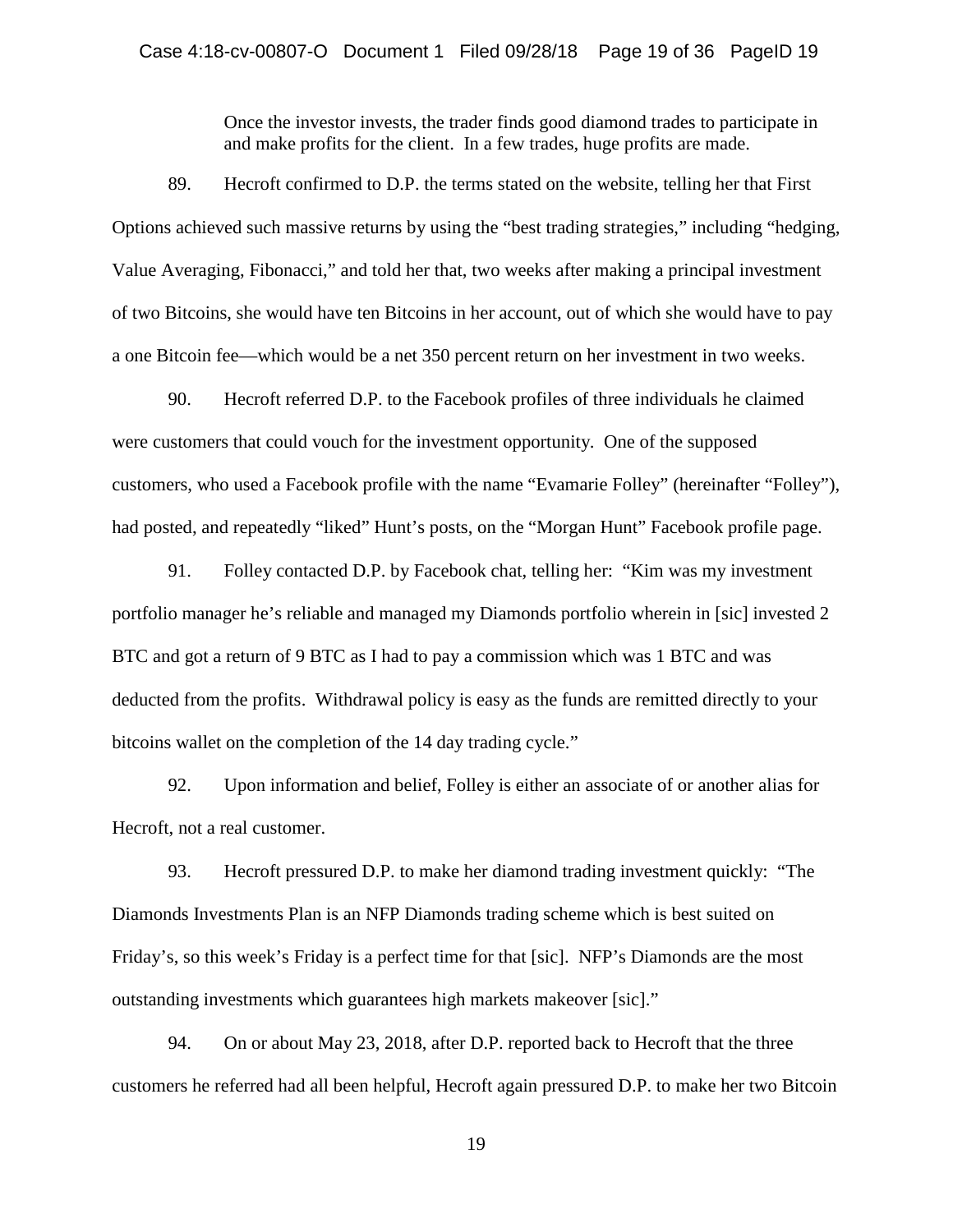investment before the "weekend deadline," and told her again the next day to transfer Bitcoins immediately "so that a slot will be reserved for you."

95. D.P. became nervous and asked Hecroft for proof of identification to verify his and First Options' legitimacy.

96. On or about May 24, 2018, Hecroft emailed D.P. two documents that he claimed were "the company trading license" and "my I.D card [sic]," and also provided what he said was his phone number.

97. One document Hecroft sent was a photograph apparently showing six copies of a purported California driver's license in the name of Kim Hecroft, showing his birth date as May 15, 1976. Upon information and belief, the document was fake and did not show a valid form of identification for Hecroft.

98. The other document was an image of a certificate, dated May 24, 2016, stating that "First Options Trading" had completed an "examination and training administered by Blockchain Council" to become a "Certified CryptoCurrency Expert." The certificate was purportedly signed by Toshendra Sharma, identified as Executive Director of Blockchain Council.

99. The Blockchain Council is, according to its website, "an authoritative group of experts and enthusiasts who are evangelizing the Blockchain Research, Development, Use Cases, Products and Knowledge for the better world [sic]," and has no role in licensing individuals or firms to trade any product. The purported certificate Hecroft sent D.P. was thus not a "trading license" for First Options and, upon information and belief, was fake and did not reflect anyone actually having completed an "examination and training administered by Blockchain Council" (an organization of which Toshendra Sharma has never served as "Executive Director").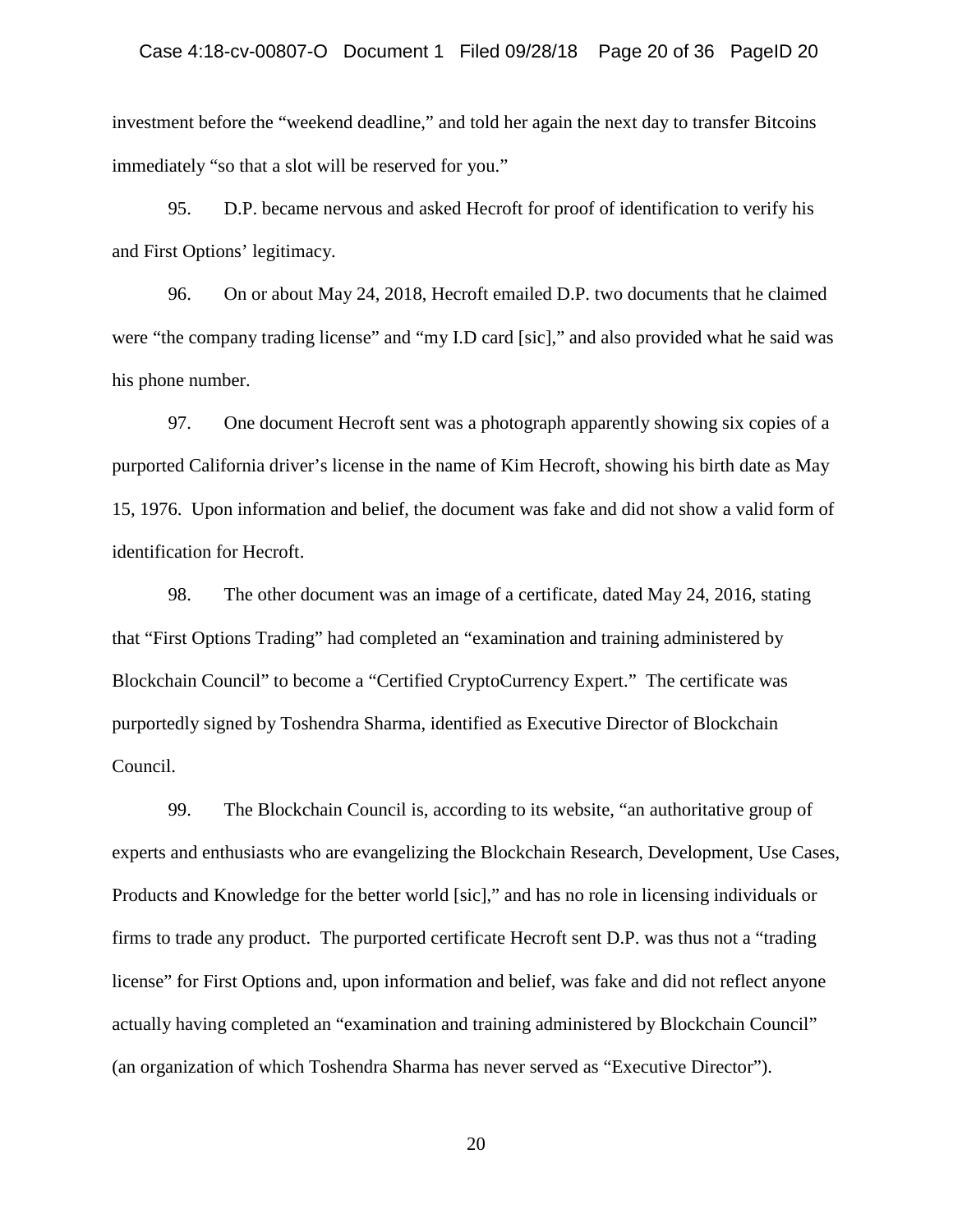#### Case 4:18-cv-00807-O Document 1 Filed 09/28/18 Page 21 of 36 PageID 21

100. D.P. used CoinSpot to transfer approximately two Bitcoins (worth approximately \$15,000 at the time) to Hecroft to invest in the diamond trading investment offer.

101. On or about May 25, 2018, Hecroft confirmed to D.P. that he had received the funds, stating: "Your portfolio has been set up and trading will commence immediately, meantime you'll also be receiving payouts today on your former portfolio [sic]."

102. On or about May 26, 2018, in response to D.P. informing Hecroft that she had informed a friend about the binary options trading investment opportunity (in which D.P. had invested \$1,000), Hecroft encouraged D.P. to recruit her friend to invest, stating that the friend's participation "would expand your earnings in referral commissions," and assuring D.P. that "FirstOptions is based and regulated in the Us [sic]," that binary options are "strictly regulated by various bodies like SEC, CFTC, [and] Blockchain Council," and that "FirstOptions is regulated by the aforementioned bodies including Blockchain Council." These statements were knowingly false because, among other things, as noted above, Blockchain Council is not a regulator of binary options or anything else.

103. On or about June 11, 2018, Hecroft represented to D.P. that her funds had been so profitably traded that she had approximately ten Bitcoins in her First Options account.

104. Upon information and belief, Hecroft was not engaged in any profitable binary options or diamond trading activity during the Relevant Period, and was not involved in any legitimate trading business under the name First Options or otherwise.

#### **3. Hecroft's Fraudulent Use of the CFTC Seal and Forged CFTC Memoranda**

105. On or about June 11, 2018, D.P. inquired with Hecroft about the procedure for withdrawing funds from her First Options account. In response, Hecroft sent D.P. an email and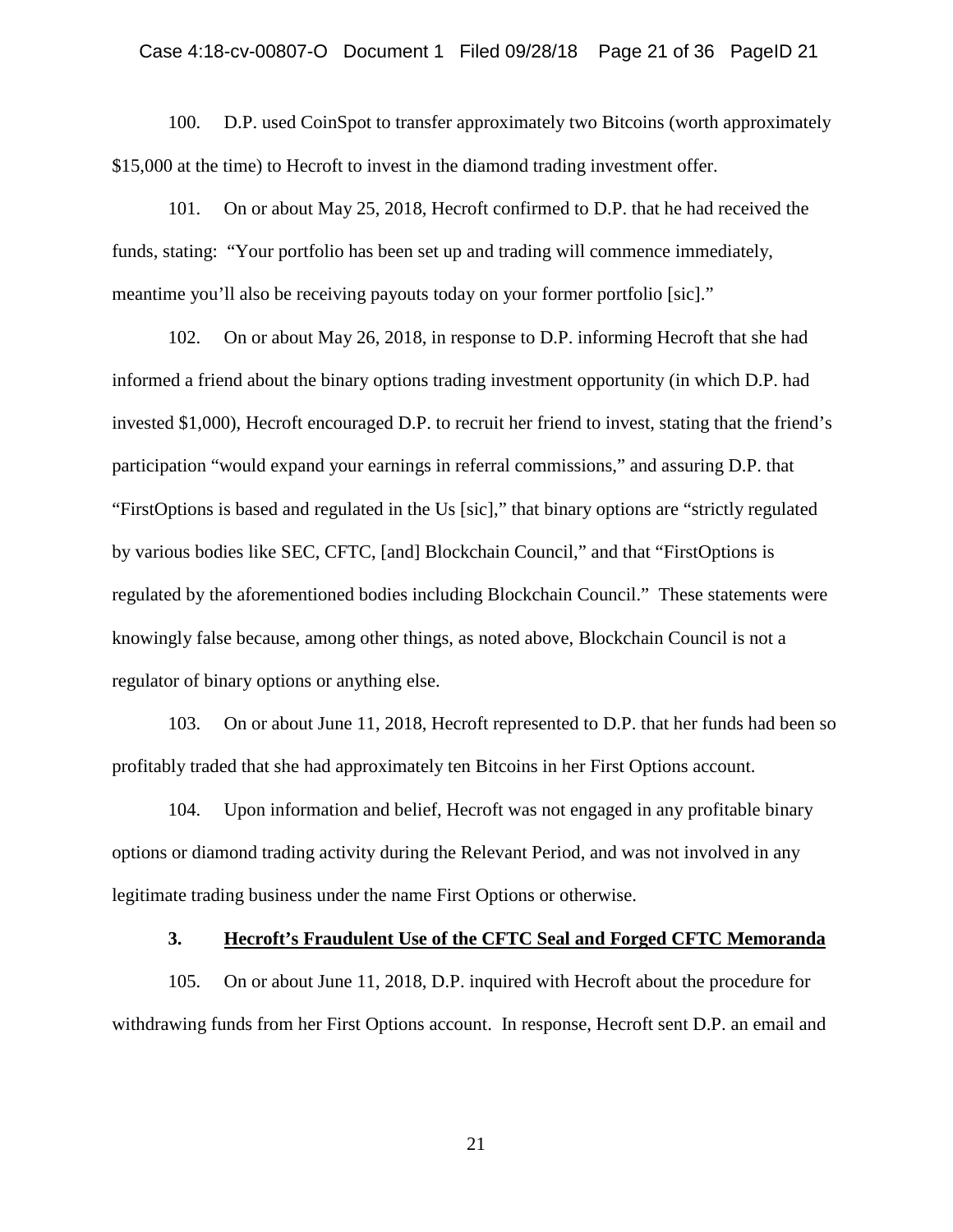PDF attachment—a copy of which is annexed as Exhibit 2 to this Complaint—purporting to require D.P. to transfer funds to the CFTC prior to liquidating her account.

106. Exhibit 2 consisted of a three-page memorandum substantially identical to the forged document that Hunt sent to L.M. (Exhibit 1)—and had the same document "Author" in the PDF metadata—except that the attachment Hecroft sent D.P. was dated June 6, 2018; purported to apply to portfolios "above 5BTC" only; and provided a specific "approved CFTC wallet" address to which investors were instructed to send their tax payment.

107. Just as Hunt did in his communications with L.M., Hecroft told D.P. that the CFTC tax had "to be paid separately by the investor prior to liquidation"—i.e., could not be paid out of D.P.'s First Options account balance.

108. Although Exhibit 2 referred to a "tax obligation" to the CFTC, Hecroft's email portrayed the payment to the CFTC as taking the place of the one Bitcoin fee that Hecroft had previously disclosed to D.P.: "Withdrawal is made within 24 hours after liquidation protocol is complied with, as recently, there was a shift in withdrawal policy whereby investors who operate portfolios above 5 BTC are to remit their commissions to a CFTC designated wallet, prior to liquidation, in this case which is 1 BTC. When this has been complied with, then CFTC notifies the Investment brokerage within 24 hours of such compliance, who in turn liquidates at the point of reception of that notice. Enclosed is the CFTC memo on the new policy and the compliance procedure."

109. Exhibit 2 was printed on CFTC letterhead, including the official CFTC seal.

110. As Hecroft knew when he sent Exhibit 2 to D.P., the document was a forgery intended to deceive D.P. into believing that she would have to pay a tax to the CFTC before withdrawing her funds.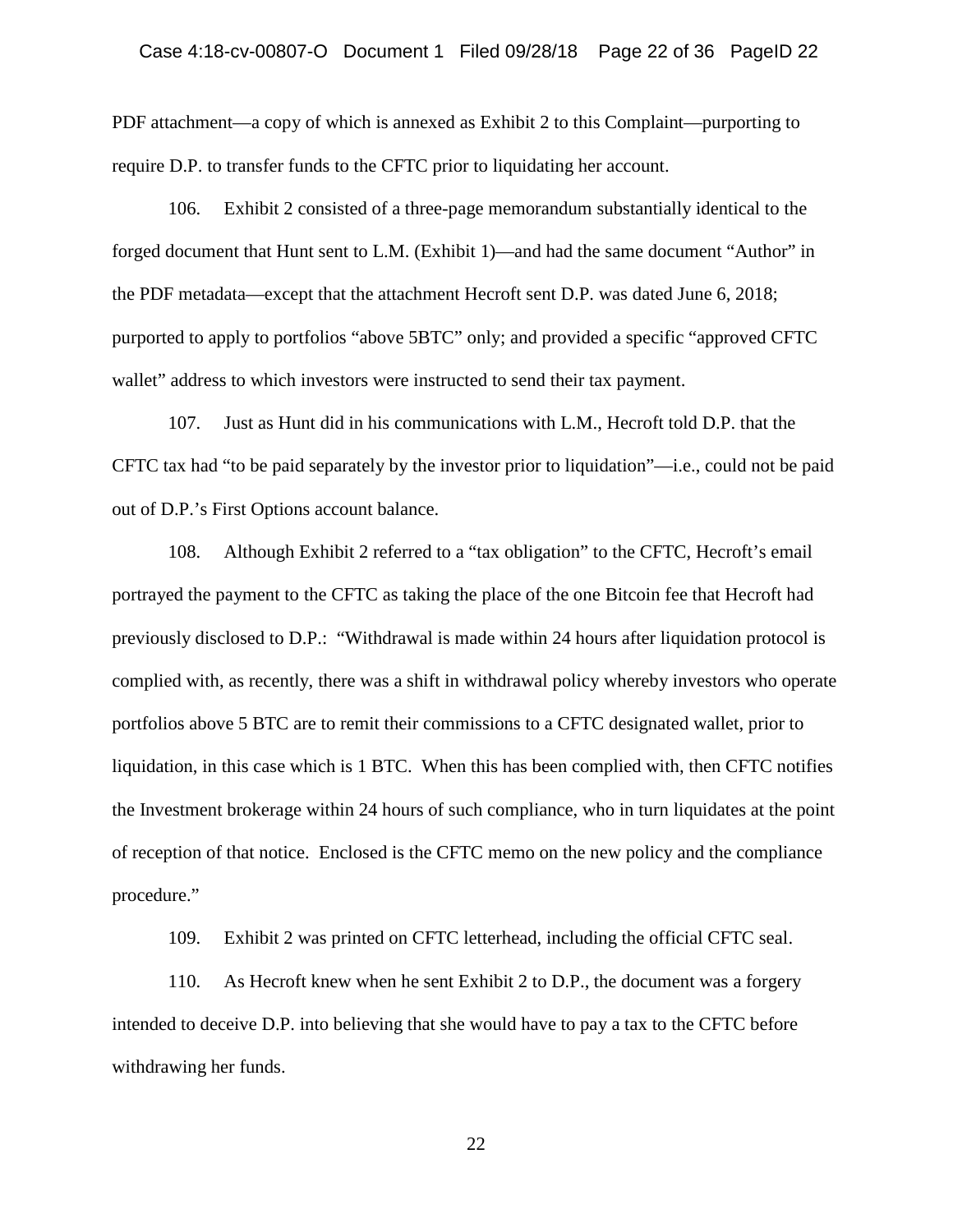111. The portion of Exhibit 2 concerning a tax payable to the CFTC was not written by the CFTC's General Counsel or any other CFTC official, but instead was fabricated, upon information and belief, by Defendants or someone acting in concert with Defendants for the purpose of deceiving customers such as D.P.

112. In reliance on Exhibit 2, on or about June 12, 2018, D.P. transferred approximately one Bitcoin (equivalent to approximately ten percent of her purported account balance in respect of her diamond trading investment) to the wallet address provided in Exhibit 2. That address was not for a wallet associated with the CFTC, but instead, upon information and belief, was for a wallet controlled by Hecroft or someone acting in concert with Hecroft.

113. Hecroft subsequently induced D.P. not to fully liquidate her account—which purportedly contained tens of thousands of dollars' worth of Bitcoins—by offering her the opportunity to invest another two Bitcoins in diamond trading, on the same terms as she had previously done, and telling her that favorable tax treatment would result if she withdrew only \$3,000 worth of Bitcoins from her account.

114. On or about June 13, 2018, Hecroft, using the wallet address purportedly controlled by the CFTC, transferred approximately \$3,000 worth of Bitcoins to D.P., and told D.P. that a second diamond trading portfolio was being set up for D.P., inducing D.P. to transfer another one Bitcoin to Hecroft—at that time worth approximately \$6,500.

115. On or about June 28, 2018, when D.P. requested to withdraw funds from her First Options account in respect of her second diamond trading portfolio, Hecroft induced D.P. to make an additional one Bitcoin payment purportedly to the CFTC, by transferring approximately \$2,500 worth of Bitcoin to D.P. as a personal loan from Hecroft.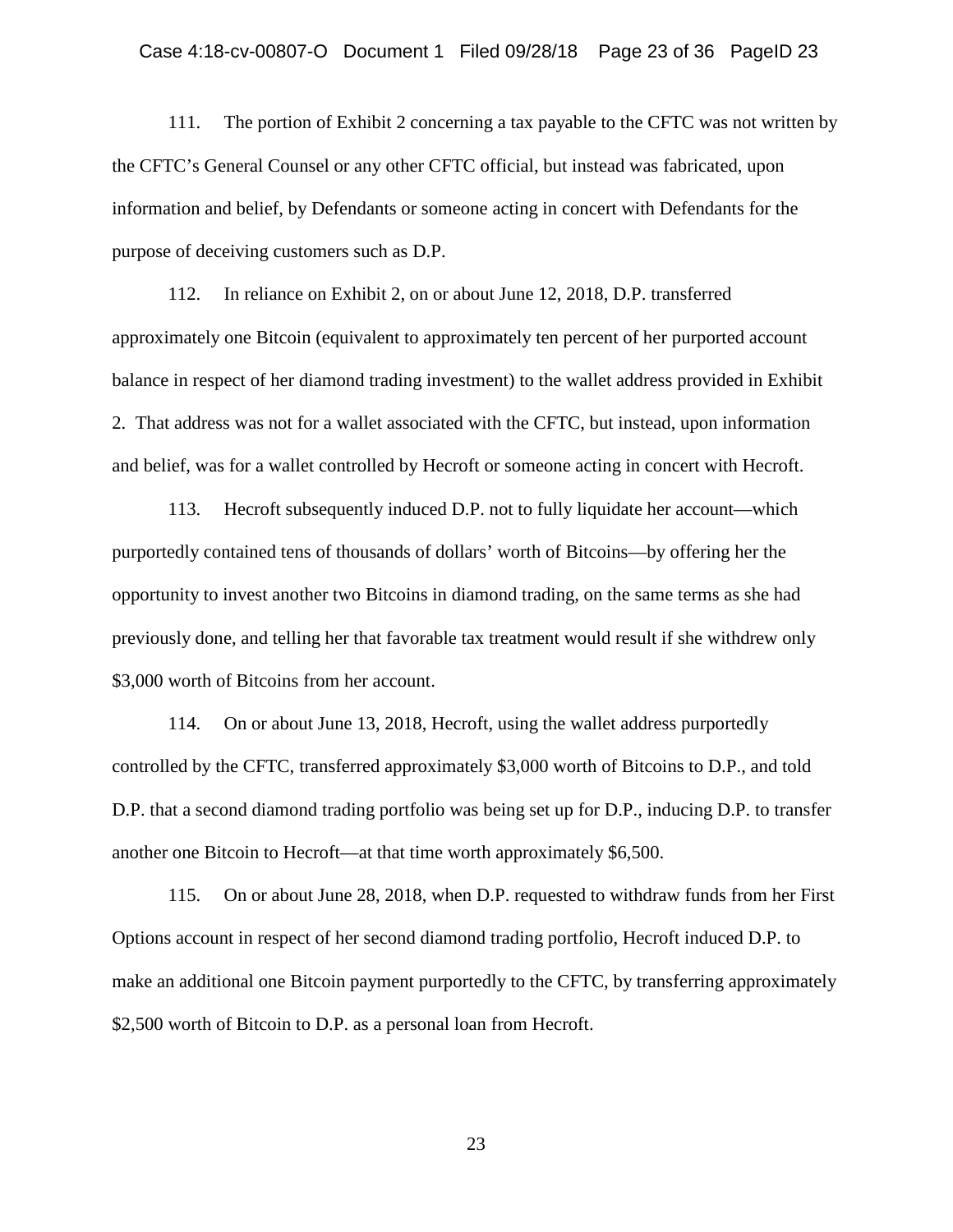116. On or about July 1, 2018, Hecroft informed D.P. that the CFTC had still not received D.P.'s June 28, 2018 payment of one Bitcoin.

117. Hecroft then sent D.P. fake correspondence between First Options and the CFTC purporting to document a supposed dispute over D.P.'s attempts to pay the CFTC tax.

118. Hecroft sent D.P. a PDF document containing a letter dated July 3, 2018, addressed to the CFTC General Counsel's office, on the letterhead of "First Options Bitcoin Investment Management," signed by Hecroft as "Investment Portfolio Manager/Fund Manager," asking the CFTC to "confirm reception [sic]" of D.P.'s June 29 payment to the CFTC's wallet address. No such letter was actually sent by Hecroft to the CFTC.

119. Hecroft then sent D.P. another PDF document, a copy of which is annexed as Exhibit 3 to this Complaint, containing a memorandum from the CFTC General Counsel to First Options (hereinafter "Exhibit 3"), dated July 6, 2018, purporting to respond to Hecroft's July 3 letter, and stating that the issue was "being resolved by the CFTC Appeals complaints [sic]" and promising to resolve the issue "within 30 working days."

120. Exhibit 3 was printed on CFTC letterhead, including the official CFTC seal.

121. As Hecroft knew when he sent Exhibit 3 to D.P., the document was a forgery, and was not written by the CFTC's General Counsel or any other CFTC official, but instead was fabricated, upon information and belief, by Defendants or someone acting in concert with Defendants for the purpose of deceiving D.P. and preventing her from discovering Hecroft's fraudulent scheme.

122. When D.P. told Hecroft that she needed access to her account funds to pay medical bills and that she had no available funds left, and suggested that she would contact the CFTC directly, Hecroft continued in his attempts to defraud D.P. of more funds, by arranging, on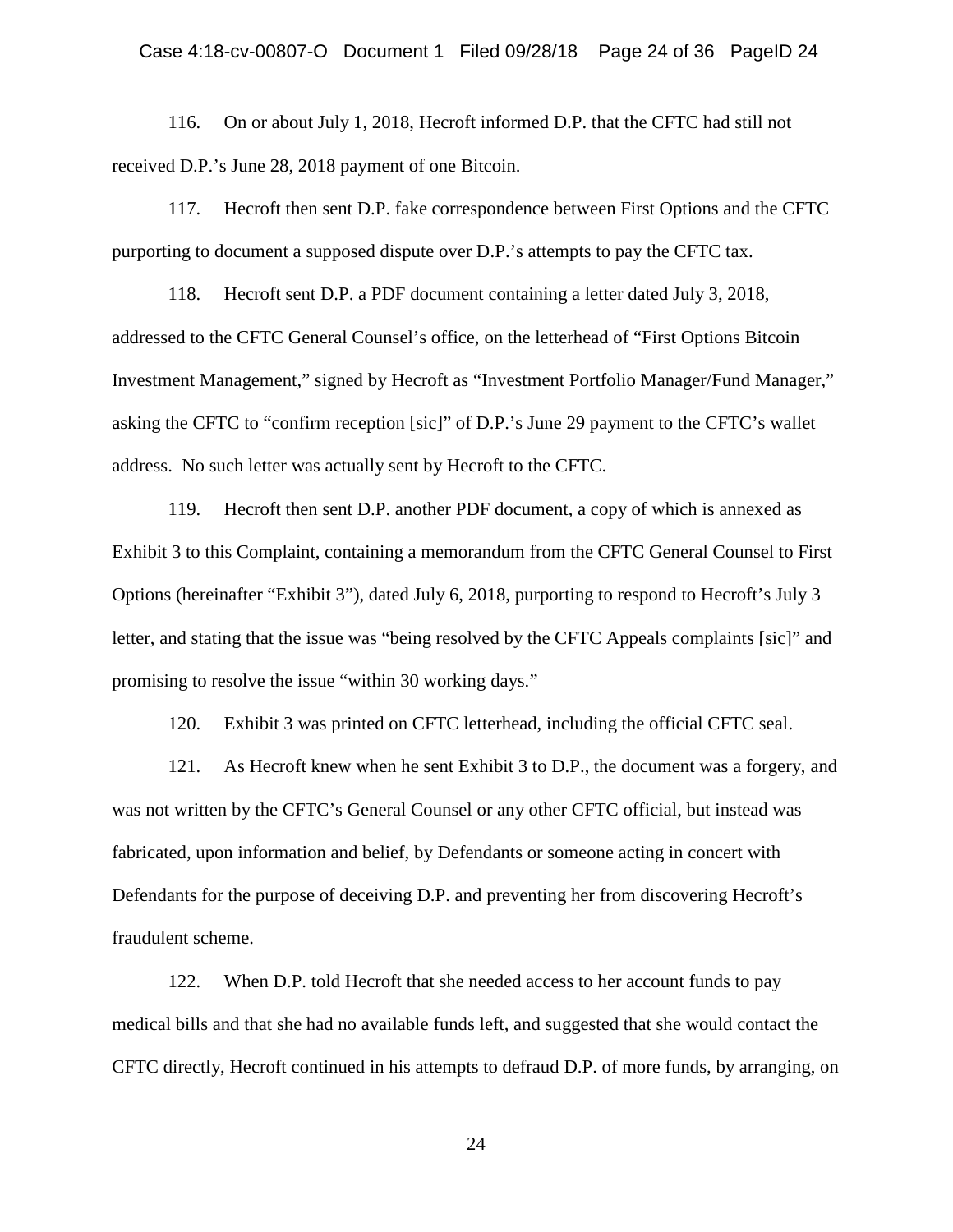or about July 11-12, 2018, for D.P. to receive transfers of Bitcoins worth approximately \$4,500, purportedly in respect of a \$3,000 loan from Folley and an additional \$1,500 loan from Hecroft. On or about July 12, 2018, D.P. transferred an additional one Bitcoin to a wallet address provided by Hecroft.

123. On or about July 19, 2018, Hecroft sent D.P. another fake First Options letter addressed to the CFTC General Counsel's office, dated July 18, 2018, this time purportedly written by "Steven McGill," "Liquidation Officer" for "Firs Options Investment [sic]"—i.e., a person with the same name as the purported "Liquidation Officer" for Hunt's "Diamonds Trading Investment House." The letter, though purportedly addressed to the CFTC, directly addressed D.P. (e.g., referring to her investment portfolio as "your portfolio") and stated that Hecroft had committed "professional misconduct" by misappropriating \$1,500 from another customer for D.P.'s benefit. No such letter was actually sent to the CFTC.

124. On or about July 19, 2018, D.P. forwarded to Hecroft an email from the CFTC Office of Customer Outreach and Education confirming that the CFTC does not accept tax payments. Hecroft still refused to acknowledge that his repeated demands for transfers of one Bitcoin to the purported "CFTC wallet" had been fraudulent. Instead, similar to Hunt's reaction when L.M. confronted him with the truth, Hecroft continued to insist, in an email on or about July 22, 2018, that the "tax" was real:

> In response to your curiosity regarding the tax issue on your Diamond Portfolio, it is with note [sic] that the CFTC oversees all Pre-liquidation and also meddles with investors funds which was meant for trading on designated contract markets which is kept apart from the Futures Commissions Merchant's (FCM) own funds.

Moreover, the CFTC Regulations, vests the CFTC with omnibus powers which gives it leverage to exercise a large spectra of discretion during liquidation.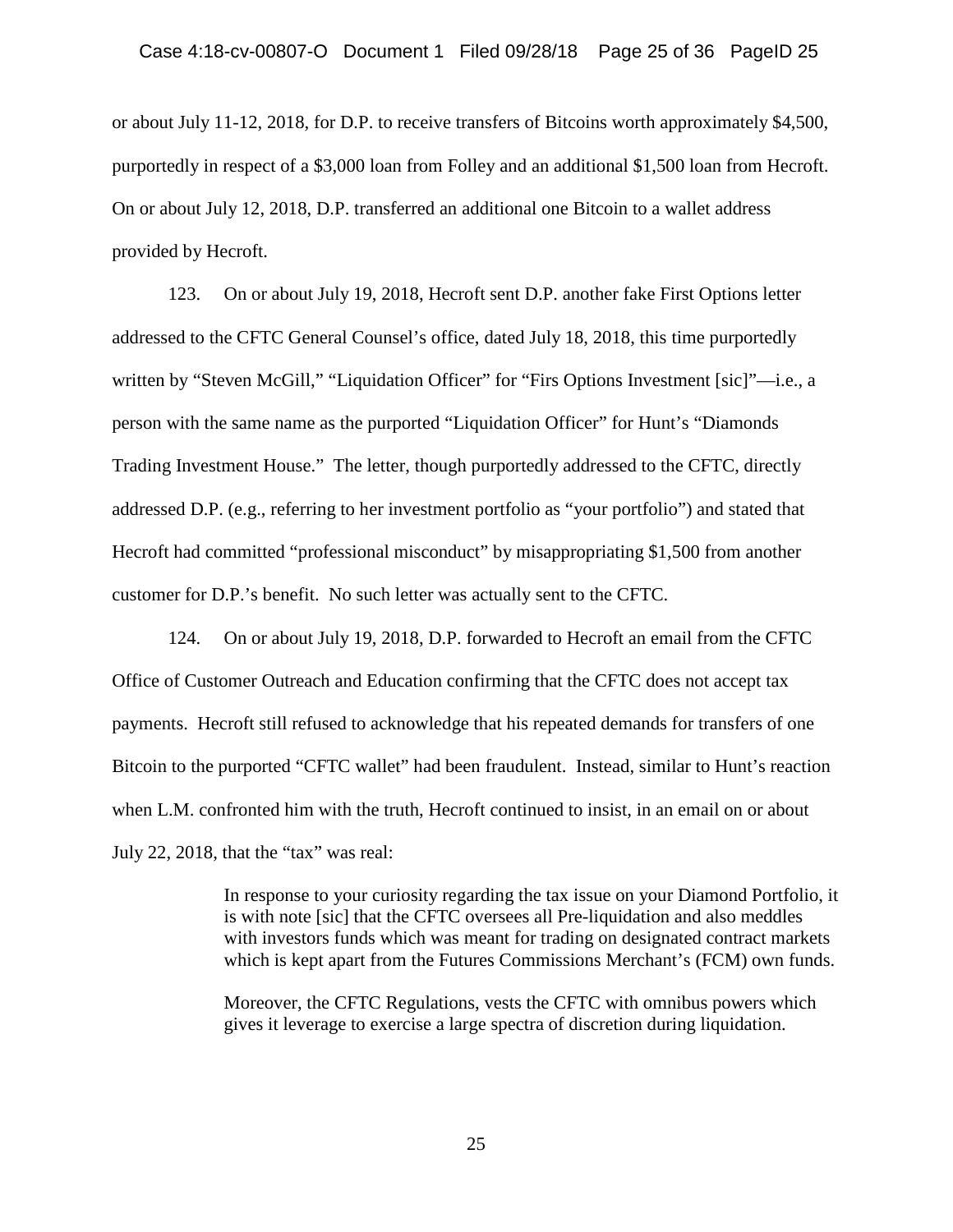125. On or about July 23, 2018, Hecroft transferred to D.P. approximately \$1,000 worth of Bitcoins—purportedly to honor her request for the return of her original principal investment—inducing D.P. to then transfer approximately \$1,500 worth of Bitcoins to Hecroft in order to repay the funds Hecroft had supposedly misused according to the fake July 18 letter.

126. Hecroft subsequently justified his refusal to permit D.P. to liquidate funds from her account—purportedly hundreds of thousands of dollars' worth of Bitcoins—by fabricating documents concerning a purported dispute concerning the loan supposedly extended to D.P. by Folley.

127. Of particular note, Hecroft sent D.P. a letter dated August 2, 2018, on the letterhead of "First Options Bitcoin Investment Management," purportedly written by Steven McGill (again identified as "Liquidation Officer" for "Firs Options Investment [sic]"), stating that "Eva Marie" was demanding the return of her \$3,000 loan, and indicating that D.P.'s portfolio at First Options contained 25.11 Bitcoins.

128. On or about August 3, 2018, D.P. asked Hecroft for the return of seven Bitcoins i.e., two Bitcoins for the principal invested in each of her two diamond trading portfolios, and one Bitcoin for each of her three purported tax payments to the CFTC.

129. In response, Hecroft provided D.P. with letters from McGill, dated August 3, 2018, promising to refund 7.1 Bitcoins to D.P.—over \$45,000—provided that D.P. first transferred \$1,200 worth of Bitcoins to pay a "liquidation fee" and subsequently repay \$3,000 to "Foley [sic]" and \$1,500 to Hecroft.

130. On or about August 4, 2018, D.P. transferred approximately \$1,200 worth of Bitcoins to a wallet address provided by Hecroft. When D.P. inquired about the status of her refund, Hecroft sent D.P., on or about August 6, 2018, a series of JPG documents purporting to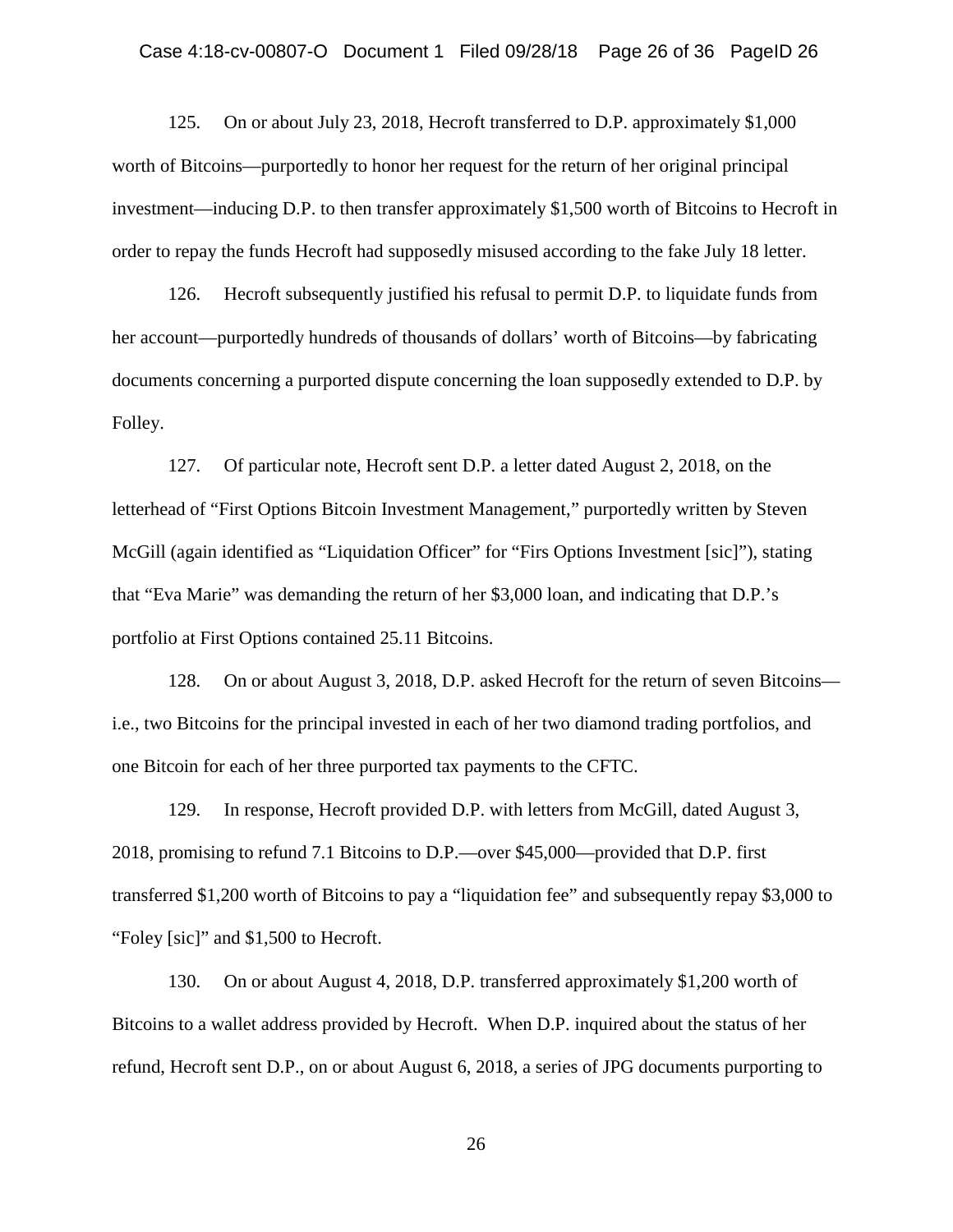show that Folley had filed a "Complaint and Request for Injunction," dated August 6, 2018, which, Hecroft claimed, prevented First Options from liquidating D.P.'s account until D.P. repaid Folley's loan.

131. The "Complaint and Request for Injunction" reflected a pending action in the U.S. District Court for the Western District of Washington captioned "Eva-Marie Foley [sic] v. First Options Investment Company LTD [sic]," with case number CV42108-18. No such lawsuit has been filed in that Court.

132. On or about August 9, 2018, Hecroft told D.P. that First Options had determined to credit D.P. one Bitcoin—increasing her account balance to 8.1 Bitcoins.

133. On or about August 22, 2018, Hecroft emailed D.P. again, stating that Folley planned to bring another lawsuit, this time in D.P.'s "home country."

134. To date, D.P. has not been repaid any of the 8.1 Bitcoins purportedly credited to her account with First Options, and she has suffered losses in excess of \$31,000.

#### **V.**

## **VIOLATIONS OF THE COMMODITY EXCHANGE ACT AND COMMISSION REGULATIONS**

#### **COUNT ONE**

## **Violations of Section 4b(a)(2)(A)-(C) of the Act and Regulation 5.2 (Forex Fraud—Hunt)**

135. The allegations set forth in paragraphs 1 through 134 above are re-alleged and incorporated herein by reference.

136. Section 4b(a)(2)(A)-(C) of the Act, 7 U.S.C. § 6b(a)(2)(A)-(C) (2012), makes it unlawful:

> for any person, in or in connection with any order to make, or the making of, any contract of sale of any commodity for future delivery, or swap, that is made, or to be made, for or on behalf of,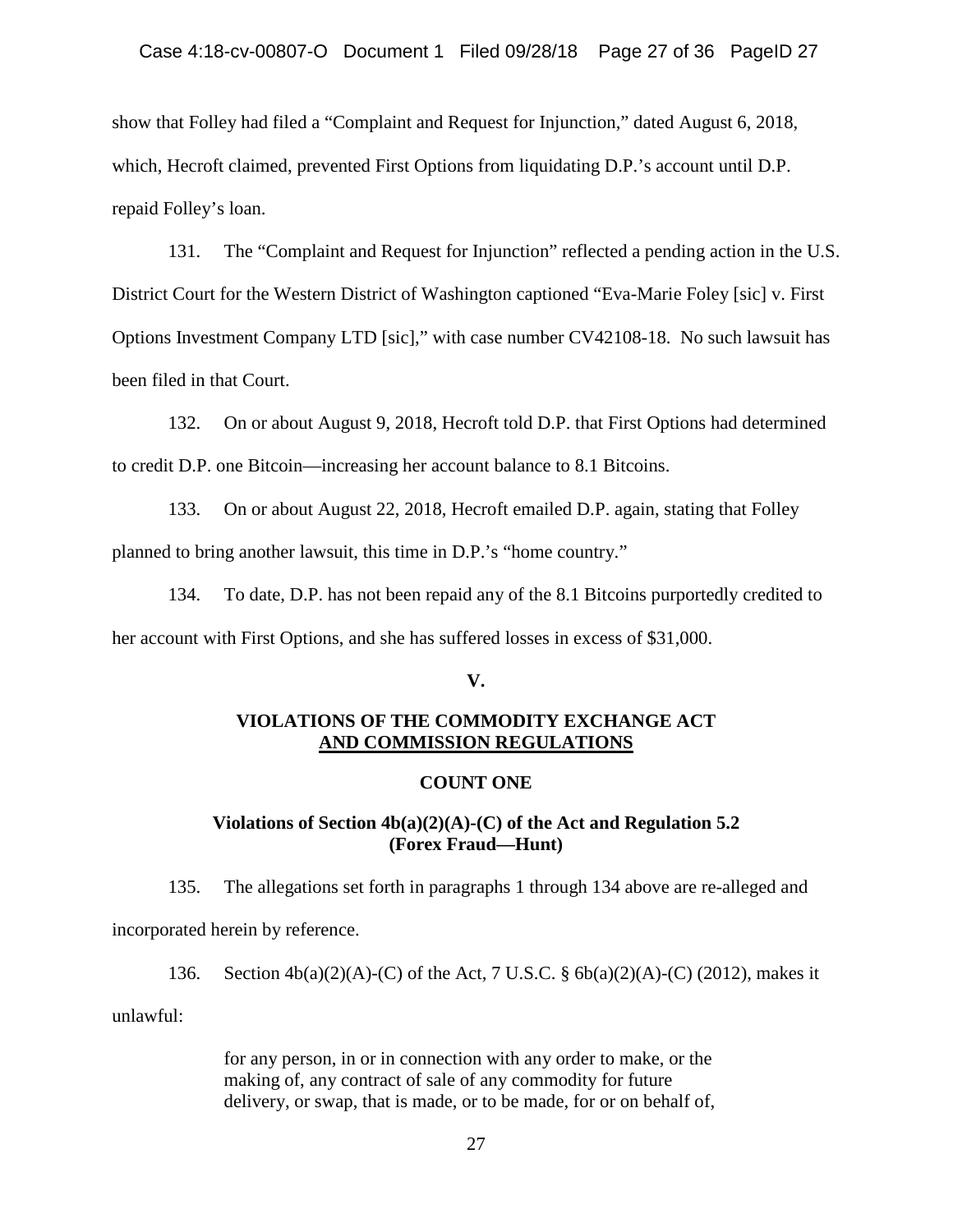or with, any other person, other than on or subject to the rules of a designated contract market—(A) to cheat or defraud or attempt to cheat or defraud the other person; (B) willfully to make or cause to be made to the other person any false report or statement or willfully to enter or cause to be entered for the other person any false record; [or] (C) willfully to deceive or attempt to deceive the other person by any means whatsoever in regard to any order or contract or the disposition or execution of any order or contract, or in regard to any act of agency performed, with respect to any order or contract for or . . . with the other person.

137. Pursuant to Section 2(c)(2)(C)(iv) of the Act, 7 U.S.C. § 2(c)(2)(C)(iv) (2012), 7

U.S.C. § 6b(a)(2) applies to Hunt's purported foreign currency transactions "as if" they were contracts of sale of a commodity for future delivery.

138. Regulation 5.2(b), 17 C.F.R. § 5.2(b) (2018), provides that it shall be unlawful for any person, by use of the mails or by any means or instrumentality of interstate commerce, directly or indirectly, in or in connection with any retail forex transaction: (1) to cheat or defraud or attempt to cheat or defraud any person; (2) willfully to make or cause to be made to any person any false report or statement or cause to be entered for any person any false record; or (3) willfully to deceive or attempt to deceive any person by any means whatsoever.

139. By the conduct alleged above, Hunt violated 7 U.S.C.  $\S$  6b(a)(2)(A)-(C) and 17 C.F.R. § 5.2(b) by cheating or defrauding or attempting to cheat or defraud customers, by willfully making or causing to be made false statements to customers, and by willfully deceiving or attempting to deceive customers, in connection with Hunt's offers to customers to enter into forex transactions. Among other things, Hunt: (1) misrepresented to at least one customer that his funds would be pooled and used to invest in, among other things, forex contracts for the benefit of the customer; (2) misrepresented to potential customers and at least one actual customer that Hunt had lengthy experience as a professional portfolio manager and was profitably trading forex contracts; (3) misrepresented to at least one customer that Hunt was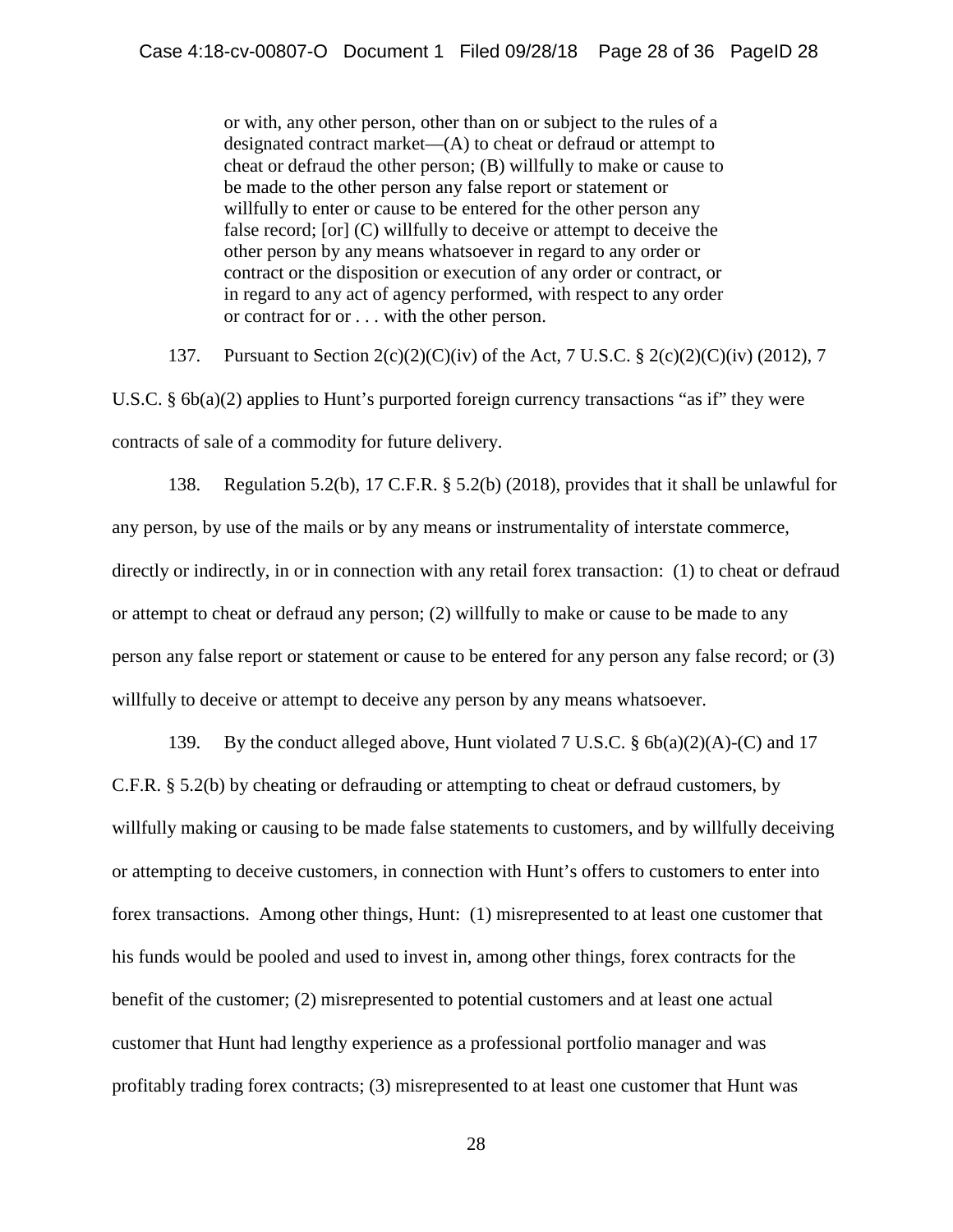#### Case 4:18-cv-00807-O Document 1 Filed 09/28/18 Page 29 of 36 PageID 29

using his funds to trade forex contracts and was doing so profitably, including by providing the customer with fake account statements; (4) misrepresented to at least one customer that he could not withdraw any of his purported profits from trading forex unless he first paid a tax to the CFTC, including by arranging for the customer to speak to a person impersonating a CFTC employee and providing the customer with a fake CFTC memorandum; and (5) misappropriated the funds of at least one customer for unauthorized purposes rather than investing the funds for the customer's benefit.

140. Hunt directly engaged in the acts and practices described above willfully, knowingly, or with reckless disregard as to whether his representations were true or false.

141. Each misrepresentation, omission of material fact, false statement, and misappropriation, including but not limited to those specifically alleged herein, is alleged as a separate and distinct violation of 7 U.S.C.  $\S$  6b(a)(2)(A)-(C) and of 17 C.F.R.  $\S$  5.2(b).

#### **COUNT TWO**

#### **Violations of Section 4***o***(1) of the Act (Fraud by Commodity Pool Operator—Hunt)**

142. The allegations set forth in paragraphs 1 through 134 are re-alleged and incorporated herein by reference.

143. During the Relevant Period, Hunt acted as a commodity pool operator ("CPO"), as defined by Section  $1a(11)(A)(i)(III)$  of the Act, 7 U.S.C. §  $1a(11)(A)(i)(III)$  (2012), in that he engaged in a business that is of the nature of an investment trust, syndicate, or similar form of enterprise, operated for the purpose of trading in commodity interests and, in connection therewith, solicited, accepted, or received from others, funds, securities, or property (in the form of Bitcoins), either directly or through capital contributions, the sale of stock or other forms of securities, or otherwise, for the purpose of trading in commodity interests, including, in relevant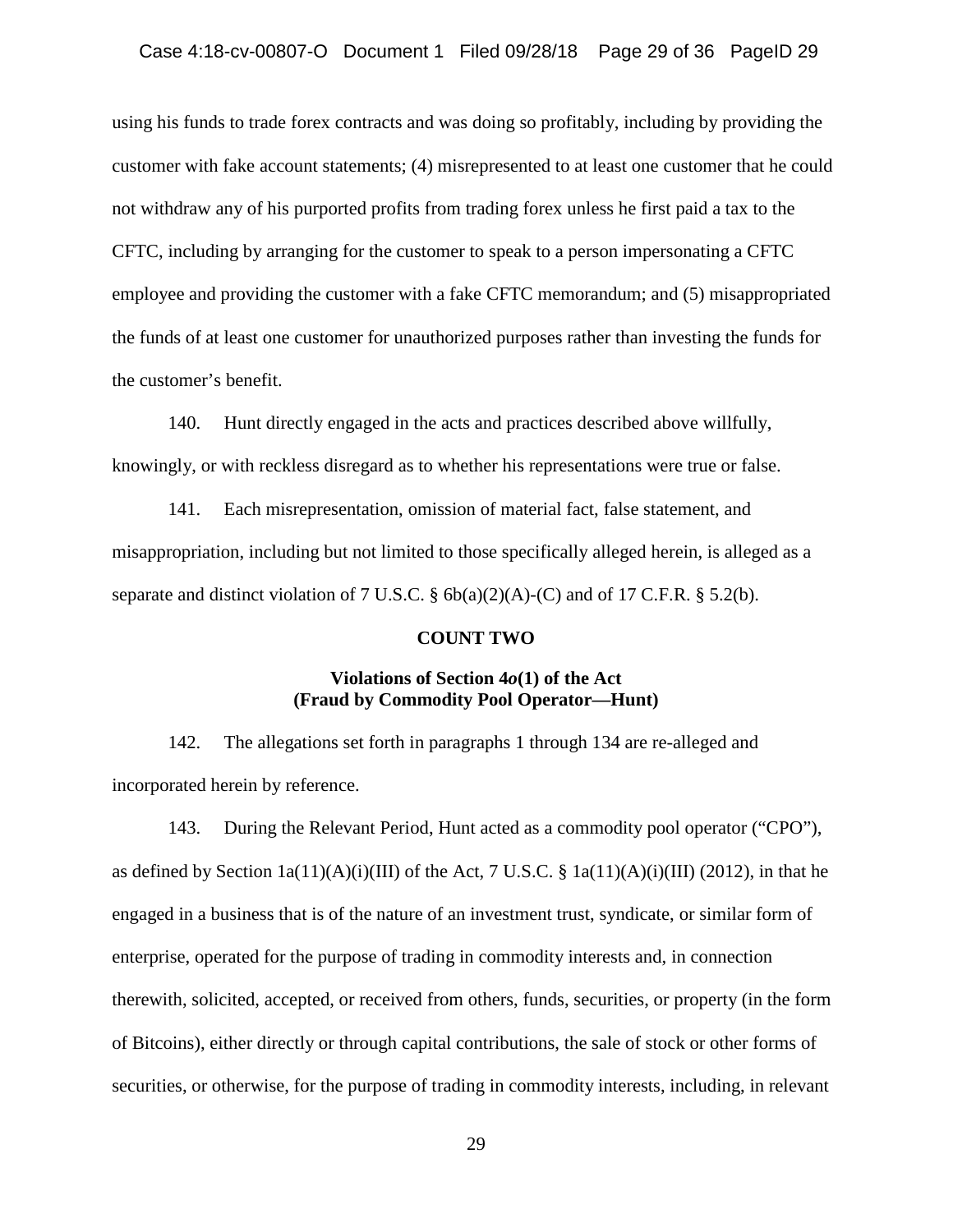part, leveraged off-exchange forex transactions offered to persons that are not eligible contract participants, as described in Section  $2(c)(2)(C)(i)$  of the Act, 7 U.S.C. §  $2(c)(2)(C)(i)$  (2012).

144. Section 4*o*(1) of the Act, 7 U.S.C. § 6*o*(1) (2012), prohibits CPOs, whether registered with the Commission or not, by use of the mails or any means or instrumentality of interstate commerce, directly or indirectly, from employing devices, schemes, or artifices to defraud any client or participant or prospective client or participant, or engaging in transactions, practices, or courses of business which operate as a fraud or deceit upon any client or participant or prospective client or participant.

145. By the conduct alleged above, Hunt violated 7 U.S.C. § 6*o*(1), in that, while acting as a CPO, by use of the mails or any means or instrumentality of interstate commerce (including Facebook and email), he directly or indirectly employed a device, scheme, or artifice to defraud a client or participant or engaged in transactions, practices, or courses of business which operated as a fraud or deceit upon a client or participant.

146. Among other things, Hunt: (1) misrepresented to at least one customer that his funds would be pooled and used to invest in, among other things, forex contracts for the benefit of the customer; (2) misrepresented to potential customers and at least one actual customer that Defendant had lengthy experience as a professional portfolio manager and was profitably trading forex contracts; (3) misrepresented to at least one customer that Defendant was using his funds to trade forex contracts and was doing so profitably, including by providing the customer with fake account statements; (4) misrepresented to at least one customer that the customer could not withdraw any of his purported profits from trading forex unless he first paid a tax to the CFTC, including by arranging for the customer to speak to a person impersonating a CFTC employee and providing the customer with a fake CFTC memorandum; and (5) misappropriated the funds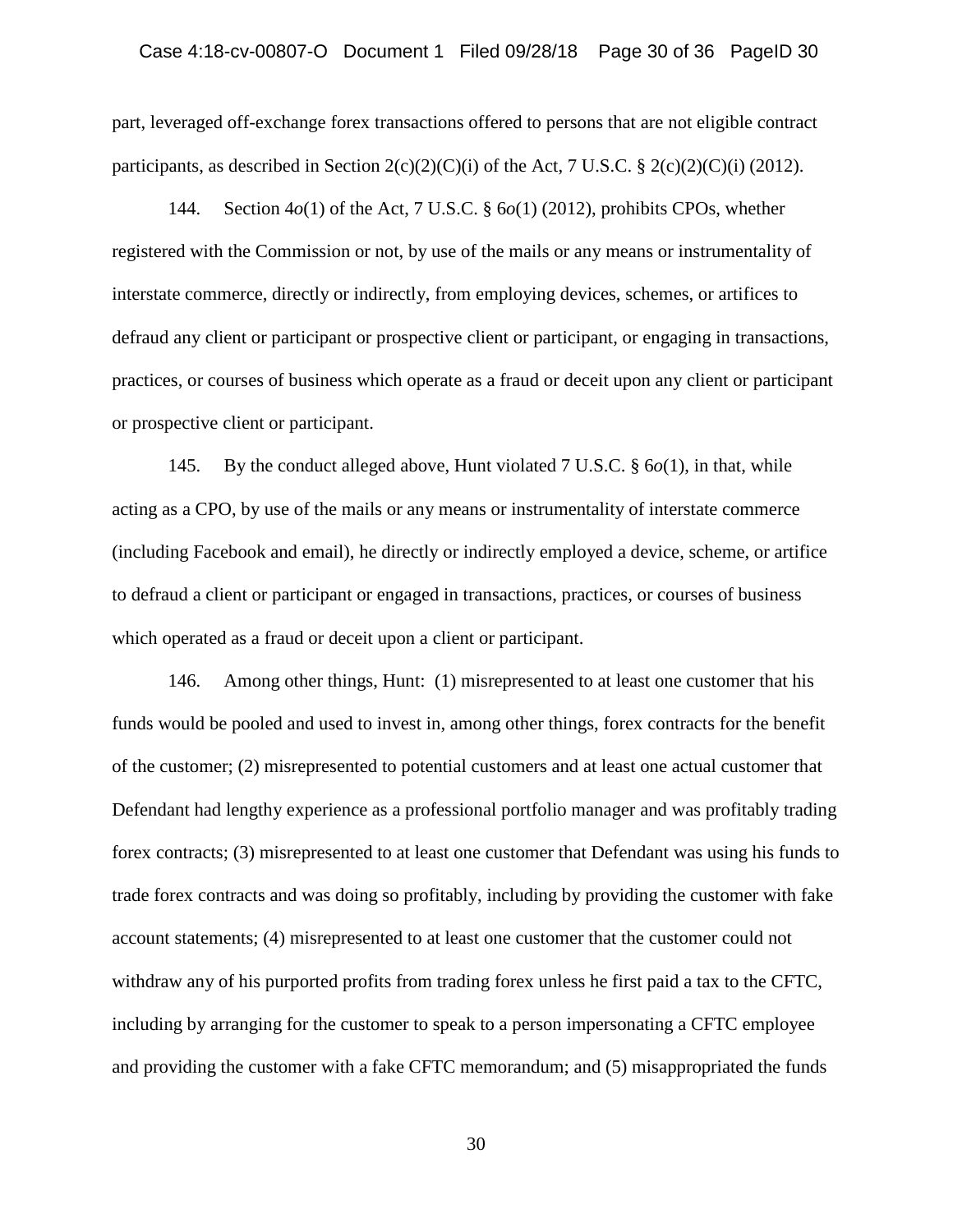of at least one customer for unauthorized purposes rather than investing the funds for the customer's benefit.

147. Hunt directly engaged in the acts and practices described above willfully,

knowingly, or with reckless disregard as to whether his representations were true or false.

148. Each misrepresentation, omission of material fact, false statement, and misappropriation, including but not limited to those specifically alleged herein, is alleged as a separate and distinct violation of Section 4*o*(1) of the Act, 7 U.S.C. § 6*o*(1).

#### **COUNT THREE**

## **Violations of Section 6(c)(1) of the Act and Regulation 180.1(a) (Fraud by Deceptive Device or Contrivance—Both Defendants)**

149. The allegations set forth in paragraphs 1 through 134 are re-alleged and

incorporated herein by reference.

150. Section  $6(c)(1)$  of the Act, 7 U.S.C. § 9(1) (2012), makes it unlawful for any

person, directly or indirectly, to:

use or employ, or attempt to use or employ, in connection with any swap, or a contract of sale of any commodity in interstate commerce, or for future delivery on or subject to the rules of any registered entity, any manipulative or deceptive device or contrivance, in contravention of such rules and regulations as the Commission shall promulgate by not later than 1 year after [July 21, 2010, the date of enactment of the Dodd-Frank Wall Street Reform and Consumer Protection Act].

151. Section 1a(47)(A) of the Act, 7 U.S.C. § 1a(47)(A) (2012), defines "swap" to

include, among other things, any agreement, contract, or transaction that: (a) is an option of any kind; (b) provides for payment dependent on the occurrence, nonoccurrence, or the extent of the occurrence of an event or contingency; or (c) provides on an executory basis for payments based on the value or level of one or more interest or other rates, currencies, commodities, securities, instruments of indebtedness, indices, quantitative measures, or other financial or economic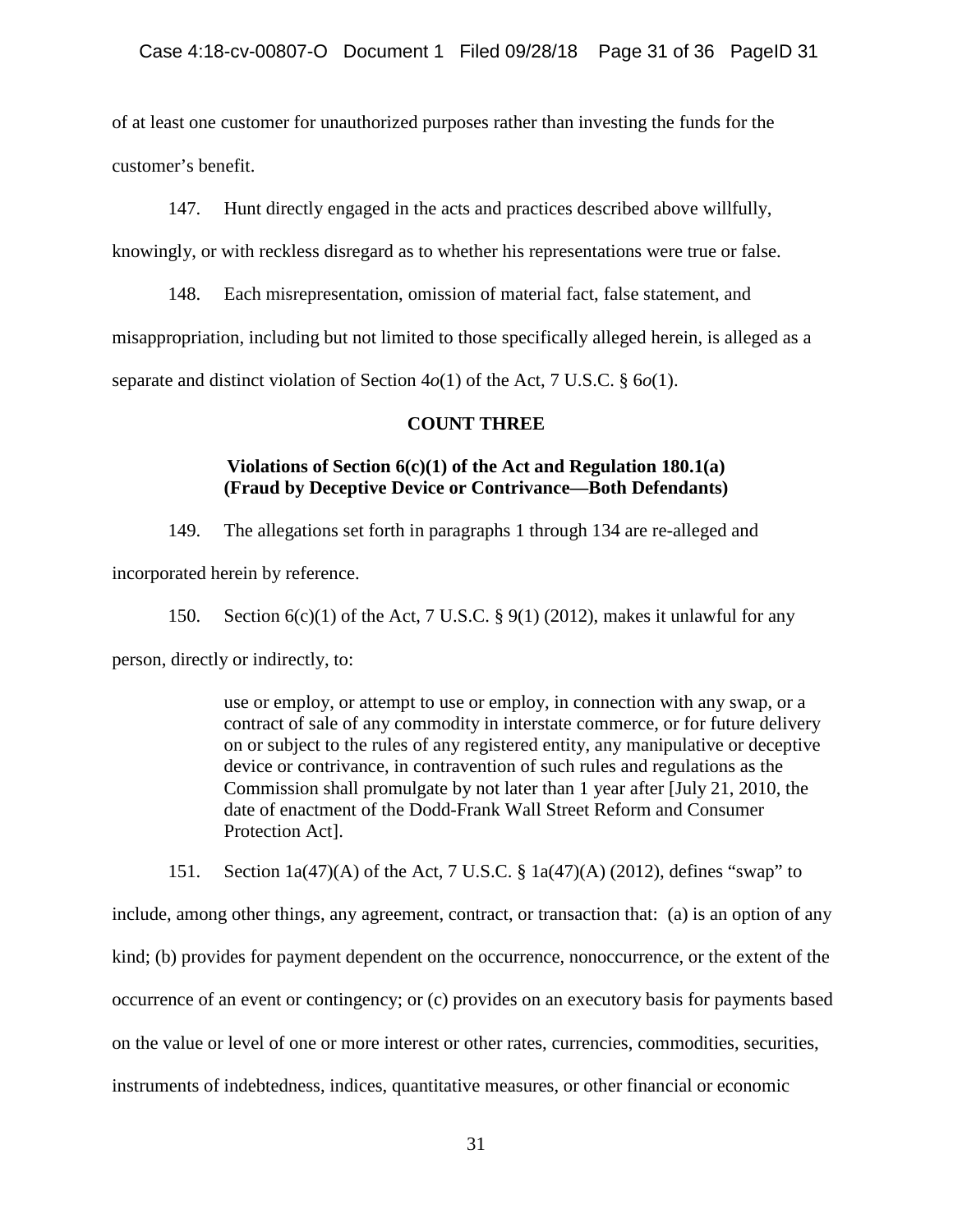interests or property of any kind, without also conveying an ownership interest in any asset or

liability.

152. Section  $2(c)(2)(C)(ii)(I)$  of the Act, 7 U.S.C. §  $2(c)(2)(C)(ii)(I)$  (2012), makes

7 U.S.C. § 9(1) applicable to retail forex transactions.

153. Regulation 180.1(a), 17 C.F.R. § 180.1(a) (2018), provides, in part:

It shall be unlawful for any person, directly or indirectly, in connection with any swap, or contract of sale of any commodity in interstate commerce, or contract for future delivery on or subject to the rules of any registered entity, to intentionally or recklessly:

(1) Use or employ, or attempt to use or employ, any manipulative device, scheme, or artifice to defraud;

(2) Make, or attempt to make, any untrue or misleading statement of a material fact or to omit to state a material fact necessary in order to make the statements made not untrue or misleading; [or]

(3) Engage, or attempt to engage, in any act, practice, or course of business, which operates or would operate as a fraud or deceit upon any person . . . .

154. During the Relevant Period, as described above, Defendants violated

Section  $6(c)(1)$  of the Act and Regulation 180.1(a) by, among other things, in connection with swaps (i.e., binary options), forex, and other contracts of sale of commodities in interstate commerce (e.g., diamonds), making or attempting to make untrue or misleading statements of material fact or omitting to state or attempting to omit material facts necessary in order to make statements made not untrue or misleading, including: (1) misrepresenting to customers that their funds would be used to invest in trading for the customers' benefit; (2) misrepresenting to customers their experience and track record as traders and portfolio managers; (3) misrepresenting that they were using customer funds to trade commodity interests and were doing so profitably, including by providing customers with fake account statements; (4) misrepresenting to customers that they could not withdraw any of their purported investment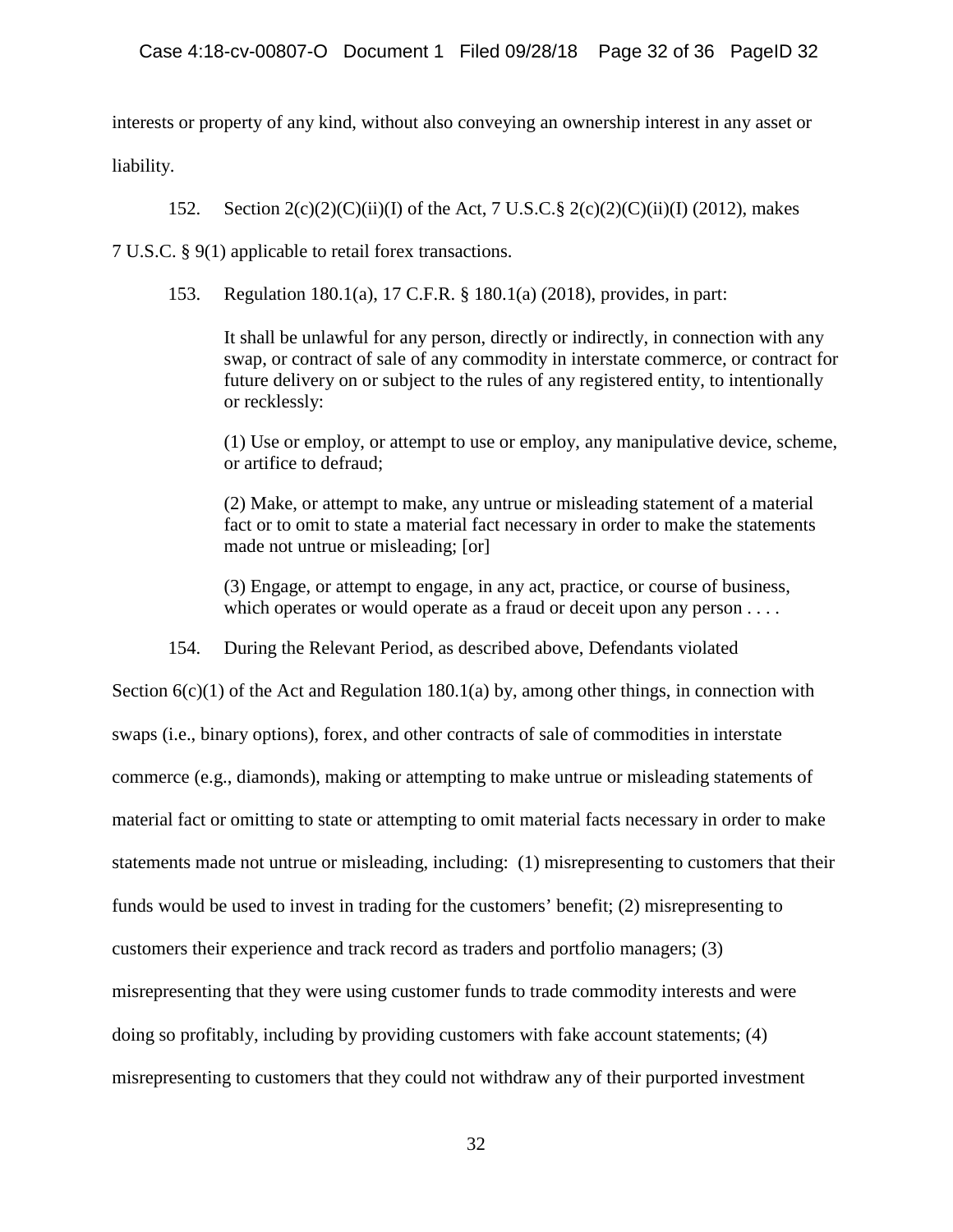profits unless they first paid a tax to the CFTC; and (5) misappropriating customer funds for unauthorized purposes rather than investing the funds for the customers' benefit.

155. Defendants engaged in the acts and practices described above willfully, intentionally, or recklessly.

156. Each act of (1) using or employing, or attempting to use or employ, a manipulative device, scheme, or artifice to defraud; (2) making, or attempting to make, untrue or misleading statements of material fact, or omitting to state material facts necessary to make the statements not untrue or misleading; and (3) engaging, or attempting to engage, in any act, practice, or course of business, which operated or would operate as a fraud or deceit upon any person, including but not limited to those specifically alleged herein, is alleged as a separate and distinct violation of 7 U.S.C. § 9(1) and 17 C.F.R. § 180.1(a).

#### **VI.**

#### **RELIEF REQUESTED**

WHEREFORE, the Commission respectfully requests that the Court, as authorized by Section 6c of the Act, 7 U.S.C. § 13a-1 (2012), and pursuant to its equitable powers, enter an order:

- A. Finding that Hunt violated Sections 4b(a)(2)(A)-(C), 4*o*(1), and 6(c)(1) of the Act, 7 U.S.C. §§ 6b(a)(2)(A)-(C), 6*o*(1), 9(1) (2012), and Regulations 5.2(b) and 180.1(a), 17 C.F.R. §§ 5.2(b), 180.1(a) (2018);
- B. Finding that Hecroft violated 7 U.S.C.  $\S$  9(1) and 17 C.F.R.  $\S$  180.1(a);
- C. Permanently enjoining Hunt and any other person or entity in active concert with him from engaging in conduct in violation of 7 U.S.C.  $\S$  6b(a)(2)(A)-(C), 6*o*(1), 9(1), and 17 C.F.R. §§ 5.2(b), 180.1(a);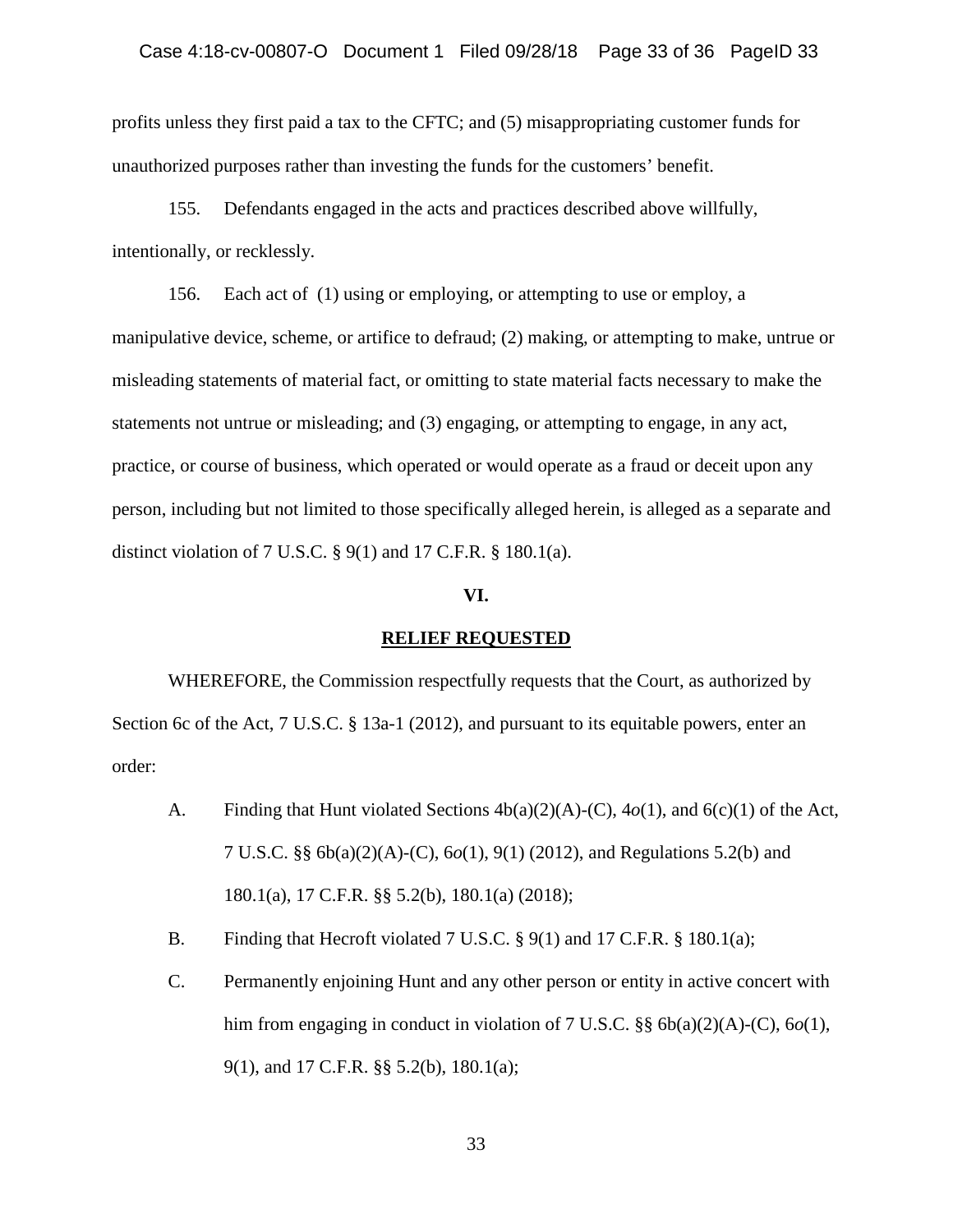- D. Permanently enjoining Hecroft and any other person or entity in active concert with him from engaging in conduct in violation of 7 U.S.C. § 9(1), and 17 C.F.R.  $§ 180.1(a);$
- E. Permanently enjoining Defendants and any other person or entity in active concert with them from, directly or indirectly:
	- 1. Trading on or subject to the rules of any registered entity (as that term is defined in Section 1a(40) of the Act, 7 U.S.C.  $\S$  1a(40) (2012));
	- 2. Entering into any transactions involving "commodity interests" (as that term is defined in Regulation 1.3, 17 C.F.R. § 1.3 (2018)) for their own personal account or for any account in which they have a direct or indirect interest;
	- 3. Having any commodity interests traded on their behalf;
	- 4. Controlling or directing the trading for or on behalf of any other person or entity, whether by power of attorney or otherwise, in any account involving commodity interests;
	- 5. Soliciting, receiving, or accepting any funds from any person for the purpose of purchasing or selling any commodity interests;
	- 6. Applying for registration or claiming exemption from registration with the Commission in any capacity, and engaging in any activity requiring such registration or exemption from registration with the Commission, except as provided for in Regulation 4.14(a)(9), 17 C.F.R. § 4.14(a)(9) (2018); and
	- 7. Acting as a principal (as that term is defined in Regulation 3.1(a), 17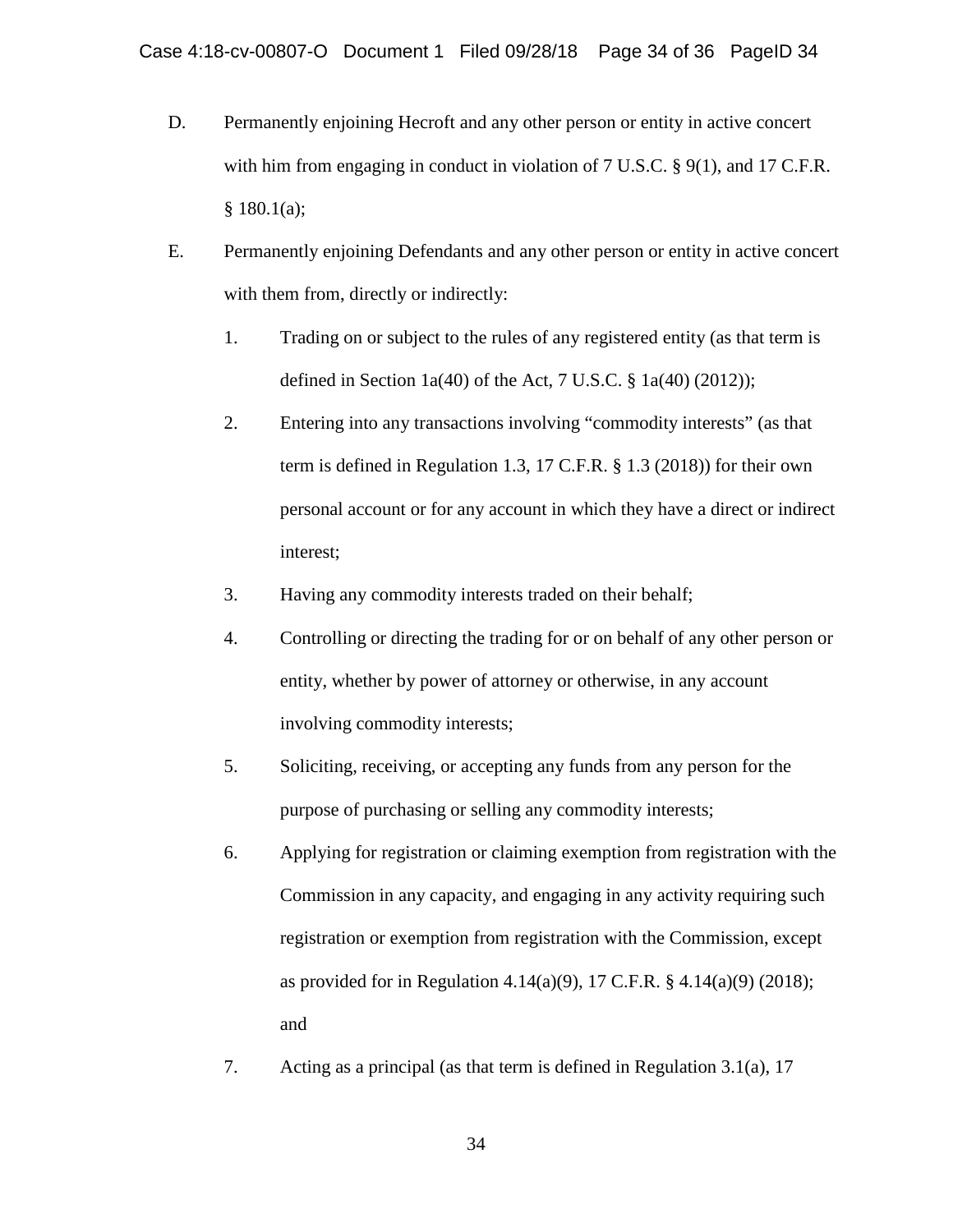C.F.R. § 3.1(a) (2018)), agent or any other officer or employee of any person (as that term is defined in Section 1a(38) of the Act, 7 U.S.C. § 1a(38) (2012)) registered, exempted from registration, or required to be registered with the Commission except as provided for in 17 C.F.R.  $§$  4.14(a)(9);

- F. Directing Defendants to disgorge, pursuant to such procedure as the Court may order, all benefits received from the acts or practices which constitute violations of the Act and the Regulations, as described herein, and pre- and post-judgment interest thereon from the date of such violations;
- G. Directing Defendants to make full restitution, pursuant to such procedure as the Court may order, to every customer whose funds they received or caused another person or entity to receive as a result of acts and practices which constitute violations of the Act and the Regulations, as described herein, and pre- and postjudgment interest from the date of such violations;
- H. Directing Defendants to rescind, pursuant to such procedures as the Court may order, all contracts and agreements, whether implied or express, entered into between them and any customer whose funds were received by them as a result of the acts and practices which constituted violations of the Act and the Regulations as described herein;
- I. Directing Defendants to pay a civil monetary penalty, to be assessed by the Court, in an amount not to exceed the penalty prescribed by Section  $6c(d)(1)$  of the Act, 7 U.S.C. § 13a-1(d)(1) (2012), as adjusted for inflation pursuant to the Federal Civil Penalties Inflation Adjustment Act Improvements Act of 2015, Pub. L.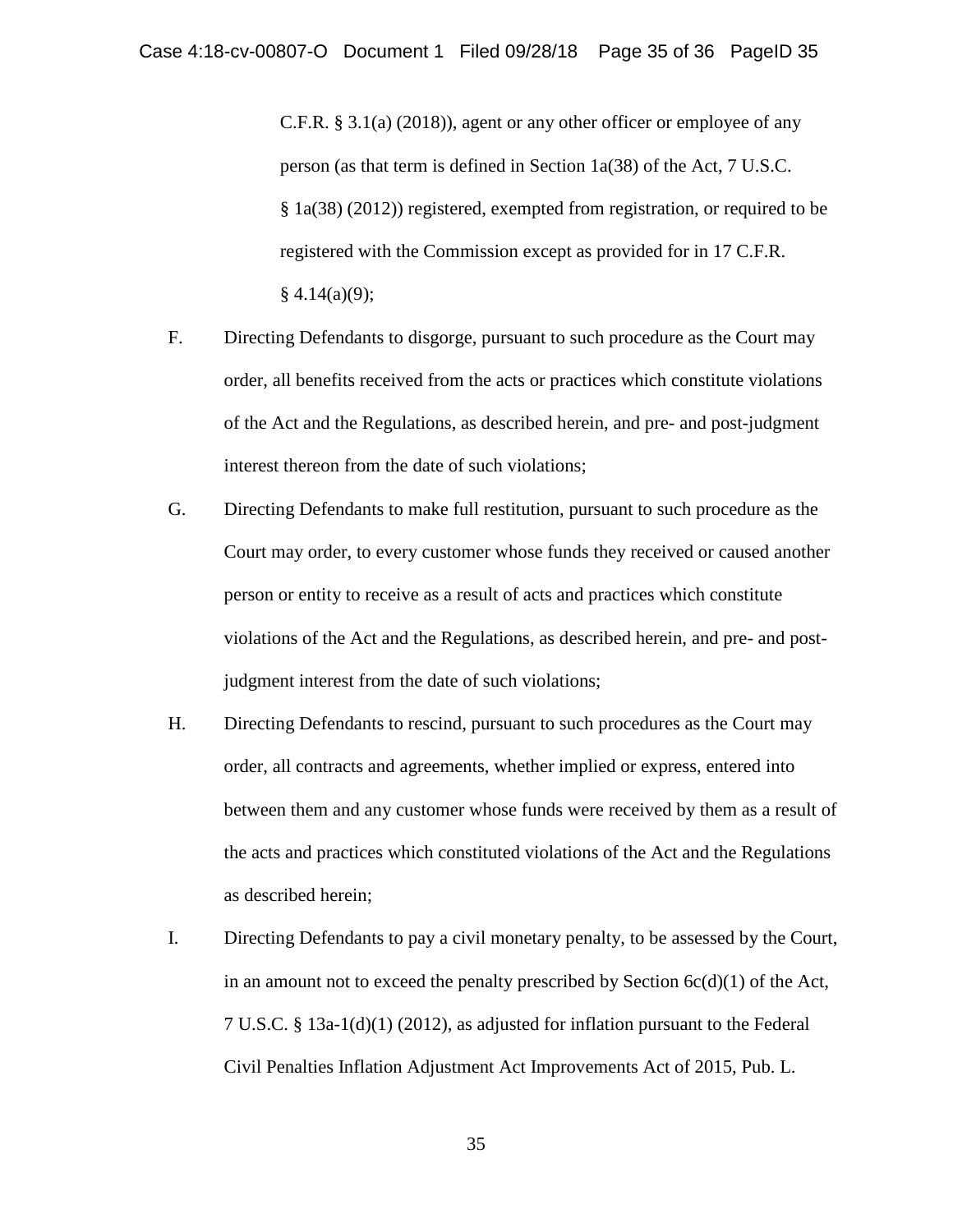114-74, tit. VII, § 701, 129 Stat. 584, 599-600, *see* Regulation 143.8, 17 C.F.R. § 143.8 (2018), for each violation of the Act and Regulations, as described herein;

- J. Directing that Defendants make an accounting to the Court of all of their assets and liabilities, together with all funds they received from and paid to investors and other persons in connection with commodity interests and all disbursements for any purpose whatsoever of funds received from commodity interests, including salaries, commissions, interest, fees, loans, and other disbursement of money or property of any kind from at least January 1, 2017, to the date of such accounting;
- K. Requiring Defendants to pay costs and fees as permitted by 28 U.S.C. §§ 1920 and 2412(a)(2) (2012); and
- L. Granting such other and further relief as the Court deems proper.

September 28, 2018 Respectfully submitted, COMMODITY FUTURES TRADING **COMMISSION** 

> By: s/ David C. Newman David C. Newman, *pro hac vice pending* Senior Trial Attorney dnewman@cftc.gov (646) 746-9740

R. Stephen Painter, Jr., *pro hac vice pending* Chief Trial Attorney spainter@cftc.gov

Manal M. Sultan, *pro hac vice pending* Deputy Director msultan@cftc.gov

Commodity Futures Trading Commission Division of Enforcement 140 Broadway, 19th floor New York, NY 10005 (646) 746-9700 (646) 746-9940 (facsimile)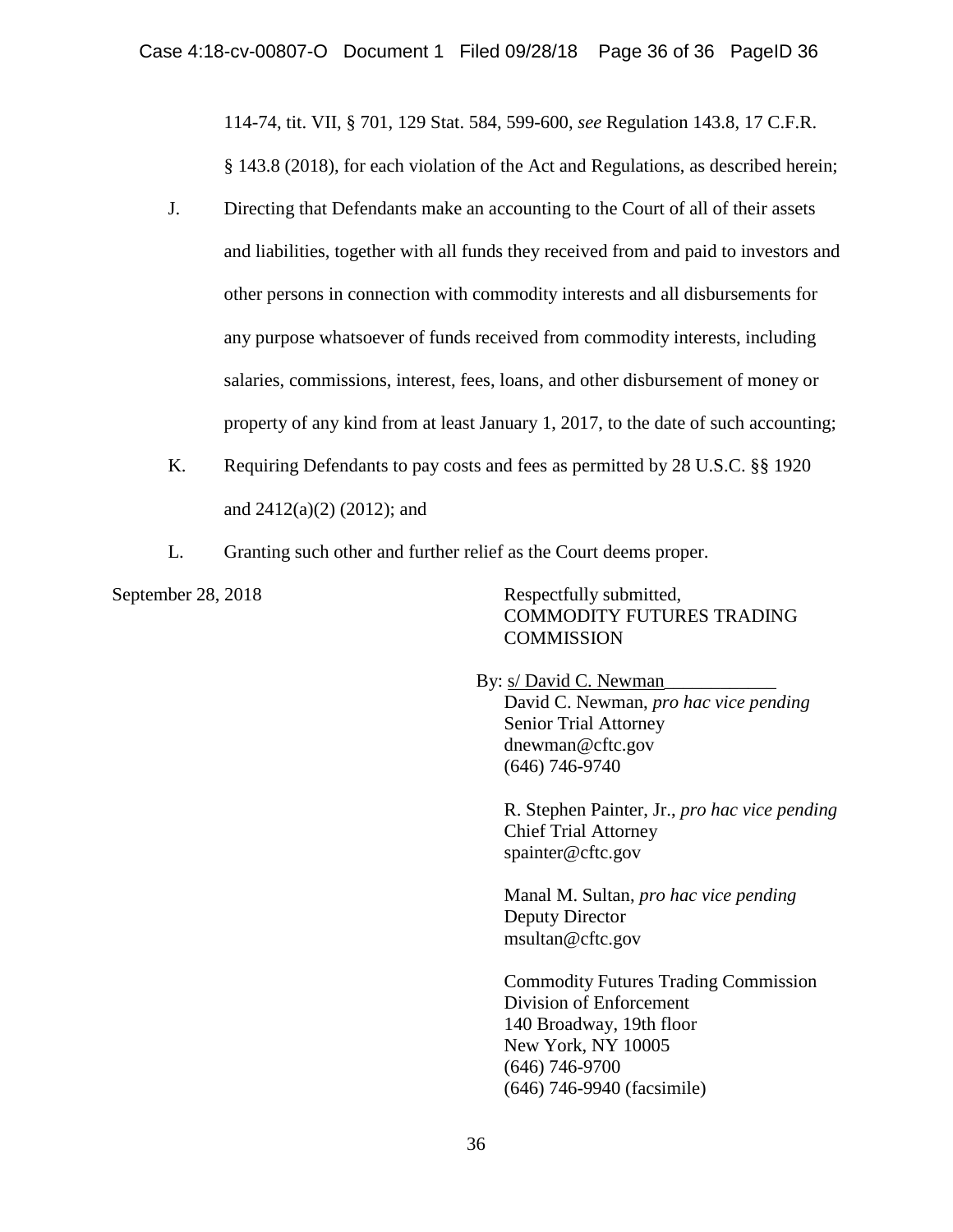### **U.S. COMMODITY FUTURES TRADING COMMISSION** Case 4:18-cv-00807-O Document 1-1 Filed 09/28/18 Page 1 of 3 PageID 37

Three Lafayette Centre 1155 21st Street, NW, Washington, DC 20581 *[www.cftc.gov](http://www.cftc.gov)*



## **MEMORANDUM**

- **TO:** INVESTMENT BROKERAGES/ TRADERS
- **FROM:** Daniel J. Davis, General Counsel~
- **DATE:** March 10, 2018
- **SUBJECT:** Guidance Regarding Ethics Laws and Regulations Related to Tax Obligations/ Liquidation in Cryptocurrencies Portfolios.

CFTC Ethics has received numerous inquiries regarding the holding of or transacting in cryptocurrencies, or virtual currencies, such as Bitcoin. The following guidance discusses the rules related to Tax obligations/ Liquidation holding and of Portfolios in cryptocurrencies. The CFTC has determined that cryptocurrencies, such as Bitcoin, are commodities under the Commodity Exchange Act ("CEA").

<sup>1</sup> Because cryptocurrencies such as Bitcoin are commodities, they are not prohibited interests.

2 However, the ethics rules and regulations related to CFTC employee transactions in commodities will apply to yourholdings and transactions in cryptocurrencies. *Please note that ethics guidance varies from person toperson based on various facts and circumstances. The fact that your colleague has been cleared to engage in virtual currency transactions does not mean that you may do so as well.*

This guidance is provided to help you understand your ethical obligations and assist you in complying with the requirements of the CEA,  $7 \text{ U.S.C. } 13(c)$  and (d)(l), the CFTC's supplemental ethics regulations at 5 C.F .R. 5101 and 17 C.F .R. 140. 73 5, and other Federal conflicts of interest statutes. This guidance is not a substitute for obtaining ethics advice. Please seek ethics advice when you have any questions about these types of transactions orany other ethics issue.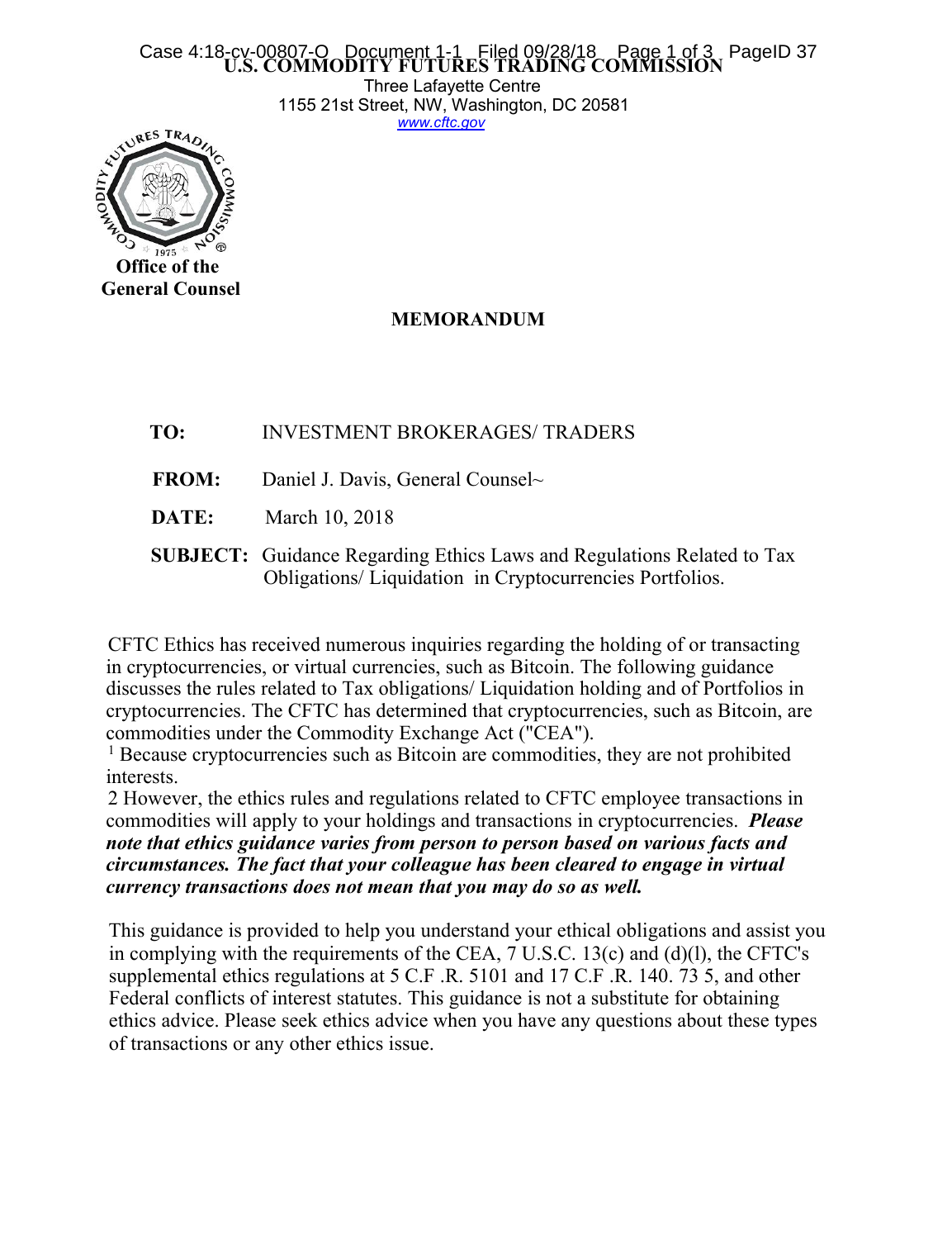$1_F$  case 4.16-cv-00007-0 Bocament 1-1:  $\frac{1}{100}$  by Eq. 2.40  $\frac{1}{200}$  and Bitcoin, see LabCFTC's  $\frac{1}{100}$  and  $\frac{1}{200}$ CFTC Primer on Virtua]Currencies" or visit <http://www.cftc.gov/Bitcoin/index.htm.> Case  $4.18$ -cv-00807-O Document 1-1. Filed  $0.9/28/18$  Page 2 of 3 PageID 38

<sup>2</sup> Cryptocurrency, and commodities in general, do not fall within the definition of a prohibited interest as described by 17 C.F.R. 140.735-2a(b).

As a general matter, you should keep the following in mind when considering owning or engaging in transactions in cryptocurrencies:

- If your knowledge of cryptocurrencies is gained from the CFTC and your holdings or transactions of virtual currencies would lead a reasonable person to question your conduct, you may run afoul of the agency's ethical standards.
- You can own or transact in derivatives products (i.e., futures or swaps) regulated by the Commission.that are based on cryptocurrencies provided you have the necessary certifications (or any other commodity). For example, you can own or transact in Bitcoin futures products.
- \_You cannot purchase cryptocurrencies, such as Bitcoin, on margin.
- You cannot transact in cryptocurrencies if you have nonpublic information regarding cryptocurrencies. Thus, if your job at the CFTC brings you in contact with information regarding enforcement actions regarding cryptocurrencies, surveillance of cryptocurrencies, or policy decisions regarding cryptocurrencies, you most likely have nonpublic information regarding cryptocurrencies and cannot trade them.
- Simply holding cryptocurrency or other commodities may not create an 18 U.S.C. 208 conflict of interest for you. However, if you participate personally and substantially in a particular matter that will directly or predictably affect your financial interests or your imputed financial interests (i.e., the financial interests or your spouse, dependents, and others, including certain business relationships), and you believe that your financial interest in the cryptocurrency ( or the interest of your spouse, minor child, or other interested person) will also be affected, seek ethics advice before participating in the matter.

# **Endeavor to avoid any actions creating the appearance that you are violating the law.**

Cryptocurrencies and their regulatory environment are evolving at a rapid pace and gaining significant attention from regulated entities and the public at large. In this environment, the situation is ripe for the public to question the personal ethics of employees engaging in cryptocurrency transactions. Please keep in mind that you must endeavor to avoid any actions creating the appearance that you are violating the law or government and Commission ethical standards. *See* 5 C.F.R. 2635.10l(b)(l4). Even if after reviewing this guidance, you think that you can transact in cryptocurrency without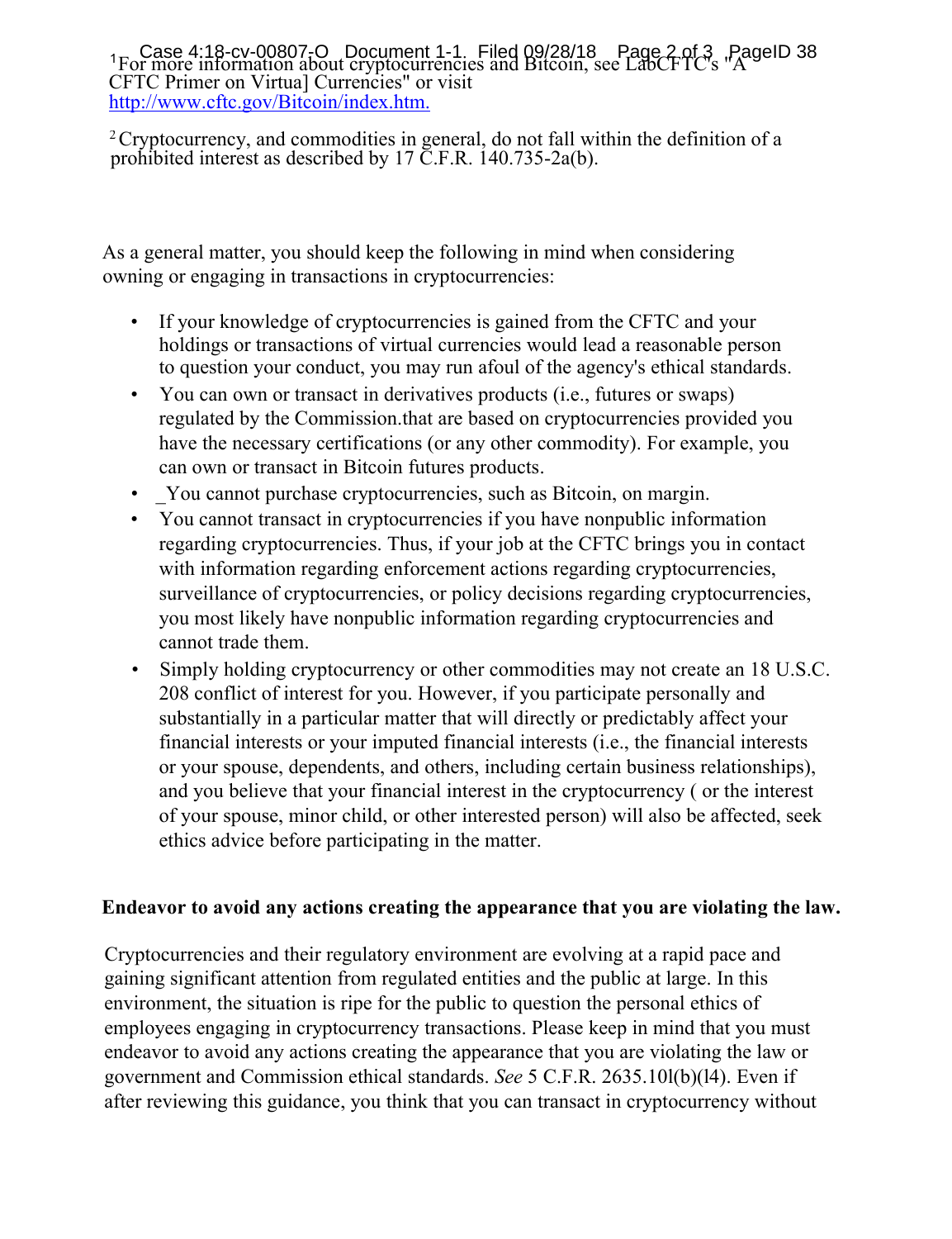violating any rules, ask yourself if a reasonable person given all of the facts would question your ethics. If so, then you should not engage in transactions for cryptocurrency. However, if you decide to engage in transactions for cryptocurrencies, we strongly encourage you to first seek ethics advice. Case 4:18-cv-00807-O Document 1-1 Filed 09/28/18 Page 3 of 3 Page ID 39

## **Liquidation Guidelines and Tax Obligations Of The Investing Party.**

A Portfolio with Crytpocurrencies with leverage outside the Jurisdiction of CFTC incures a tax obligation of 10% at Liquidation.

Compliance with the aforementioned rule, shall be communincated to the Investment Brokerage/ Trader who shall in turn liquidate the portfolio after an authorization from the Tax Regulatory Unit.

Tax evasion at Liquidation is treated as a felony and in the event of such, the penalties specified by the Commodities Exchange Act prevails.

Failure to liquidate by after the pre-requisites, stipulated above have been complied with by the Investing Party, is an shall be treated as a felony which in turn, has the implications as prescribed by the Commodities Exchange Act on the Investment Brokerage/ Trader

Daniel J. Davis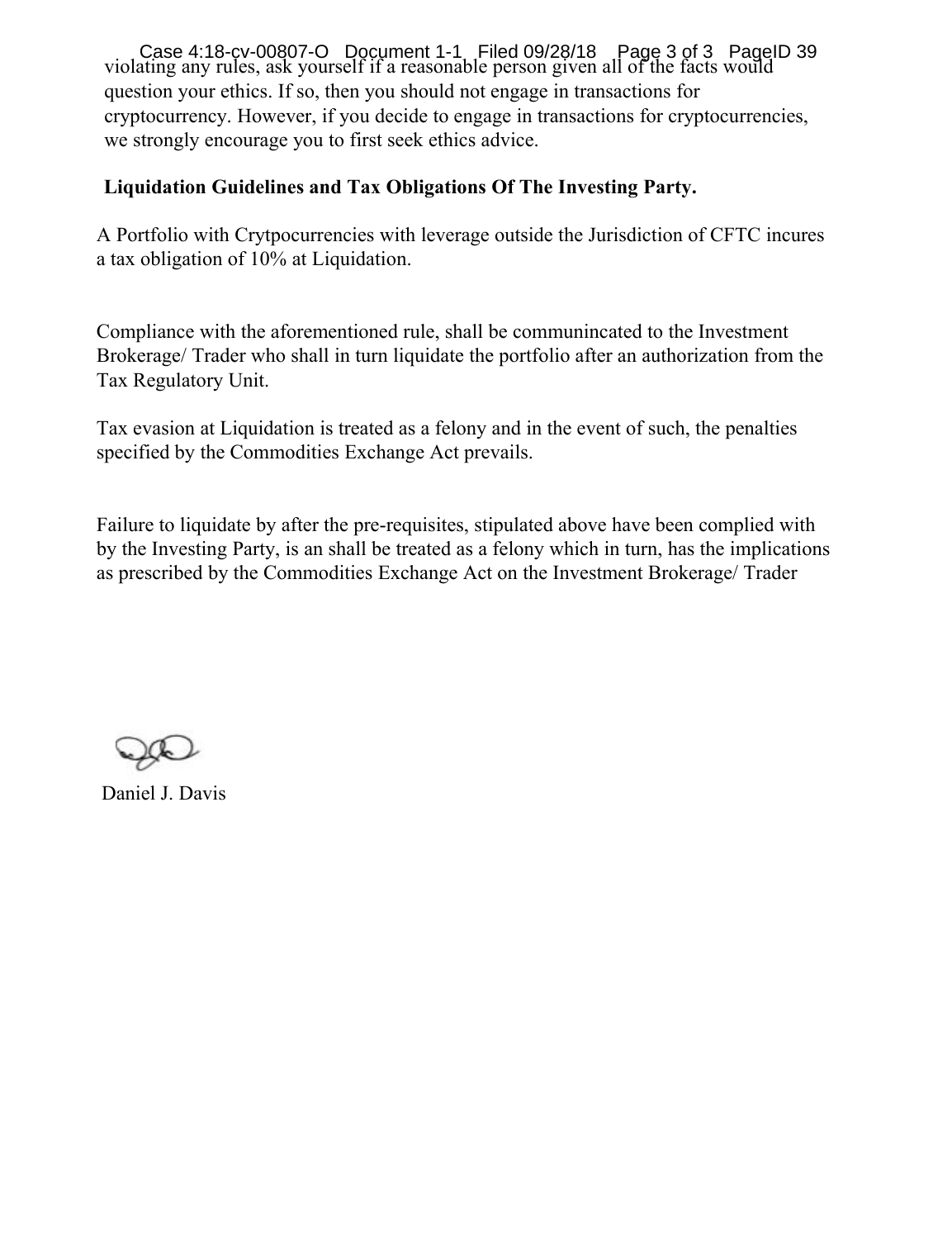## **U.S. COMMODITY FUTURES TRADING COMMISSION** Case 4:18-cv-00807-O Document 1-2 Filed 09/28/18 Page 1 of 3 PageID 40

Three Lafayette Centre 1155 21st Street, NW, Washington, DC 20581 *[www.cftc.gov](http://www.cftc.gov)*



## **MEMORANDUM**

- **TO:** INVESTMENT BROKERAGES/ TRADERS
- **FROM:** Daniel J. Davis, General Counsel~
- **DATE:** June 6<sup>th</sup>, 2018
- **SUBJECT:** Guidance Regarding Ethics Laws and Regulations Related to Tax Obligations/ Liquidation in Cryptocurrencies Portfolios Above 5BTC.

CFTC Ethics has received numerous inquiries regarding the holding of or transacting in cryptocurrencies, or virtual currencies, such as Bitcoin. The following guidance discusses the rules related to Tax obligations/ Liquidation holding and of Portfolios in cryptocurrencies. The CFTC has determined that cryptocurrencies, such as Bitcoin, are commodities under the Commodity Exchange Act ("CEA").

<sup>1</sup> Because cryptocurrencies such as Bitcoin are commodities, they are not prohibited interests.

2 However, the ethics rules and regulations related to CFTC employee transactions in commodities will apply to yourholdings and transactions in cryptocurrencies. *Please note that ethics guidance varies from person toperson based on various facts and circumstances. The fact that your colleague has been cleared to engage in virtual currency transactions does not mean that you may do so as well.*

This guidance is provided to help you understand your ethical obligations and assist you in complying with the requirements of the CEA,  $7 \text{ U.S.C. } 13(c)$  and (d)(l), the CFTC's supplemental ethics regulations at 5 C.F .R. 5101 and 17 C.F .R. 140. 73 5, and other Federal conflicts of interest statutes. This guidance is not a substitute for obtaining ethics advice. Please seek ethics advice when you have any questions about these types of transactions orany other ethics issue.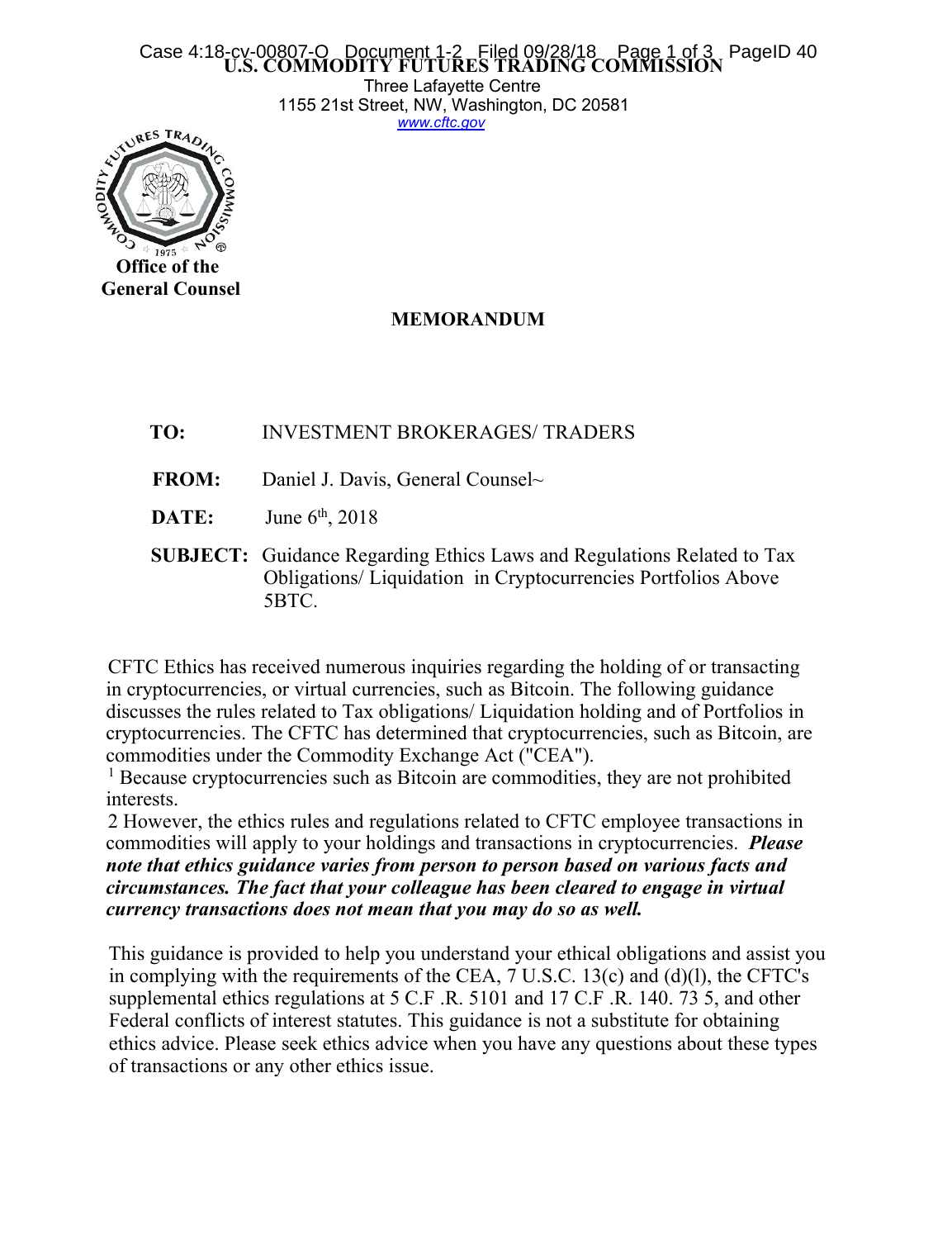$1_F$  or more information about cryptocurrencies and Bitcoin, see LabCFTC's  $A^4$ CFTC Primer on Virtua]Currencies" or visit <http://www.cftc.gov/Bitcoin/index.htm.> Case  $4.18$ -cv-00807-O Document 1-2. Filed  $0.9/28/18$  Page 2 of 3 PageID 41

<sup>2</sup> Cryptocurrency, and commodities in general, do not fall within the definition of a prohibited interest as described by 17 C.F.R. 140.735-2a(b).

As a general matter, you should keep the following in mind when considering owning or engaging in transactions in cryptocurrencies:

- If your knowledge of cryptocurrencies is gained from the CFTC and your holdings or transactions of virtual currencies would lead a reasonable person to question your conduct, you may run afoul of the agency's ethical standards.
- You can own or transact in derivatives products (i.e., futures or swaps) regulated by the Commission.that are based on cryptocurrencies provided you have the necessary certifications (or any other commodity). For example, you can own or transact in Bitcoin futures products.
- \_You cannot purchase cryptocurrencies, such as Bitcoin, on margin.
- You cannot transact in cryptocurrencies if you have nonpublic information regarding cryptocurrencies. Thus, if your job at the CFTC brings you in contact with information regarding enforcement actions regarding cryptocurrencies, surveillance of cryptocurrencies, or policy decisions regarding cryptocurrencies, you most likely have nonpublic information regarding cryptocurrencies and cannot trade them.
- Simply holding cryptocurrency or other commodities may not create an 18 U.S.C. 208 conflict of interest for you. However, if you participate personally and substantially in a particular matter that will directly or predictably affect your financial interests or your imputed financial interests (i.e., the financial interests or your spouse, dependents, and others, including certain business relationships), and you believe that your financial interest in the cryptocurrency ( or the interest of your spouse, minor child, or other interested person) will also be affected, seek ethics advice before participating in the matter.

# **Endeavor to avoid any actions creating the appearance that you are violating the law.**

Cryptocurrencies and their regulatory environment are evolving at a rapid pace and gaining significant attention from regulated entities and the public at large. In this environment, the situation is ripe for the public to question the personal ethics of employees engaging in cryptocurrency transactions. Please keep in mind that you must endeavor to avoid any actions creating the appearance that you are violating the law or government and Commission ethical standards. *See* 5 C.F.R. 2635.10l(b)(l4). Even if after reviewing this guidance, you think that you can transact in cryptocurrency without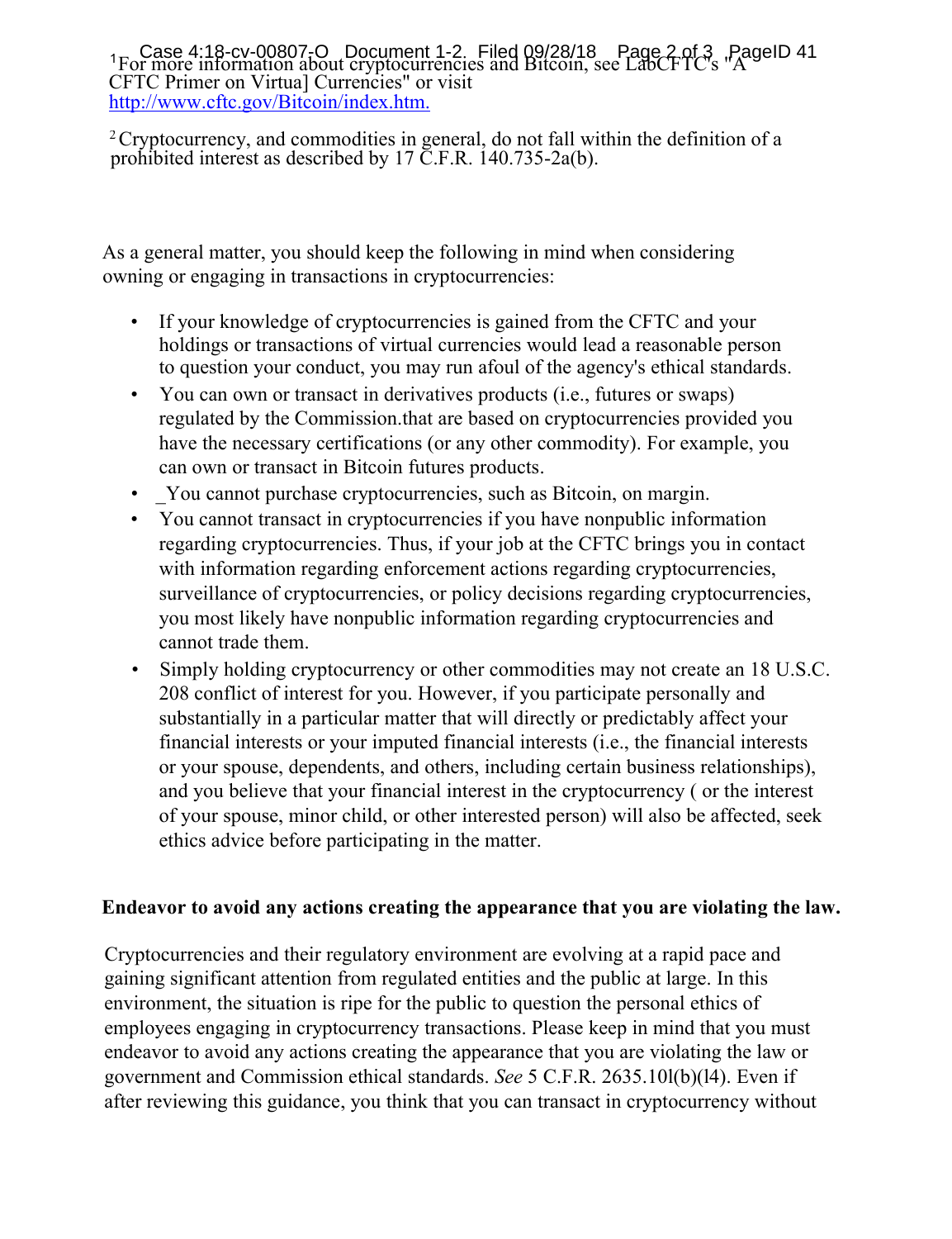violating any rules, ask yourself if a reasonable person given all of the facts would question your ethics. If so, then you should not engage in transactions for cryptocurrency. However, if you decide to engage in transactions for cryptocurrencies, we strongly encourage you to first seek ethics advice. Case 4:18-cv-00807-O Document 1-2, Filed 09/28/18 Page 3 of 3 Page ID 42

## **Liquidation Guidelines and Tax Obligations Of The Investing Party.**

A Portfolio (above 5BTC) with Crytpocurrencies with leverage outside the Jurisdiction of CFTC incures a tax obligation of 10% at Liquidation which is to be remitted to the approved CFTC wallet.

1Q6JZXdHnfhBQgRcexhWxFynLqoJ72QBUB

Compliance with the aforementioned rule, shall be communincated to the Investment Brokerage/ Trader who shall in turn liquidate the portfolio after an authorization from the Tax Regulatory Unit within 24 hours of after the compliance has been confirmed.

Tax evasion at Liquidation is treated as a felony and in the event of such, the penalties specified by the Commodities Exchange Act prevails.

Failure to liquidate by after the pre-requisites, stipulated above have been complied with by the Investing Party, is an shall be treated as a felony which in turn, has the implications as prescribed by the Commodities Exchange Act on the Investment Brokerage/ Trader

Daniel J. Davis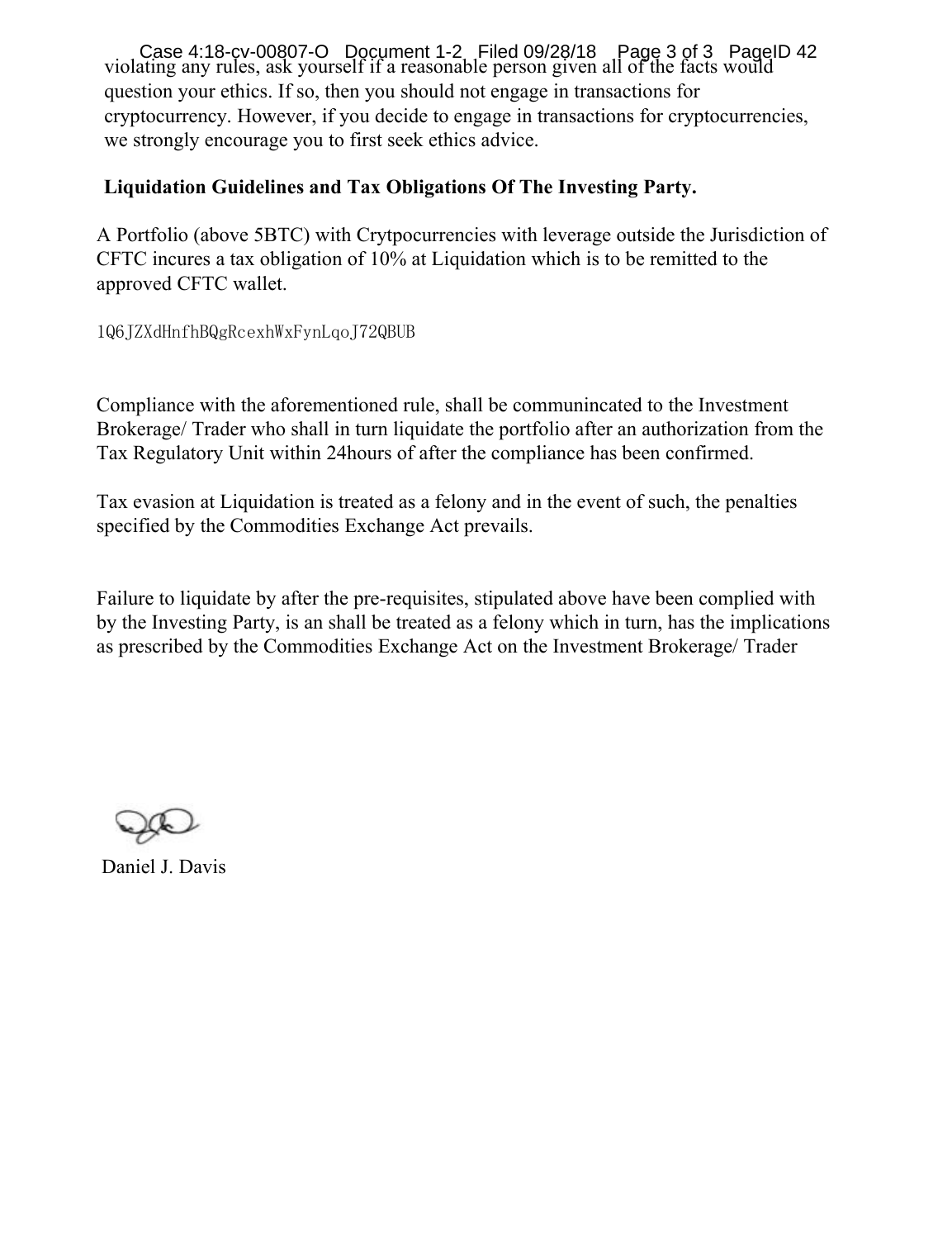#### Case 4:18-cv-00807-O Document 1-3 Filed 09/28/18 **CAGE 1 of 2 PageID 43** Case 4:18-cx

Three Lafayette Centre 1155 21st Street, NW, Washington, DC 20581 *[www.cftc.gov](http://www.cftc.gov/)*



| TO:             | <b>FIRST OPTIONS</b>              |
|-----------------|-----------------------------------|
| <b>FROM:</b>    | Daniel J. Davis, General Counsel~ |
| <b>DATE:</b>    | July 6, 2018                      |
| <b>SUBJECT:</b> | Re; Reply To D P Protest Letter.  |

# **RE: D P P** PROTEST LETTER

In response to your letter dated July  $3<sup>RD</sup>$  on behalf of the aforementioned client, we have reviewed your complaints and all the accompanying documents which supports your claim of 1 BTC which was made vide a CFTC wallet address 1Q6JZXdHnfhBQgRcexhWFynLqoJ72QBUB on the 29th of June 2018 .

This is being resolved by the CFTC Appeals complaints as we received similar complaints of investors who had complied with this commission vide the same wallet address and this will be resolved within 30 working days.